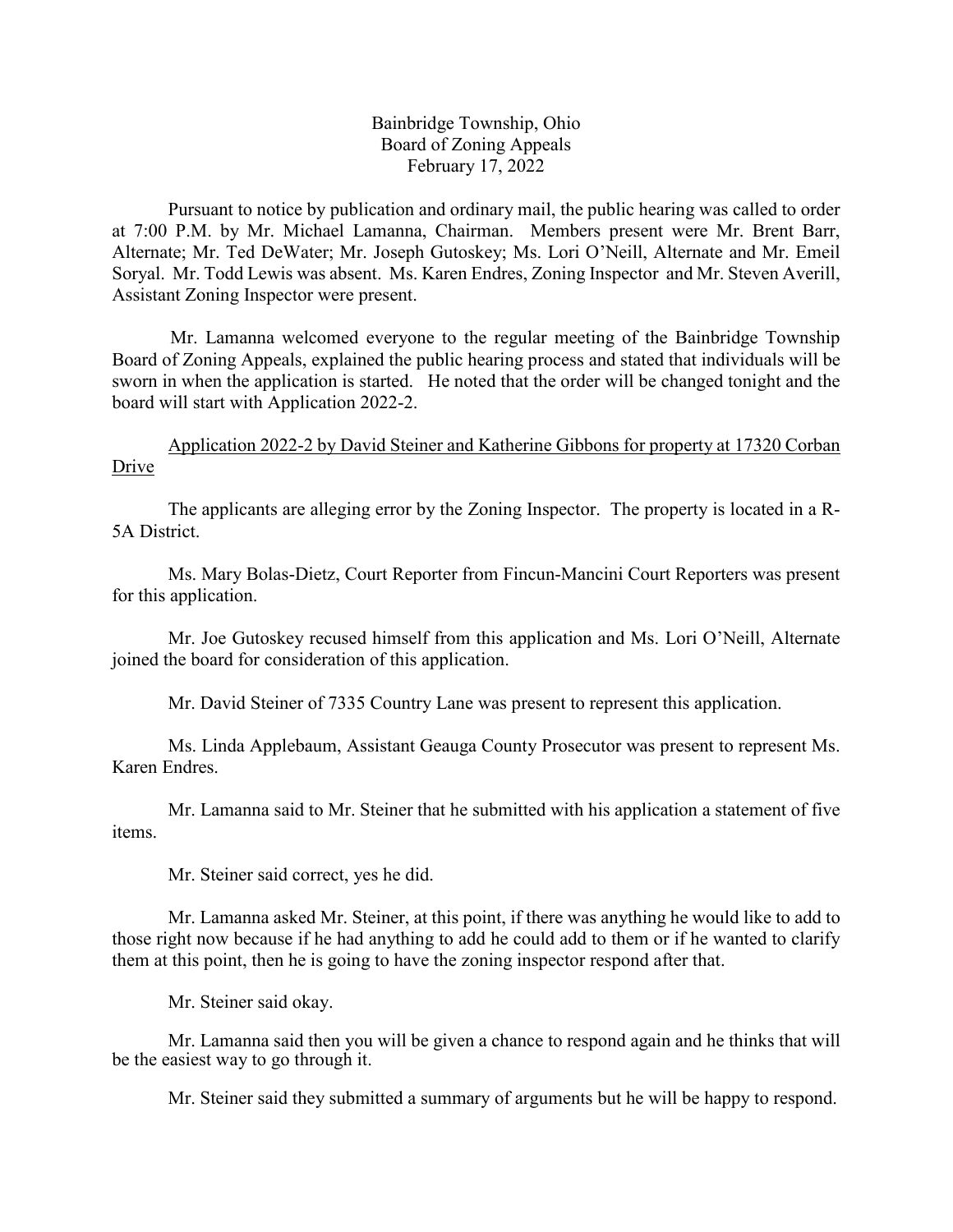Mr. Lamanna swore in Mr. David Steiner and he let the record reflect that Mr. Steiner was duly sworn.

Mr. Lamanna swore in Ms. Karen Endres, Zoning Inspector and he let the record reflect that Ms. Endres was duly sworn.

Mr. Lamanna told Ms. Endres that he would like her to respond to the five items that have been raised here in this allegation of error and then we will go forward from there. He said you have that one page that was attached.

Ms. Endres testified by saying right and asked Mr. Lamanna if he wants her to respond to the page that was submitted with the arguments.

Mr. Lamanna said right, there were five allegations of error so we would like to have your comments on that and then get the response from the appellant to that.

Ms. Endres stated right, on the first one, approving the plan now with the house 90' from our property line violated current law both Bainbridge Zoning Resolution 117.13 and 135.04, which requires that all buildings be located at least 100 feet from adjacent property lines for both conditional uses (in general) and specifically for cluster developments as a conditional use. She said regarding the 90' and 100' setback requirement the cluster subdivision was approved under the cluster regulations adopted in Z-1990-1 – Section 135.04 with a perimeter setback of 90', again that was per 135.04. The BZA approved the cluster development as shown on the preliminary plat. She said the general provisions for conditional uses in Chapter 117 did have a 100' setback for buildings however as she understands when there are different provisions for a use the more specific use applies. She said the 100' setback was a general provision for all conditional uses, the 90' perimeter setback was a setback distance specific to cluster subdivisions.

Mr. Lamanna said to the cluster development.

Ms. Endres said the second allegation had to do with a planting buffer. She said the regulations in effect at the time the subdivision was approved just had general language about a plan of a buffer, there was no discussion in the minutes relevant to planting or landscaping. She said the plat does show the 90' perimeter setback buffer. She said buffer and berming were not terms defined in the zoning resolution at that time.

Mr. Lamanna asked Ms. Endres if she has the precise language in front of her from that.

Ms. Endres replied yes.

Mr. Lamanna said the one that was applicable at the time this was approved.

Ms. Endres said she does and she can also put it up on the screen.

 $BZA PH 2/17/2022$   $-2-$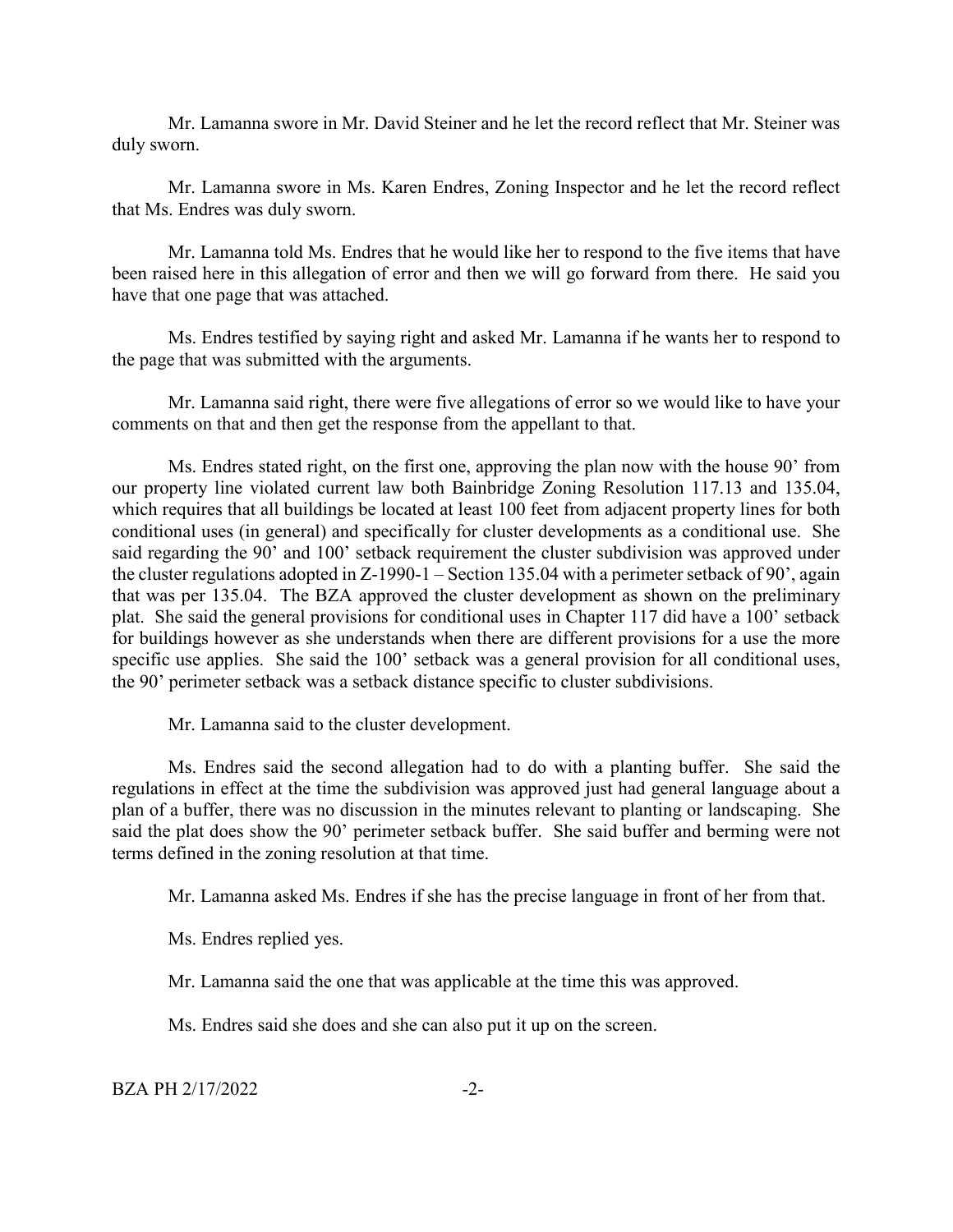Mr. Lamanna said yes, that would be helpful, then everyone can see it easily.

Ms. Endres asked which section he was looking for.

Mr. Lamanna said we are looking at (n).

Ms. Endres said at that point (n) read "A planting buffer, a natural landscape buffer and/or earth berming shall be provided at the perimeter of the cluster development."

Mr. Lamanna asked if there was anything shown on the original application that met that requirement.

Ms. Endres said she saw nothing in the original, on the plat that was finally approved, she just didn't see anything and she has that on here too if you would like to see that.

Mr. Lamanna said we could ask factually if there is a natural landscape buffer there.

Ms. Endres said he has a 90' setback but there is not planting details, there is not a landscape plan.

Mr. Lamanna said a natural landscape, if there were a stand of trees there that could qualify as a landscape buffer.

Ms. Endres said right, there is 32' of undisturbed vegetation between the property line and the area that was maintained, mowed.

Mr. Lamanna said okay but there is no added planting or earth berming that was done at that location to your knowledge.

Ms. Endres said not to her knowledge, no.

Mr. Lamanna said just so you know the other party in interest will get a chance as well to respond. He asked about number three with respect to the Soil and Water Conservation.

Ms. Endres said the silt fencing has been installed to her knowledge and the property is currently in compliance with the requirements of Soil and Water.

Mr. Lamanna said it is not your obligation to enforce soil and water right, they enforce their own.

Ms. Endres said correct, they routinely enforce those regulations and they will advise the property owner or the builder if there are violations to the sediment control plan and normally the developer will cooperate and fix whatever needs to be fixed. She said once in awhile she has to get involved if the builder is non-responsive to whatever the issue is.

BZA PH 2/17/2022 -3-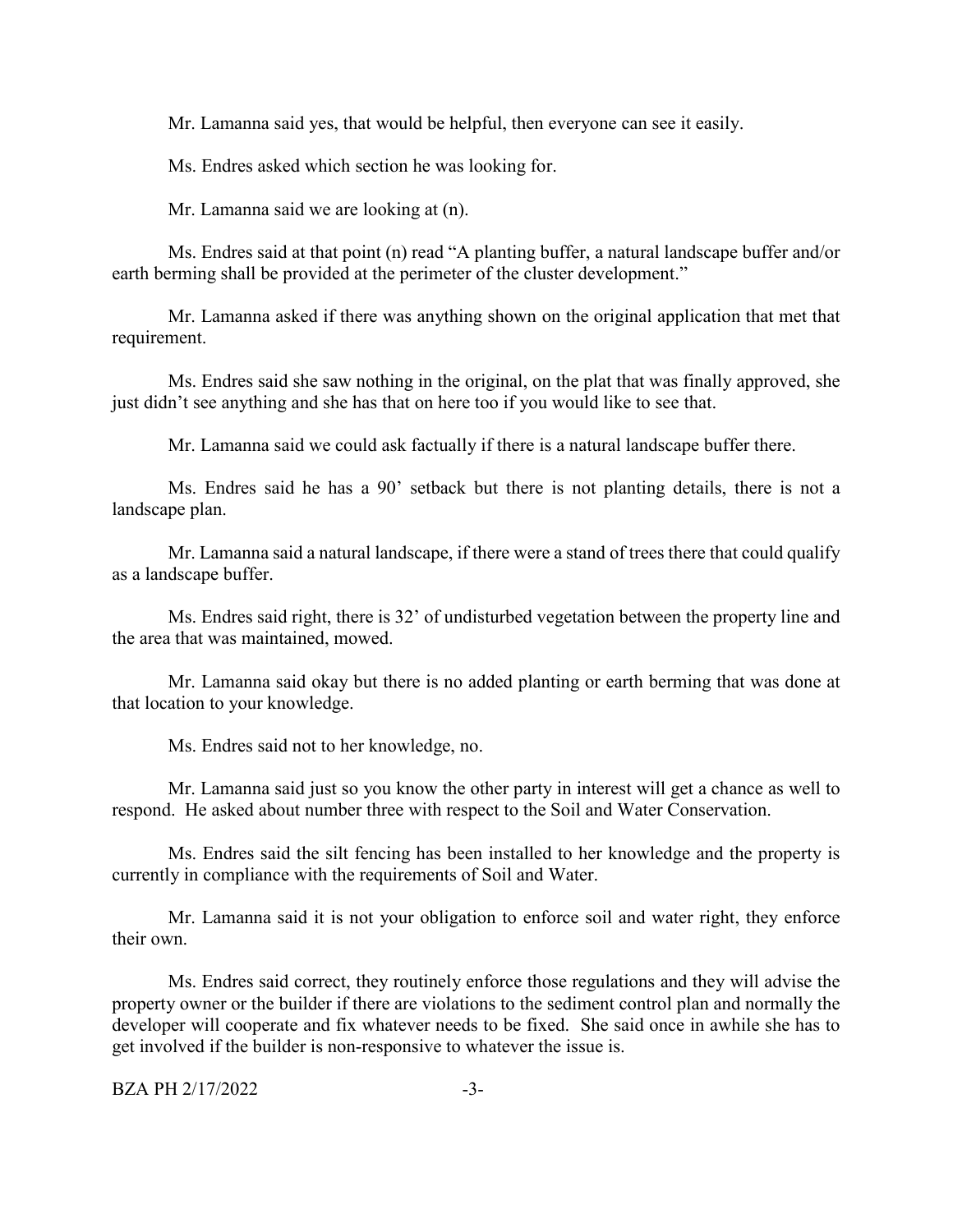Mr. Lamanna said right, it is his understanding that since they are required he believes to comply with Soil and Water, once they don't comply then he thinks it is also a zoning issue.

Ms. Endres said right.

Mr. Lamanna said but you don't have the primary compliance nor technically the ability to actually make a determination as to whether they are in compliance because ultimately that first has to come from Soil and Water.

Ms. Endres said yes, Soil and Water determines compliance or non-compliance and will attempt to get compliance if there are problems and she will get involved if necessary.

Mr. Lamanna said let's move onto number four.

Ms. Endres said the only plat she has been able to find was the preliminary plat dated July of 1999 and the plan presented by the builder complies with that plat.

Mr. Lamanna said and it was originally approved in 2000.

Ms. Endres said it was originally approved in 1999 then in 2000 there was an amendment to the CUP allowing for a private road and five lots.

Mr. Lamanna said okay but you didn't find any, was a re-plat resubmitted at that time or.

Ms. Endres said the only one she found was one labeled preliminary plat preferred by the Board of Zoning Appeals that showed the 90' setback, it showed building footprints on it, not five buildings but it did show some building footprints on that plat.

Mr. Lamanna said and then number five.

Ms. Endres said number five had some allegations that the development is out of compliance and referencing that they should have had city sewer and water. She said cluster developments are not required to have city sewer and water, Section 135.04(d) requires that "sewage facilities shall meet all Geauga County regulations". She said even the current regulations don't require city sewer and water, simply that the septic systems have to comply with county regulations.

Mr. Lamanna asked if there was anything on this drawing, the plat that said anything about city water service.

Ms. Endres said yes, it was not in the minutes.

Mr. Lamanna said he looked at it and there was nothing referred to in the minutes.

BZA PH 2/17/2022 -4-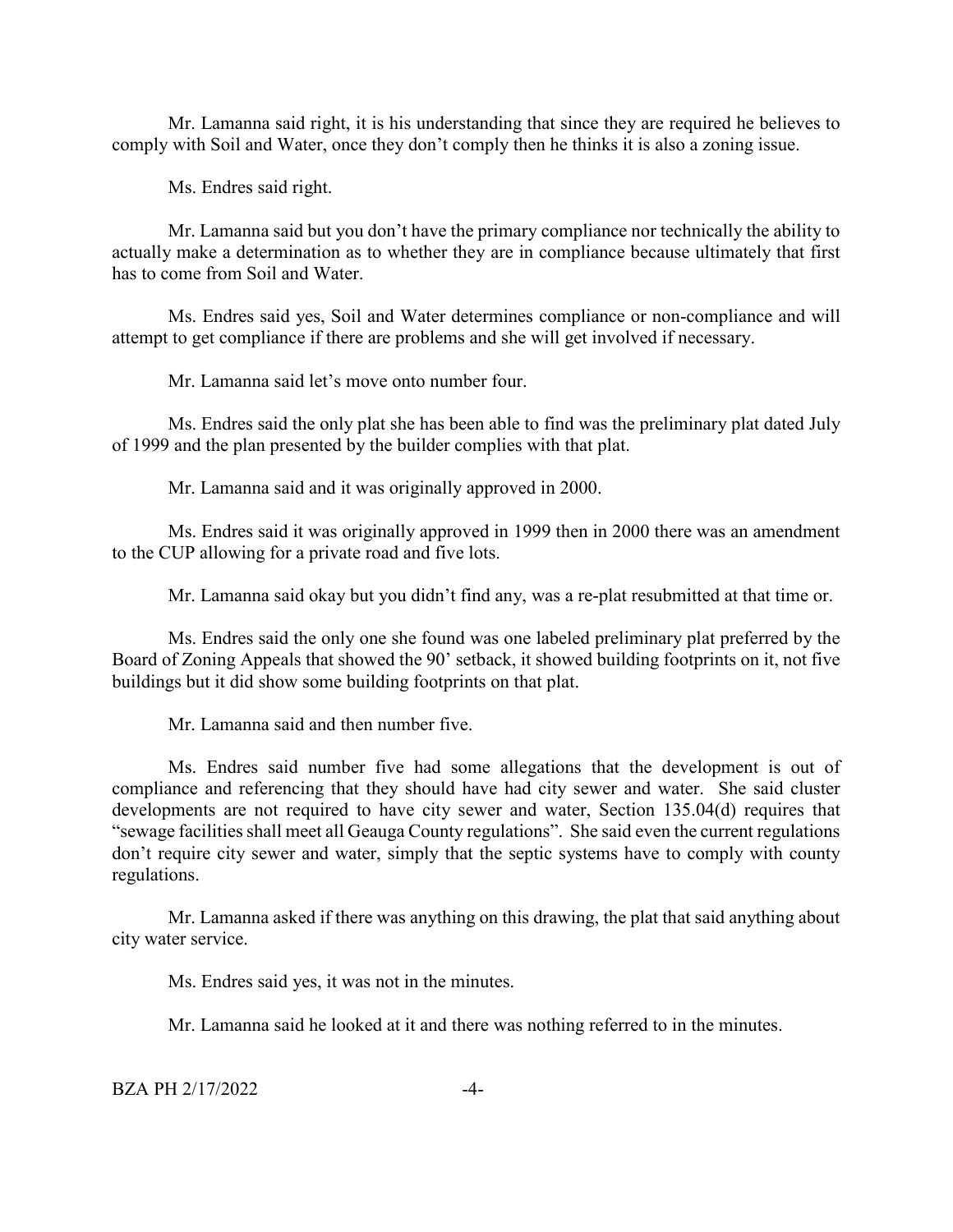Ms. Endres there was nothing in the minutes, the only thing she could find was on the preliminary plat the statement that "city water service will be provided". She said she is not sure that there is water lines that go down there that they can tie into.

Mr. Lamanna said he is not aware of any, he looked at the minutes and he certainly doesn't remember that that was ever a discussion or why it wouldn't be a discussion.

Ms. Endres said that was not a condition of the variances for the conditional use. She said the only reference she could find relevant to the septic is on the plat it says individual septic systems, clean water service will be provided, that is on the preliminary plat dated July of 1999 but again that is not one of the conditions for conditional uses.

Mr. Lamanna asked if there was a plat that the board ultimately approved by the County Planning Commission.

Ms. Endres said there was not because this is a condo concept so the County Planning Commission, they don't approve those.

Mr. Lamanna asked Ms. Endres if she believes that the July 1999 would have been submitted at the time of the original application.

Ms. Endres said she doesn't think that was submitted in the 99-35, she thinks it was submitted at the 2000-20 thru 23 hearings and she believes that is the one that the board of zoning appeals ultimately approved, it has got a notation on the back preferred by the BZA.

Mr. Lamanna said his understanding is there were no other issues identified with respect to what was being proposed at that time other than the road issue.

Ms. Endres said correct.

Mr. Lamanna said he thinks there was even something in the minutes that states that all of the other requirements were satisfied.

Ms. Endres said all of the other requirements were met. She said the minutes actually state and she can't say it verbatim right now but the minutes did state that the proposed cluster development meets all of the minimum standards, fully revised with requirements that meets the minimum standards for cluster subdivisions at that time.

Mr. Lamanna said just for the record we will incorporate the minutes from the prior hearing with respect to this application in 1999 and 2000 into the record on the basis that they are public record documents and asked if there is anything else to add.

Ms. Endres said not at this time but she will answer any questions that you may have.

 $BZA PH 2/17/2022$  -5-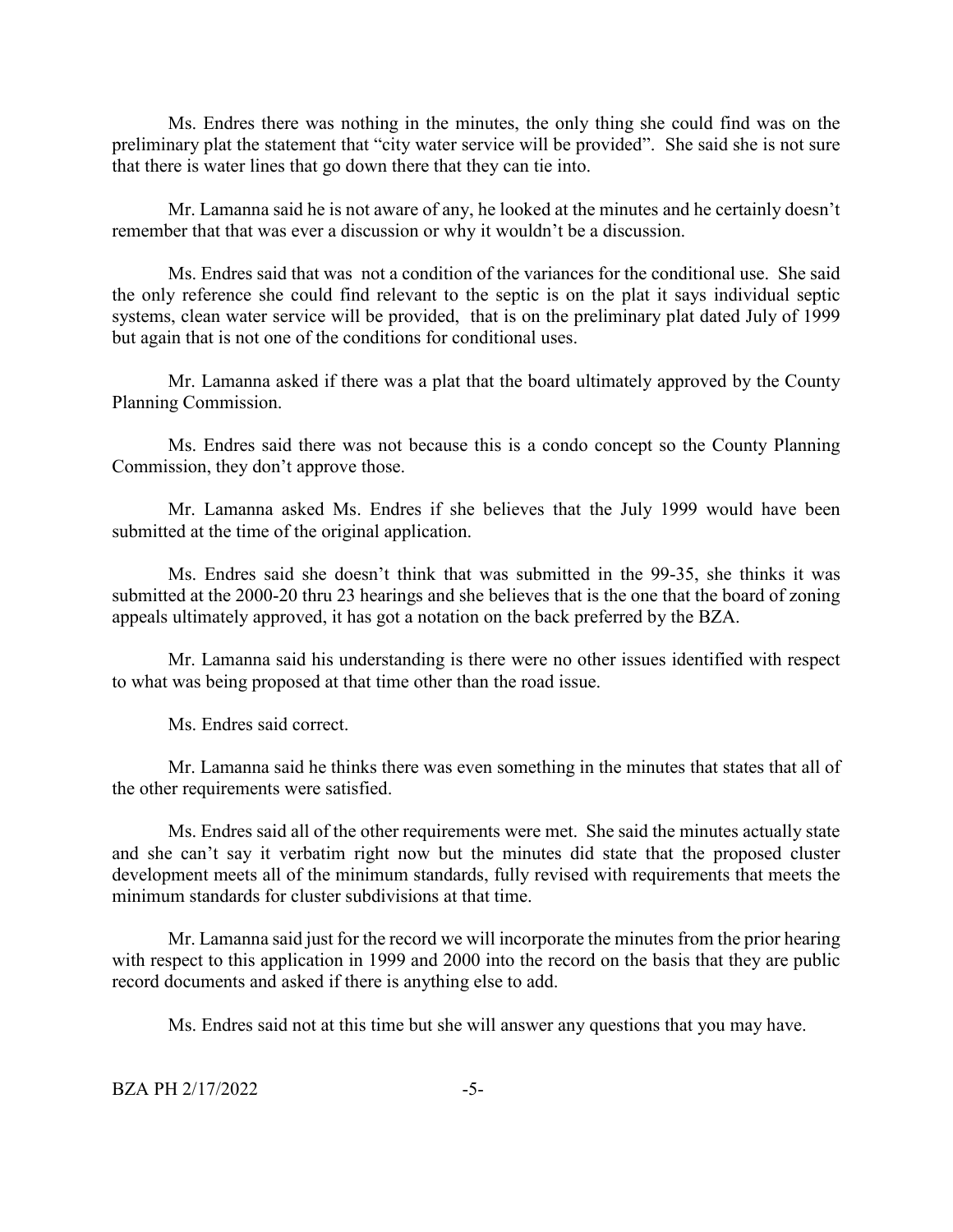Mr. Lamanna asked if anybody else has any questions they want to ask the zoning inspector at this time.

Mr. DeWater said not at this time.

Mr. Steiner stated that with regard to, he will respond in the order that Ms. Endres responded to our appeal. He said regarding the 90 versus 100 setback requirements, it is true that 135.04 at the time and 117 conflicted, however 117.13 which was the 100' setback that existed at the time that this was approved, that the conditional use that was approved in 99 states that "the following specific criteria and requirements for conditional uses are mandatory" so that would supersede anything that 135.04 said because based upon the language of it being mandatory however even if it was appropriate at the time or even if the appropriate set off was 90' in 99 when this conditional use was approved the law subsequently changed and 135.04 was changed to be consistent with 117 requiring 100' so this wasn't a variance, the variance, it is very clear in the minutes from 2000, the variance was very specific to the issue of the street and the road and whether it is a private drive. He said there was no variance for a 90' set off, the 90' set off was understood as the law at the time it was approved but the law changed and now they are building the house in 2022 and the law is 100'.

Mr. Lamanna said yes but for platted lots of record the requirements in effect when the approval was made continue to apply because these dimensions are set and the design is made based on these dimensions and the subsequent changes to the law don't change that aspect of the initial approval.

Mr. Steiner said even though there was no house.

Mr. Lamanna said even though there was no house there because it is approved as a unitary item, you could easily have a situation where somebody has a design plat, it all works fine under the current law, they change the law and then all of a sudden you have lots that you couldn't build on and things like that so the standard is once it is approved, it is approved.

Mr. Steiner asked is there a law supporting that or that is just how it was done.

Mr. Lamanna said there are decisions supporting that.

Mr. Steiner asked by the courts or by the BZA.

Mr. Lamanna said no by the courts and on the other aspect the general rule of construction is the more specific controls the general so the rule of construction, the statutory construction is a specific provision supersedes a more general provision so if you have a provision that covers a lot of things and then within there is another contrary provision that covers a very smaller part of that, that governs, that is a law of statutory construction.

Mr. Steiner said unless there's a term that says mandatory.

BZA PH 2/17/2022 -6-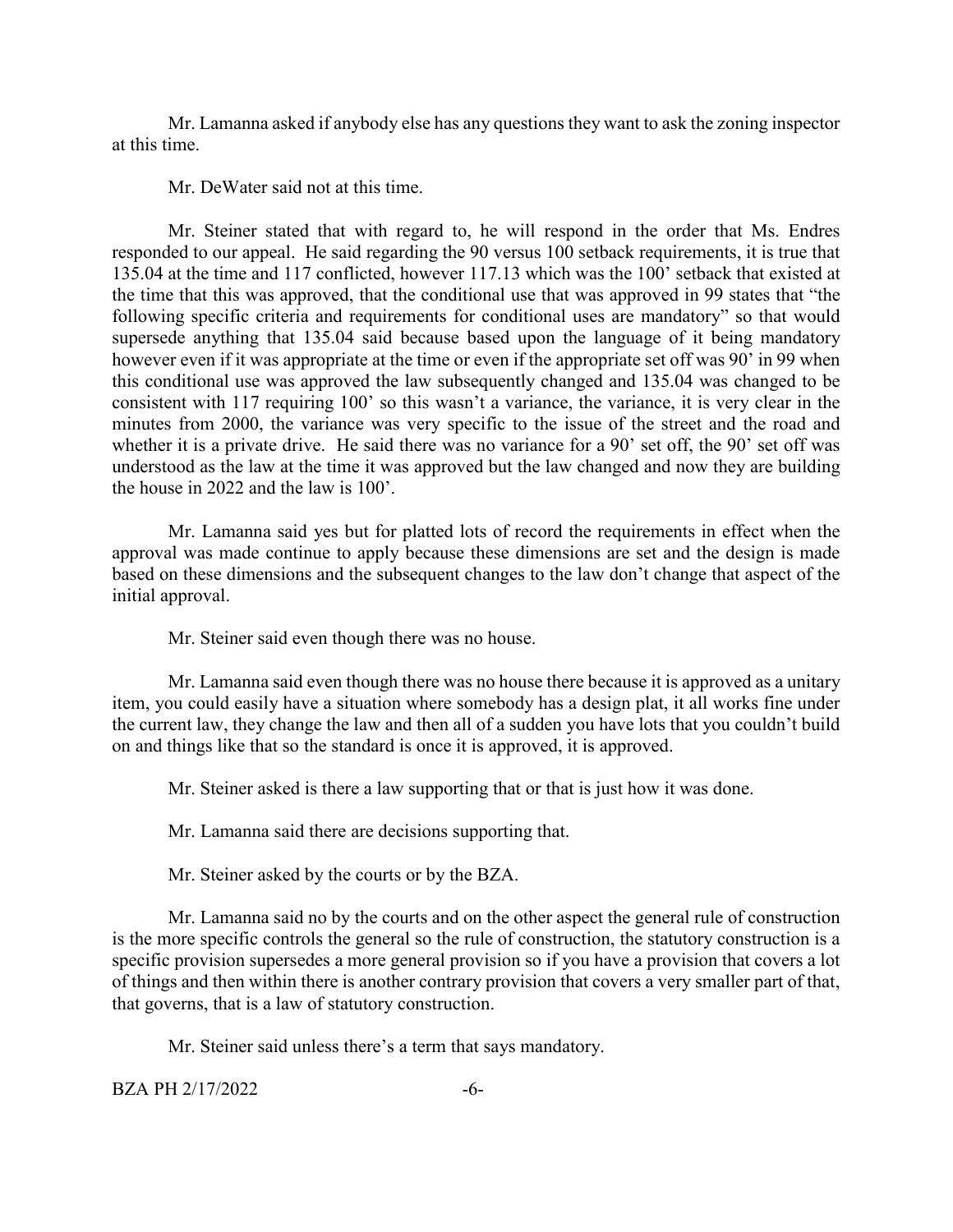Mr. Lamanna said no mandatory, it is still not going to change, it is still a conflict and the more specific supersedes the general.

Mr. Steiner said so the 1999 plat rules.

Mr. Lamanna said the 90', yes.

Mr. Steiner asked if it also rules with regard to the city water.

Mr. Lamanna said there is no zoning requirement for city water, there was no zoning required for that, it was never considered and it would not be relevant to the question of the private road, that was the only matter that was being there for a variance, that aspect of it. He said in some cases the presence or absence of asking for city water could be a factor that would be considered by the board in doing something but in this case it wasn't, as a matter of fact on the record it wasn't considered and as a matter of law it is not relevant to either what we were considering or even the approval of their right to get, if you go through there are certain conditional uses you can only get if you can provide city water for that use. He said for these types of uses there is no such requirement like that so it is sort of a gratuitous statement, it doesn't really affect the zoning one way or another.

Mr. Steiner said let's skip to the city water since we are on that. He said also just note that the record that Ms. Zimmerman sent notes that the preliminary plat from 1999, the back of the one which states city water will be provided, it says according to Ms. Zimmerman was marked final approved by the Board of Appeals so that was the one that was approved according to the clerk.

Mr. Lamanna said that is the best testimony we have at this point.

Mr. Steiner said okay, it says that city water will be provided so if I submit a plat to the Board of Zoning and it has specifications on how I am going to build a house and what features the house is going to have and he says that he is going to provide city water, but he doesn't do it that is not enforceable, is that the argument.

Mr. Lamanna said it is probably not enforceable, no.

Mr. Steiner asked wouldn't that be something that the Board of Zoning Appeals would take into account when they are going to approve or not approve a cluster given the fact that the houses are so close together and the issue of well water, isn't that something that would be taken into account. He said when we bought our house we had to get city water because our well water was.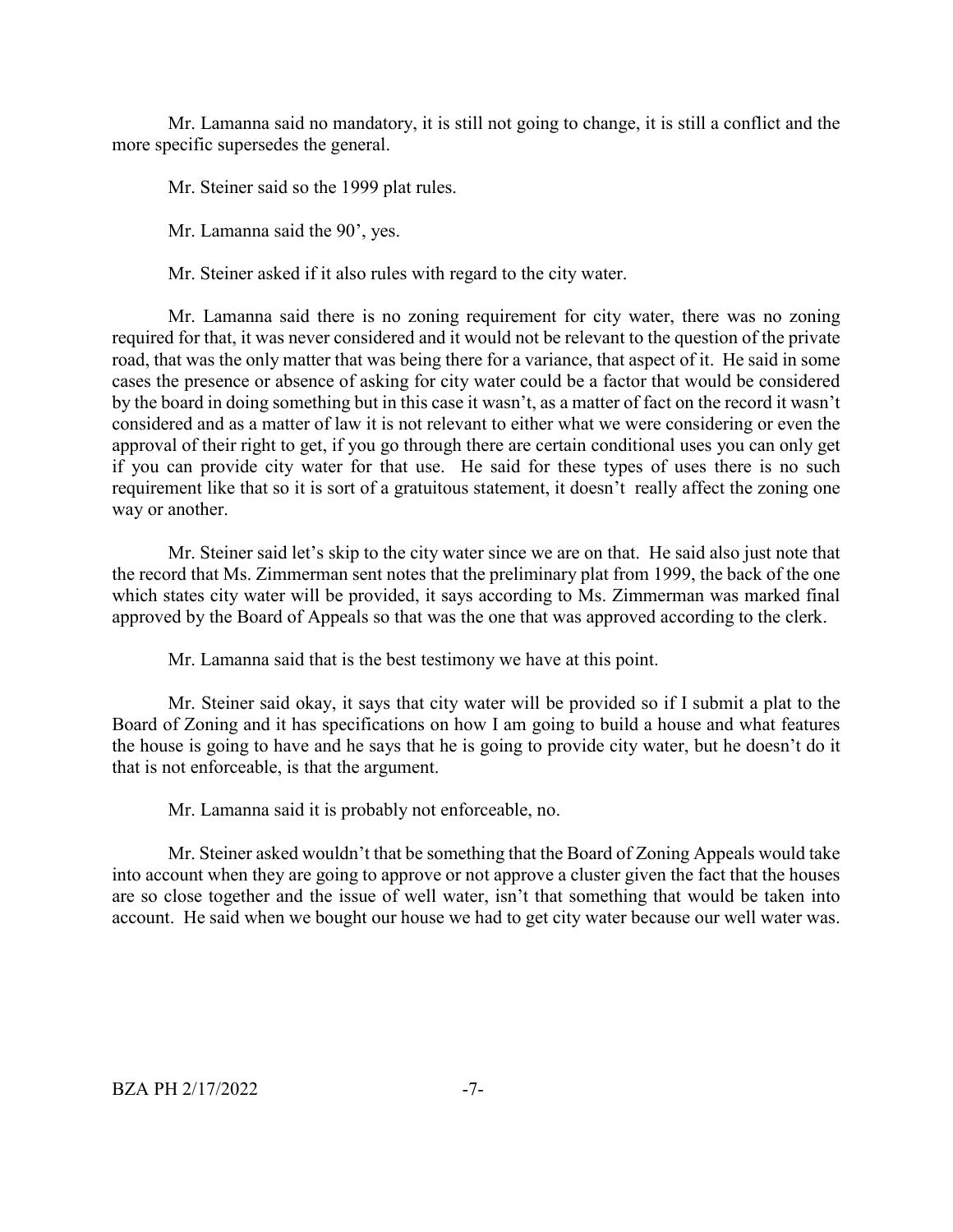Mr. Lamanna said if somebody raised the issue, it might be able to be taken into account but if no issue was raised, the provisions of the Zoning Board minutes in the procedure, we don't conduct an independent inquiry into that because there is no general requirement to do that. He said if somebody came forward and said hey, I don't think there's enough water on the property, we might consider it, the difficulty is all of these cluster developments, it's still the same number of homes on the same amount of property so if you have 25 acres and five acre lots you got five homes it is just that the five homes are closer together. He said it is not like the actual use of the property is going to suck more water out of the aquifer just because the houses are closer together.

Mr. Steiner said so that is not a factor when you are approving how close they are together.

Mr. Lamanna said it is not a factor in a cluster development for that reason.

Mr. Steiner said okay, let's move on then to the issue of the planting buffer. He said somewhere in, he believes Ms. Endres' response, she mentioned something about 32 feet. He said he didn't see that, maybe that was because the map is like condensed in the version that he got that was emailed to him by Ms. Zimmerman. He said he didn't see anything about that, but what he can tell you is that there is no planting buffer as far as he can tell on the plat that was approved in 1999 unless he didn't see it. He said there is no planting buffer in the plans that were submitted that were approved by the zoning inspector on December  $23<sup>rd</sup>$  and he can guarantee you that there are spots on that lot right now where they took down trees way closer than 32 feet to the line. He said on the first day when they started taking down trees, which was October  $26<sup>th</sup>$  he asked the guy, he said how close to the line are you getting and he said about 30' and I asked him if he knew where the line is and he goes no. He said he doesn't find that funny.

Mr. Lamanna said he finds it ironic.

Mr. Steiner said yes, he finds it many things but not funny. He said so that has been sort of the crux of this issue and the crux of why we are here is the fact that the line was never marked, it was finally staked, but it is not staked near the front and he can almost guarantee and he is speaking under oath and he doesn't know where the line is but he can almost guarantee based upon the marker at the corner of the Spiert house which is in front of us that there is no way in heck that there is a 30' buffer up front. He said and he will also say that there is no 30' buffer at the point of the property that comes close to our house, that 90', it's not 32' but regardless, the plan that was submitted and approved by zoning, there was no planting buffer but that is required and once again, it was declared you would have a planting buffer in 1999 which he doesn't see it on there unless he is missing something, he doesn't want to misrepresent.

Mr. Lamanna said no.

Mr. Steiner said he doesn't have access.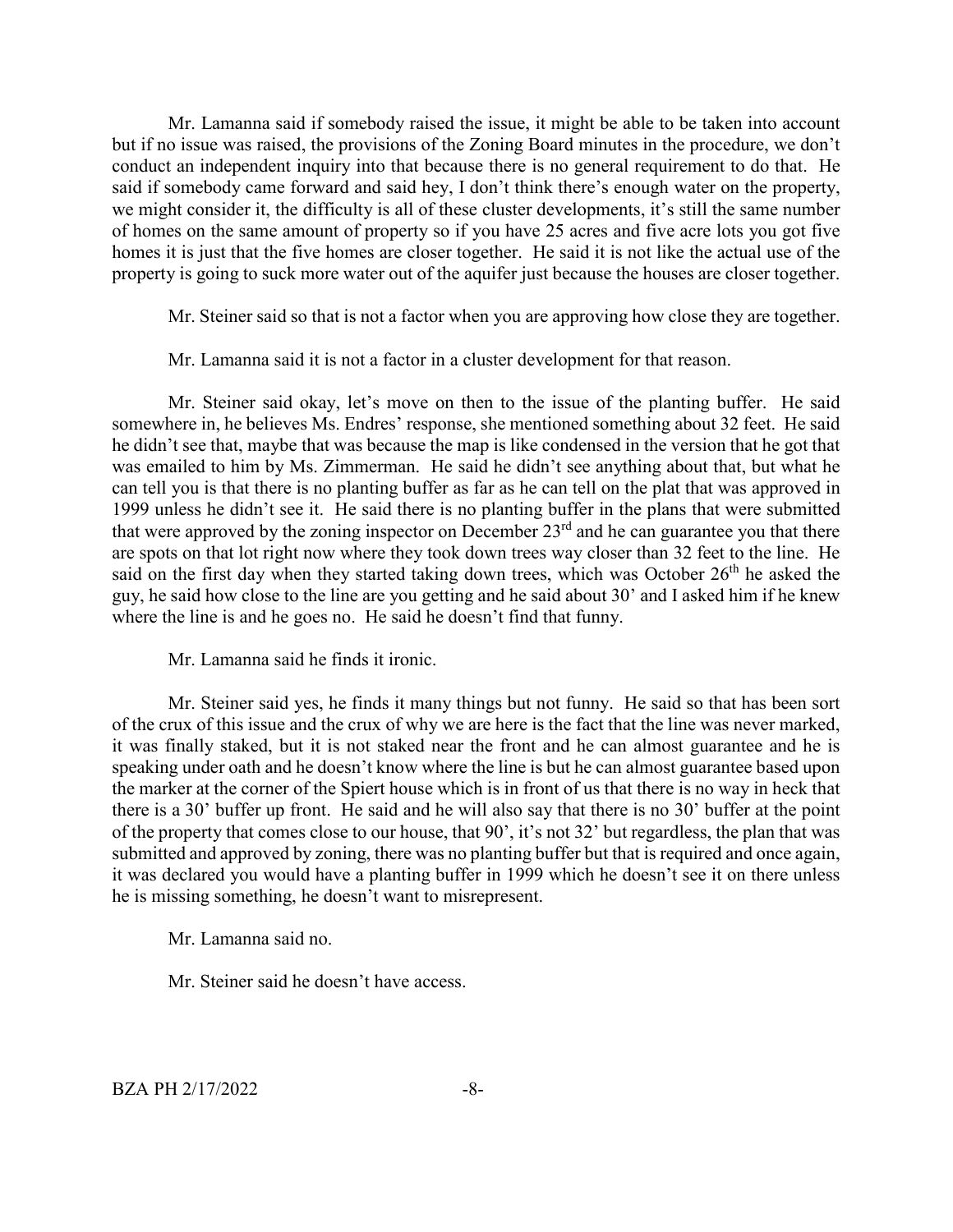Mr. Lamanna said this is why he asked the question, because it is an alternative, there are three possibilities that you put in artificial planting yourself, you add in plantings there that weren't naturally there or in some cases there are buffers around cluster developments that are heavily wooded areas, whether you've got 90' and it is pretty much undisturbed and it is mature trees. He said certainly that would qualify or the other option is that people will put up a berm and then maybe plant something smaller on that to qualify, now that is why he is asking the question here. He said it is clear that there was no planned buffer where plantings were going to be added and it is also clear that there was no earthen berming there so the question is is whether or not there was a landscape buffer and he thinks that requirement is there and that requirement has to be met so either it should have been met at the time or it should be met now.

Mr. Barr asked Ms. Endres if she could get a satellite image and could we get an accurate satellite image so we can see what is there.

Ms. Applebaum said that she is here from the prosecutor's office with Ms. Endres. She said Mr. Steve Averill, Assistant Zoning Inspector did measure that area recently and he can testify.

Mr. Lamanna said okay.

Ms. Applebaum asked the board if you would like him now.

Mr. Lamanna said yes.

Mr. Lamanna swore in Mr. Steven Averill, Assistant Zoning Inspector and he let the record reflect that Mr. Averill was duly sworn.

Mr. Steven Averill testified that he was on site the day that they performed the survey and that buffer was a measurement of 32' and it was a natural landscape.

Mr. Lamanna said okay and asked Mr. Averill to describe what the buffer is.

Mr. Averill said it was a natural landscape and what was there was not disturbed within 32'.

Mr. Lamanna said okay and asked what was it, what are we talking about here.

Mr. Averill said just brush.

Mr. Lamanna said it's just brush and asked how tall.

Mr. Averill said trees and brush, trees ranging from maybe 12 to 16 inches to just scrub, 6' tall scrub and tall grass.

Mr. Lamanna asked what were the tallest trees.

BZA PH 2/17/2022 -9-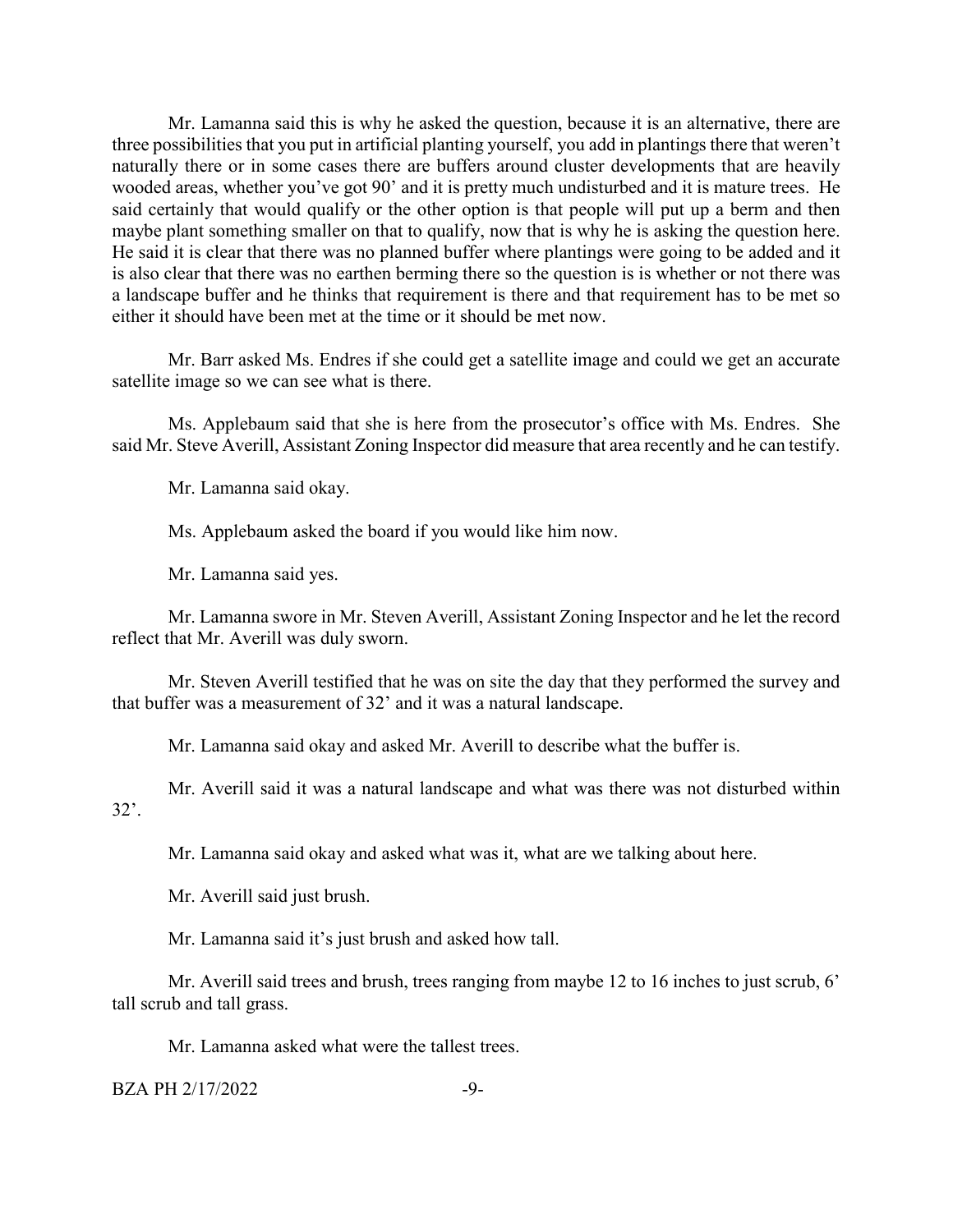Mr. Averill said he didn't know, maybe 30'.

Mr. Lamanna asked deciduous or evergreens or a mix.

Mr. Averill said no pine trees.

Mr. Lamanna said no pine trees, all deciduous, okay.

Mr. Steiner said he doesn't believe the front of the property is marked, the front half of the property, the line isn't marked so he doesn't know how you can say that there is 32' in the front half.

Ms. Endres asked Mr. Averill where he measured.

Mr. Averill said he measured next to your house, next to his house.

Ms. Endres said this isn't the right one.

Mr. Lamanna said no, this isn't the right one here, he could tell it wasn't right.

Mr. Averill said actually he didn't think, if he recalls correctly, the front of the property was not really clear as much as the area in the back of the house was and he thinks the property to the east, the northeast of the parcel at hand was left more undisturbed up front.

Mr. Barr asked when they cut down the trees, how many trees do you think they cut down that you thought were too close, are we talking like a clear-cut or did they take one or two or five.

Mr. Steiner said he honestly thinks it's more brush than trees but he is not sure because it's in the front. He said he is not going to argue with Mr. Averill about the pressure point that is closest to our house, he hasn't gone on that property since they got it staked because there was a dispute about the line, but they got it staked so he didn't go over there so if Mr. Averill is going to testify that there is 32' at the pressure point at our corner, he is not going to dispute that and asked if the board wants him to show it up here.

Mr. Lamanna said sure, yes.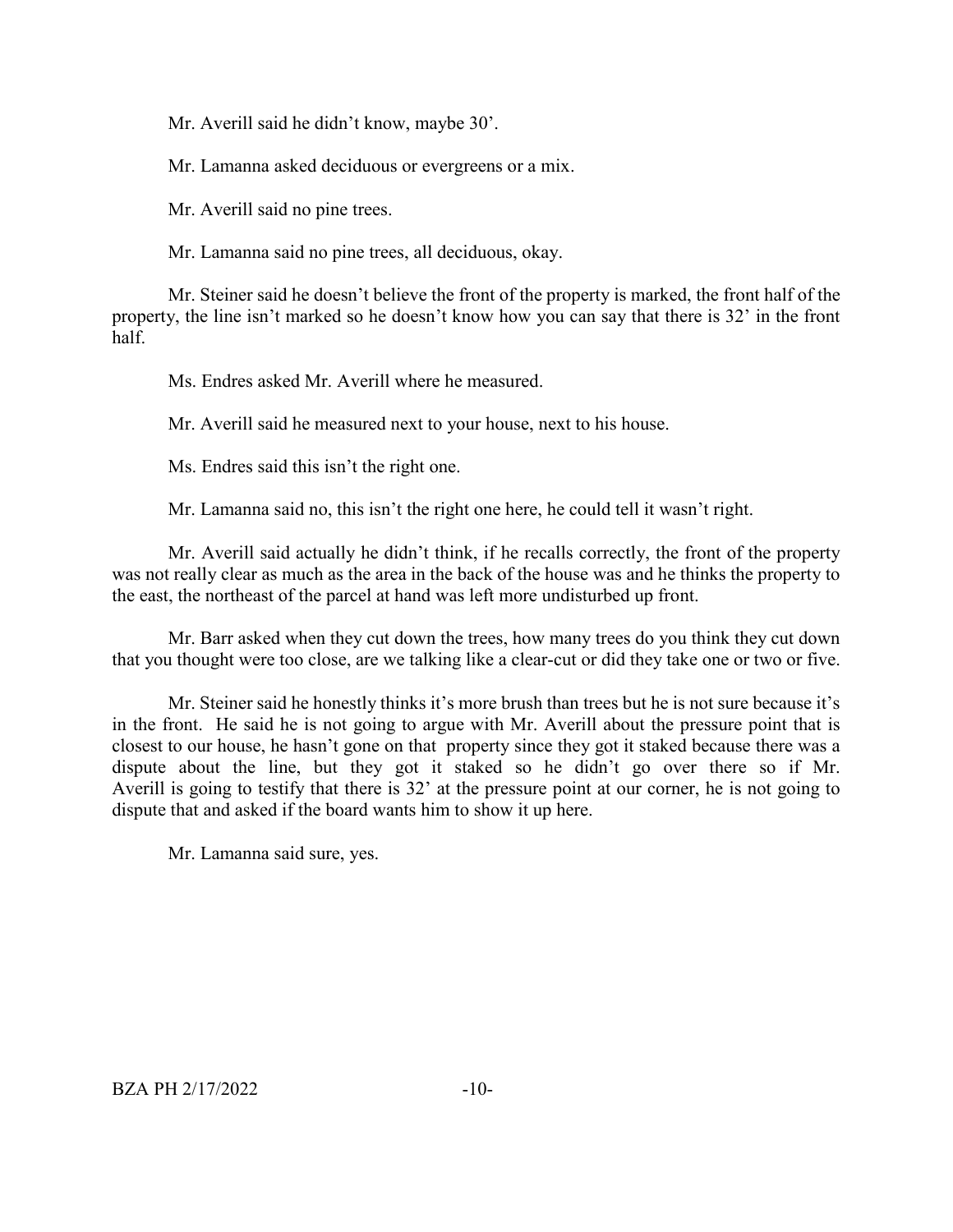Mr. Steiner referred to the aerial that was displayed and said the pressure point is right there, that is where the house is closest to ours, okay and Mr. Averill he thinks is saying that he measured 32' here which might be true. He said what he (Mr. Steiner) is saying is the requirement of the entire property and based upon what they took out, he is talking about the front, he highly doubts that there is 32' in the front and it is not even marked, he doesn't think the front of the property is even marked, he thinks they only marked it up to about our house and then it was no longer marked, staked he should say but he thinks the bigger point is that it has to be in the plan, like the requirement that was added was in the plan in 1999 that was approved and he doesn't see it in there and then it should have been in the plan that was approved by zoning in December.

Mr. Averill said to Mr. Lamanna, this one corner up here was marked and where this property line comes up, that mark, see where the square is, right there (he referred to the aerial that was displayed).

Mr. Lamanna said okay.

Mr. Averill said right below it right there, that was marked where the intersection is.

Mr. Lamanna asked where is the house going to be.

Mr. Steiner said it is going to be west of our house and a little bit to the south. He said all we are asking is that the law is followed when the house was approved and that the buffer that is required to be in the plan but we are also arguing the buffer was never in the plan that was approved in 1999 unless he is missing it. He said like he said, he doesn't have access to the giant so its hard to see some of these condensed ones but he doesn't see it in there either. He said now he could be mistaken and you know, please correct him if he is wrong but these are all rules that need to be followed.

Mr. Lamanna asked do we have the plan that shows where the house is going to be on the lot.

Mr. Barr said he didn't see that in his.

Mr. Lamanna said he doesn't know if he does, if it is in the packet, he doesn't know.

Mr. Steiner said it is in the packet, yes.

Mr. Lamanna said so it is actually in front of the existing house. He said let's go back to our aerial again, okay, we are looking at the back end of the lot here.

Mr. Barr said yes, that is the south end here.

BZA PH 2/17/2022 -11-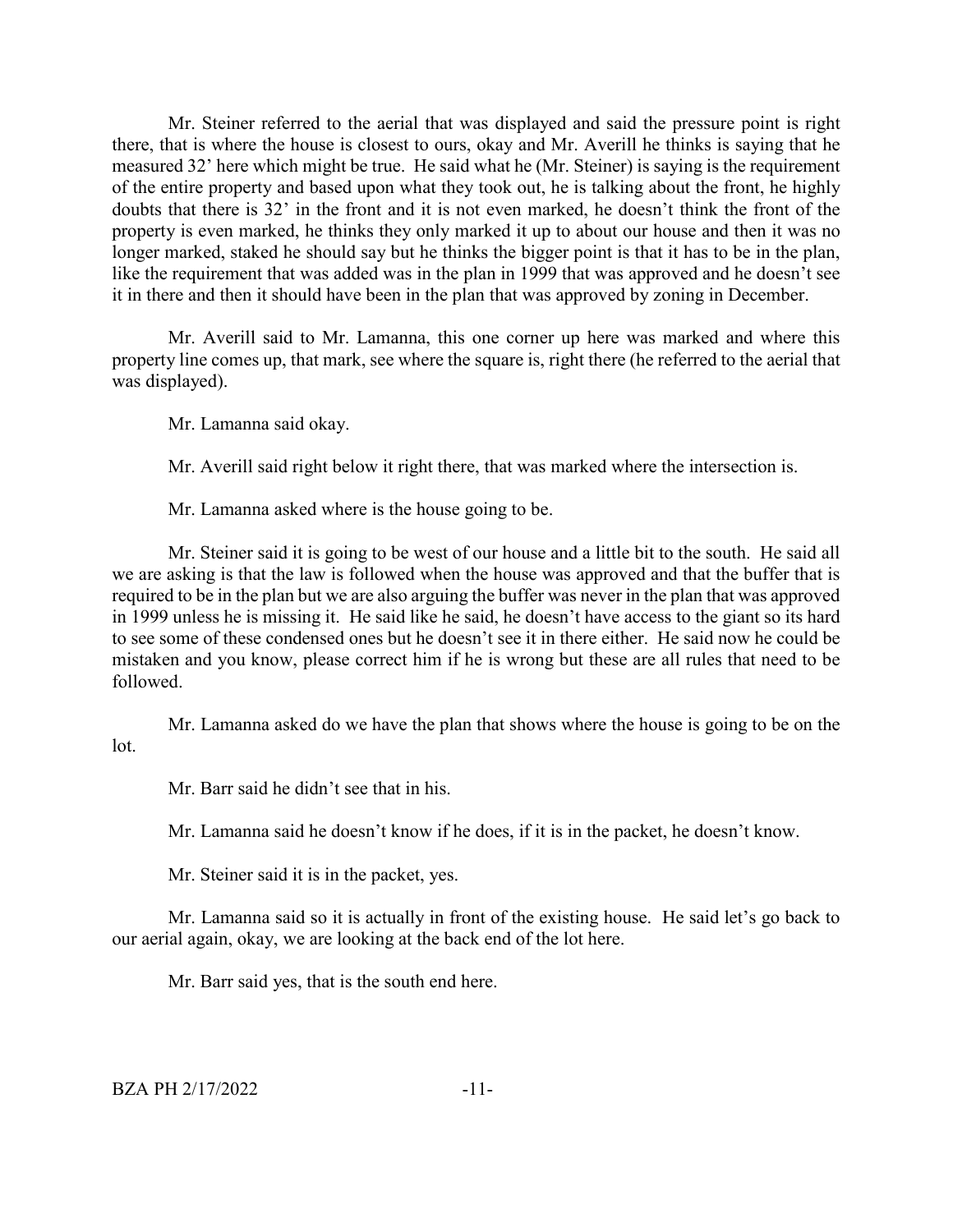Mr. Lamanna said so it actually is going to be a little bit behind it, so it is going to be certainly in the area which from this view looks thinnest of.

Mr. Barr said so your (Mr. Steiner) concern is if they go to build, they are going to remove all the brush which takes away the shielding that you would have.

Mr. Steiner said they already have, they have already removed a lot of the brush and like he said if it's 32' at the pressure point closest to our house, if Mr. Averill measured that, he is not going to dispute that, he knows it is darn close, but nonetheless, the front certainly is not even marked. He said the front of the property is not marked other than the stake that he pointed out at the corner of the Spiert's house but he does not believe there is 32' in the front of the lot because when he walked it back from the Spiert's house, from that Spiert's corner house after the destruction of the stuff in late October, it came really close to what he believes was their line. He said like he said they have since marked the line but they did not mark it in the front, they only marked it up to our house.

Mr. Barr said so in the front there where you are talking where the little shed is, where the lot comes to a point, is that a shed there.

Mr. Steiner said yes, correct.

Mr. Barr said and that looks like it is lawn that is mowed by somebody.

Mr. Steiner said well, that is not my property, that is the neighbor's property.

Mr. Lamanna asked that belongs to somebody different, that house up there.

Mr. Steiner said but yes, there also should be a natural buffer for them too.

Mr. Barr said he thought that is what you (Mr. Steiner) were referring to. He asked who is mowing that yard right there, that lawn. He said it looks like the person that is up there that has the shed might be taking care of that grass right there.

Mr. Steiner said no, on the subject property you are talking about.

Mr. Barr said yes.

Mr. Steiner said he thinks it is the people that live on Corban, Seegott, Steven Seegott, he thinks he cuts that or had been cutting that, he is not sure.

Mr. Barr said okay because it almost looks like whoever is using that shed may also want that grass there, it looks like they are using that grassy area.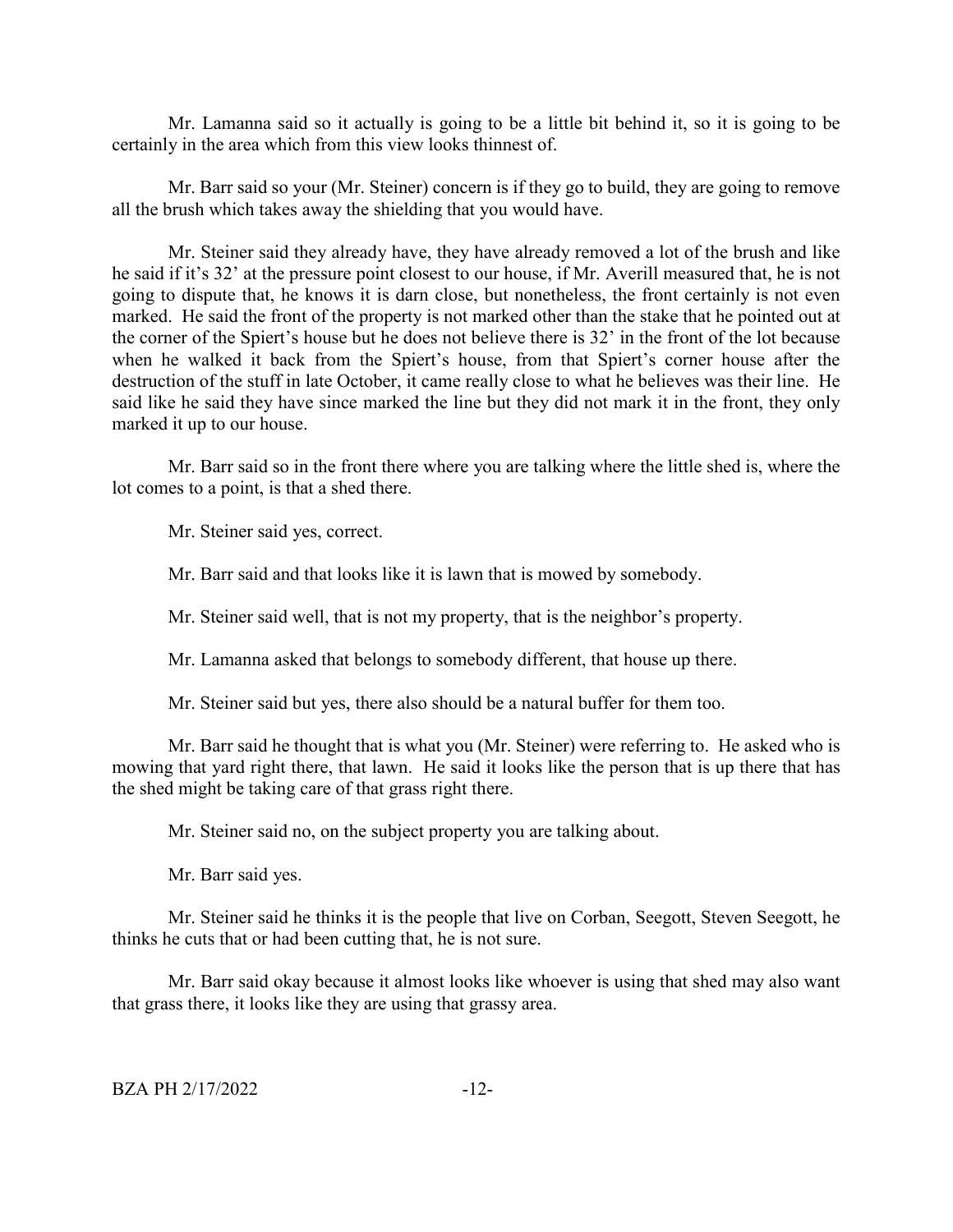Mr. Steiner said no, he doesn't use that, he doesn't know who cuts it.

Mr. Lamanna said it is just a shed.

Mr. Steiner said yes but he is talking about south of the red line on our property, they came up to when he walked it, it seemed like the line with tearing down all the brush.

Mr. Lamanna asked Mr. Steiner if he can ask him a question.

Mr. Steiner replied yes.

Mr. Lamanna asked if this house is moved forward would that improve his situation.

Mr. Steiner replied probably.

Mr. Lamanna said so like almost parallel to yours or maybe a little in front of it. He said it looks like a long ways back on a very big lot and maybe he can address this to Mr. Joyce, the question. He asked can this house be moved or Mr. Gutoskey, can this be moved forward.

Mr. Steiner asked if he can say something.

Mr. Lamanna said okay.

Mr. Steiner said he sent Mr. Joyce a letter informing him of this appeal and he received notice from this county and they broke ground on February  $8<sup>th</sup>$ . He said the have already installed a foundation and there are walls up, but he was aware of this, he was aware of this appeal so any type of sympathy regarding it has already started, he has been aware of this appeal and I have asked him to cease until this hearing happened. He said so in summary, there is no buffer on any of the plans that he can see either in the 1999 plan that was approved or in the 2000-21 plan that was approved, it is a violation. He said it should not have been approved and it has to be in the plan.

Mr. Lamanna said he doesn't suppose anybody took any current pictures of what this looks like.

Ms. Endres said they (zoning) didn't take any pictures, no.

Mr. Soryal asked do you have woods on your property right by the property line, are there woods there.

Mr. Lamanna said you can see it there.

Mr. Steiner said he doesn't know how accurate.

BZA PH 2/17/2022 -13-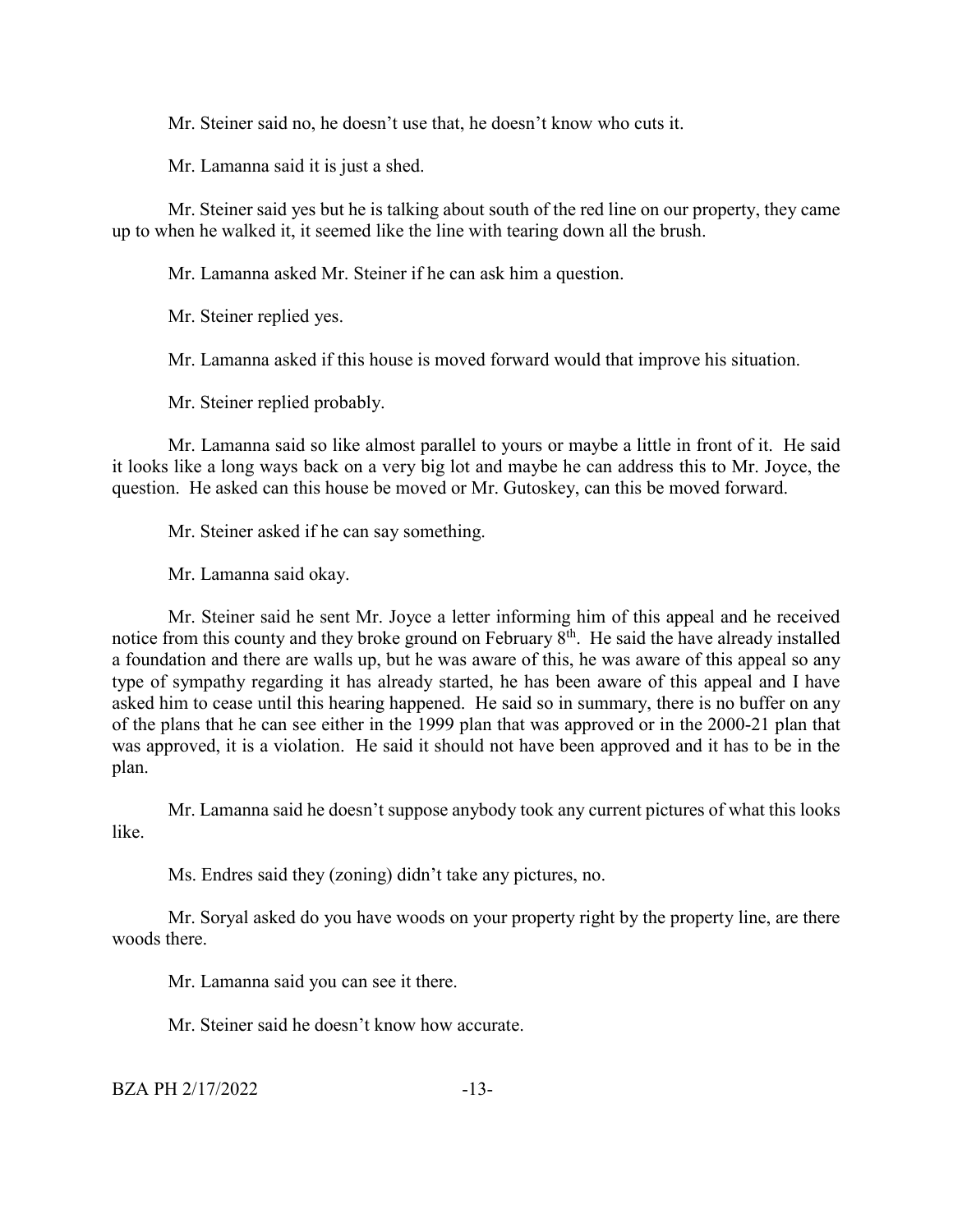Mr. Lamanna asked to have this pushed up a little bit here (he referred to the displayed aerial), it is hard to see but you can see that at least by your house, you've got some trees there on that side.

Mr. Soryal said forward, he (Mr. Steiner) is concerned more about the front.

Mr. Steiner said there are still some trees, yes.

Mr. Soryal asked on your property.

Mr. Steiner said correct, yes.

Mr. Soryal asked what would you say how many feet you think from the property line you have trees.

Mr. Steiner said he is not sure where the line is.

Mr. Lamanna asked Ms. Endres to scroll the aerial up.

Mr. Steiner said because they never marked it.

Mr. Lamanna asked Ms. Endres to scroll it up a little bit, zoom in and get back to the house.

Mr. Barr said head south.

Mr. Lamanna said he wants the existing house up near the top of the frame. He said what we are looking at is basically in this area here (he referred to the displayed aerial) and because it looks like the house is somewhere around here.

Mr. Steiner said right.

Mr. Lamanna said so this is what we are kind of trying to decide what is on the property there.

Mr. Steiner said like he said, he doesn't dispute that if Mr. Averill measured it, where the cursor is now, if he is saying 32' he is not going to dispute that. He said what he is saying is that requirement is for the entire property, not just the part close to our house and its not even marked all the way towards Country Lane and he doesn't believe that there is 32' once you go more north on that property but regardless it needs to be in the plans, that is the point of this, that is why we have these regulations, that these things are required to be in the plans that are submitted to the zoning department and they weren't.

Mr. Soryal asked Mr. Steiner if he can ask him another question.

BZA PH 2/17/2022 -14-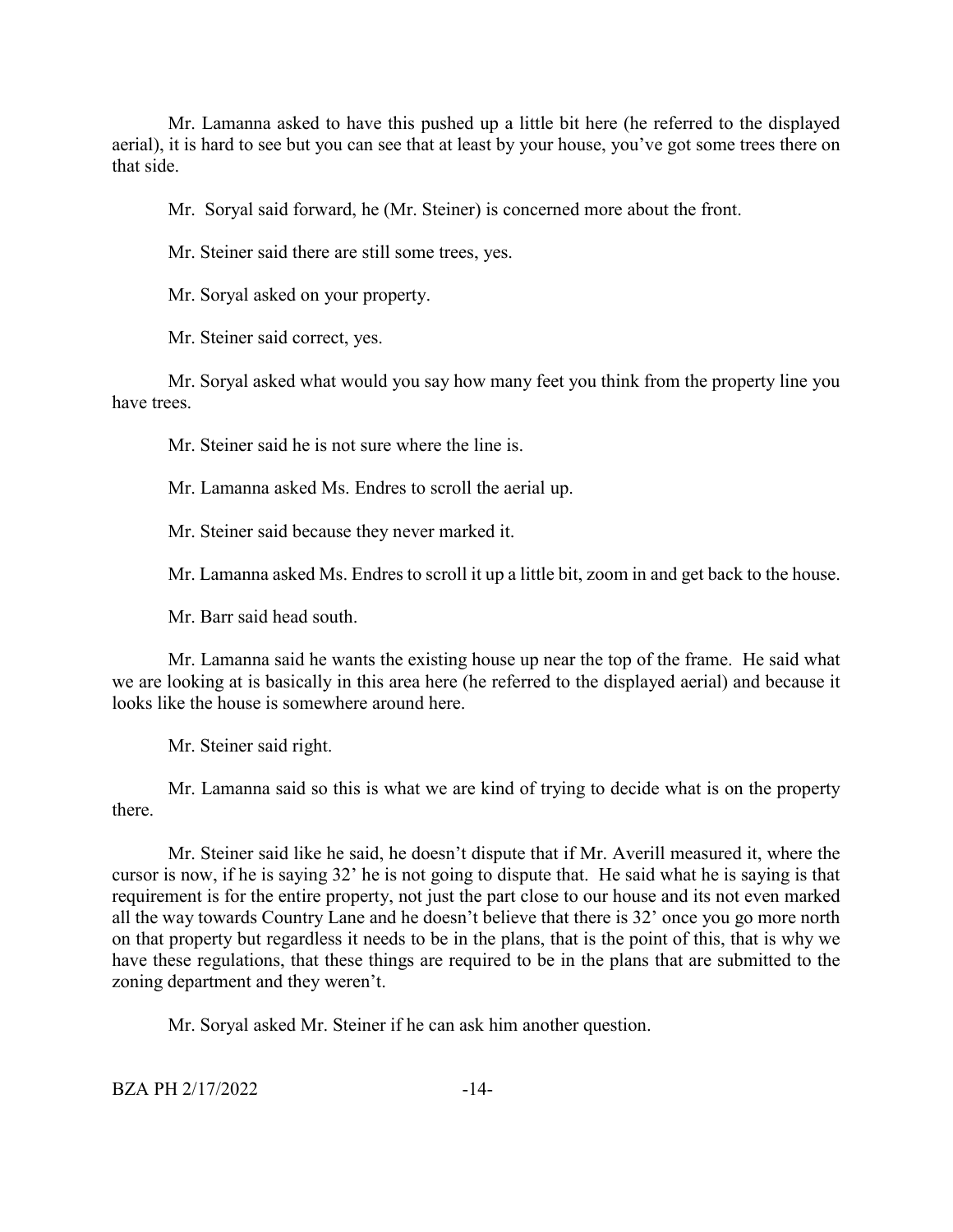Mr. Steiner replied yes.

Mr. Soryal asked if the topography there is about the same as your house level the same as the new house.

Mr. Steiner said no, the new house is higher.

Mr. Soryal asked higher.

Mr. Steiner said yes.

Mr. Lamanna asked if what's there is really a buffer, just because there is natural landscaping there doesn't mean it's a buffer, if it is like grasslands it is clearly not a buffer so the question is is there a buffer.

Mr. DeWater said the question is does the buffer have to be a specific thickness too.

Mr. Lamanna said right.

Mr. DeWater asked can it be 8' of trees, can it be 20' of trees, does it have to be 32' of trees. He asked can he cut every tree to the property line and just bring back a whole row of evergreens.

Mr. Lamanna said right, there is a lot of different ways to do it, that is the thing, so if it is wider maybe it can be less.

Mr. DeWater said yes.

Mr. Lamanna said if it gets narrow then maybe it has to be something different. He said kind of what we are exploring here is, is there a way that we can get at this thing by enhancing what is there today maybe with some additional plantings.

Mr. Steiner said that would be helpful.

Mr. DeWater said and it seems that you are concerned with the plantings towards the front of the property, not necessarily where the house is being built.

Mr. Steiner said we are concerned about all of them, if there is 32', as Mr. Averill testified to, then it is what it is. He said in the 32' he didn't make that up and he thinks that was somewhere on that he read in the file, he didn't claim that 32' is, it was somewhere like in the minutes or he thinks it was on Ms. Endres', it was on the zoning inspector's response. He said she said something about 32' of vegetation, but he doesn't know where that number came from, like he said, that number could have come from the plat from 1999 but he didn't see it on there but like he said his version is condensed so he can't see everything that is on that.

BZA PH 2/17/2022 -15-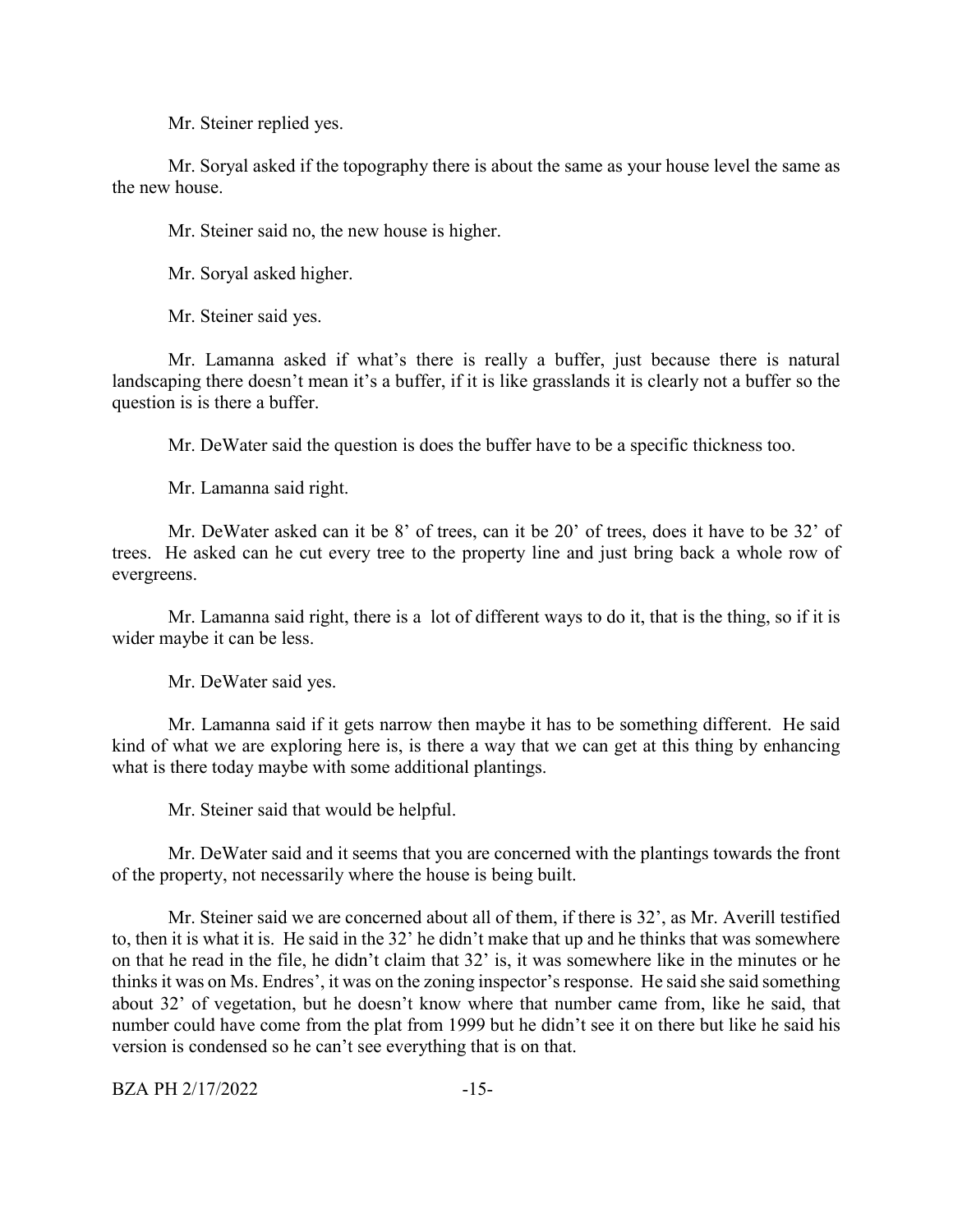Mr. DeWater said but you agree that if he did finish landscaping and planted a buffer up along the property line, that that actually meets the requirement.

Mr. Steiner said if he did that, but that needs to be in the plans though.

Mr. DeWater said right.

Mr. Steiner said that needs to be in the plans before it is approved.

Mr. Lamanna said well that is okay, that can be handled. He said as a practical matter unfortunately with some of these landscaping things, in the practice of improving these things, it is sometimes difficult to figure things exactly what needs to be done unless there are obvious circumstances there because a lot of times it is well, you know, this looks like there is a lot of natural vegetation here, it is going to work out all right, but then find out, well, yes, but there is a specific point where it really doesn't work out. He said unfortunately, nobody goes around and maps every foot of the perimeter of this thing because in actuality, probably 75% of it doesn't matter that much, because there is not somebody else there who is going to cause problems but in this case, as you say, the pressure point is the fact that this house is right back aligned where your house is and it is difficult looking forward from 2000 to today and say "Oh, gee, if somebody builds a house right here, there might be a problem with the buffer that is provided." He said forward looking it is not an easy thing to do but he thinks still the intent is there to have buffers with the neighbors for these types of developments. He said here we are today, how do we solve this problem today, is there a reasonable solution that will satisfy you, will satisfy us, and we can get the protagonist of the builder to think is a reasonable way to resolve this problem, that is kind of what we are looking for here. He said we are kind of down to the practicalities of how we can deal with this thing and there may be a way to deal with it. He said if we are talking about a small area, he thinks there is a way to deal with it.

Mr. Averill said he has some pictures he is sending over to her now.

Mr. Lamanna said alright and asked what kind of pictures.

Mr. Averill said of the 90' with the 30' in it.

Mr. Lamanna said okay, so this is the line here.

Mr. Averill said he pulled the tape from the property line to the corner of the house.

Ms. O'Neill said so that is the 90' distance.

Mr. Averill said the 90' but it is through the 30 or 32. He said he will try to get it up on the big screen so you can see it.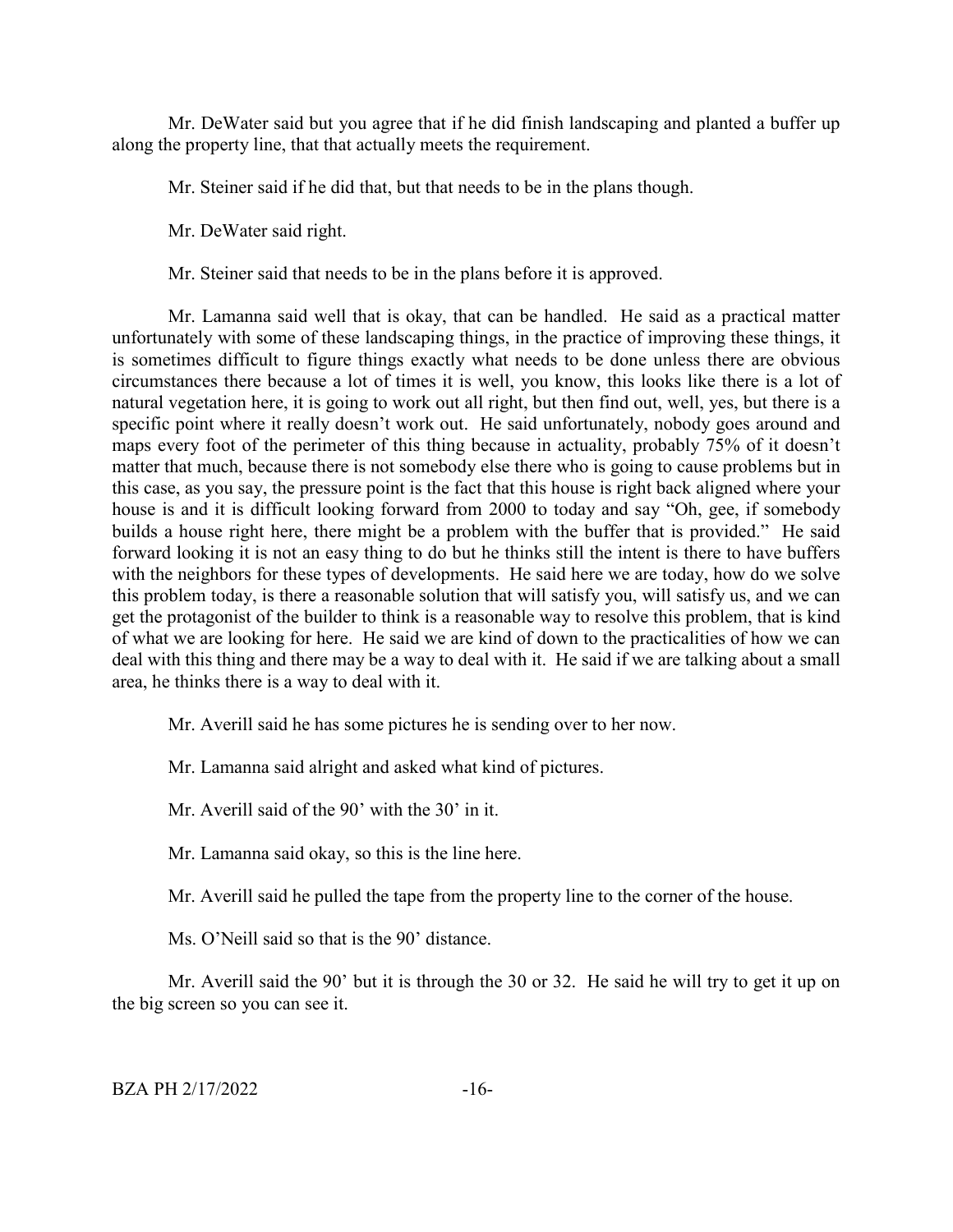Ms. O'Neill said it seems like part of the contention is too beyond the question of the conservation, the soil and the silt fencing which was not there, which appeared when the permit was issued prior to that occurring even with us not having that responsibility but she thinks it indicates that the builder pushed the line so it appears that.

Mr. Steiner said that is why we are here.

Ms. O'Neill said he is doing the minimum only when forced on the conservation end of it, he is taking down areas or not taking seriously the buffer zone and then additionally even knowing that you made an appeal he continued to build.

Mr. Steiner said that is why we are here, correct.

Ms. O'Neill said it seems like some of the issues are around that.

Mr. Steiner said correct and regarding the silt fencing he doesn't want to take up everyone's time here so regarding the silt fencing he wants to get these dates on the record under oath and he can dispute them if he wants. He said October  $26<sup>th</sup>$  was the first day that they cleared the land in the front half, December 2<sup>nd</sup> and December 3<sup>rd</sup> was when they cleared the land in the back half. He said as he stated in his appeal, he applied for a permit from the Geauga Soil District on December  $3<sup>rd</sup>$  and suggested that the start date of the project would be 12/28. He said he made application after he cleared all the land. He said they granted him the permit within that same week and said he needed to put up a silt fence. He said the silt fence was not up when the Zoning Department issued the building certificate. He said he made it very clear to Ms. Endres that of these apparent misrepresentations to the Geauga Soil and Water and the fact that he was out of compliance, Geauga Soil and Water actually went out there and found that they were out of compliance, there was no silt fence, no nothing so there was actually an out of compliance note, it is in the record he has already submitted, that was outstanding when the Zoning Department issued the zoning certificate on the  $23<sup>rd</sup>$ . He said finally around mid-January, he thinks he put up the silt fence after two and a half months of the first clearing and about a month and a half after the second clearing and he doesn't know if we want to reward builders who make misrepresentations to the Soil and Water District and then ignore the requirements of putting up the silt fence on a property that is significantly higher than ours so all of the water and all the debris ran down into our back yard which we treasure, which we play with our dogs and everything else, and it was a mess. He said now granted, it is the wet season but it seemed worse than usual and all the time there is no silt fence and the Zoning Department still granted the zoning certificate. He said it is his understanding that the Zoning Department can require them to meet the requirements of other, they have to meet the requirements and he was out of compliance after making misrepresentations to the Geauga Soil and Water and they still issued the thing.

Ms. O'Neill said so to her and she is new at this, but it seems like your issue is less with the original issuing of the permit, some of which was not under the control or auspices of this body and more that your issue is with the builder in the way that he is conducting his responsibilities in building the house and meeting the requirements.

BZA PH 2/17/2022 -17-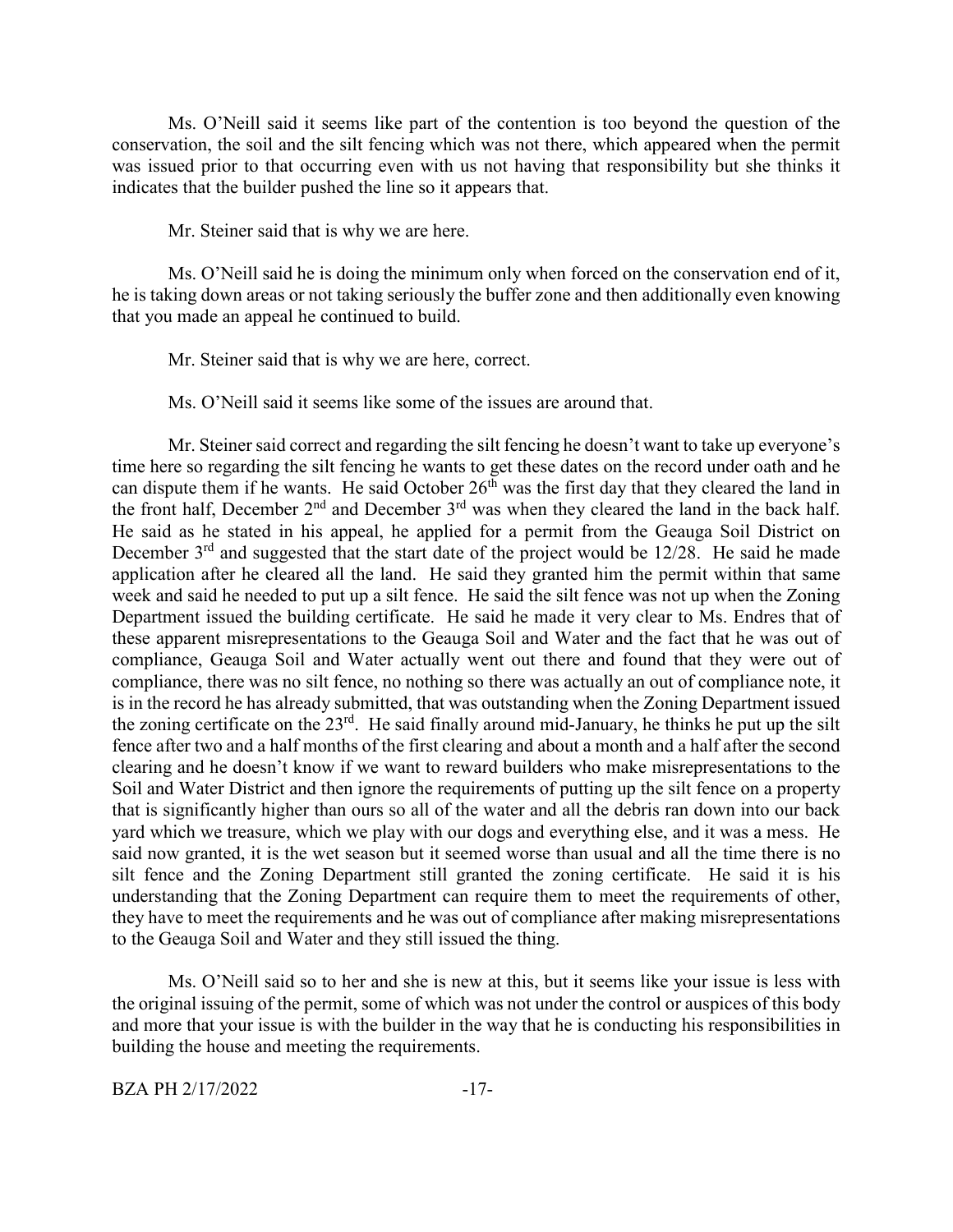Mr. Steiner said yes my issue is with both.

Ms. O'Neill asked if she is understanding that better.

Mr. Steiner said we are opposed to this house being built.

Ms. O'Neill said right.

Mr. Steiner said but there is nothing he can do about it, if it is built within the bounds of the law. He said this whole process is outside the bounds of the law, that is why he made this appeal. He said some of these things we brought to the Zoning Department's attention while we were asking them to not issue it, then when we were pretty much disregarded and they issued a zoning certificate, despite all of this, then we did more research into this and realized that there is a lot going on here and there is a lot of problematic things with the way in which this whole development was approved. He said this is an invalid conditional use which brings me to my next point regarding the conditional use and regarding the fact that ZR 135.04 requires, formerly 135.04(o), now 135.04(n) requires that "Each application shall include a development plan or plat drawn to scale showing acreages, configuration of parcels, existing and proposed structures, main drives, roads, driveways, and landscape buffers." He said none of that was in the 1999 plat that was approved for a conditional use so this is an invalid conditional use and this was an invalid granting of the zoning certificate because the initial conditional use granting was not in compliance with the law. He said there was no house even on the plat that was approved in 1999 let alone driveways, landscape buffers, all of that stuff, there wasn't even a house on that lot when it was approved. He said so the whole development is out of compliance with 135.04 and with regard to this particular house, yes, the granting of the zoning certificate should have never happened. He said if he wants to build a house here, he should go back and ask for a conditional use and go through it the proper way putting the house and the existing proposed structures and the driveways and the configuration of the landscape buffers and do it the right way, the way that 135.04 formerly (o) now (n) has always required it and continues to require it.

Mr. DeWater said he had a question. He asked so you are saying that this would be an unbuildable lot because when the plat map was approved for the development there was not a house drawn or a footprint of a house drawn on that lot so therefore no house can be built on that lot.

Mr. Steiner said unless they go through it the proper way and get the conditional use permit with the house that they want to build on and that is the law, he is just reading to you the law.

Mr. DeWater said so having zoning setbacks that are established in the books, if a building or an architect comes in and presents a plan to the Zoning Department that meets all the setbacks, they are prohibited from issuing that zoning permit.

Mr. Steiner said he is not following.

BZA PH 2/17/2022 -18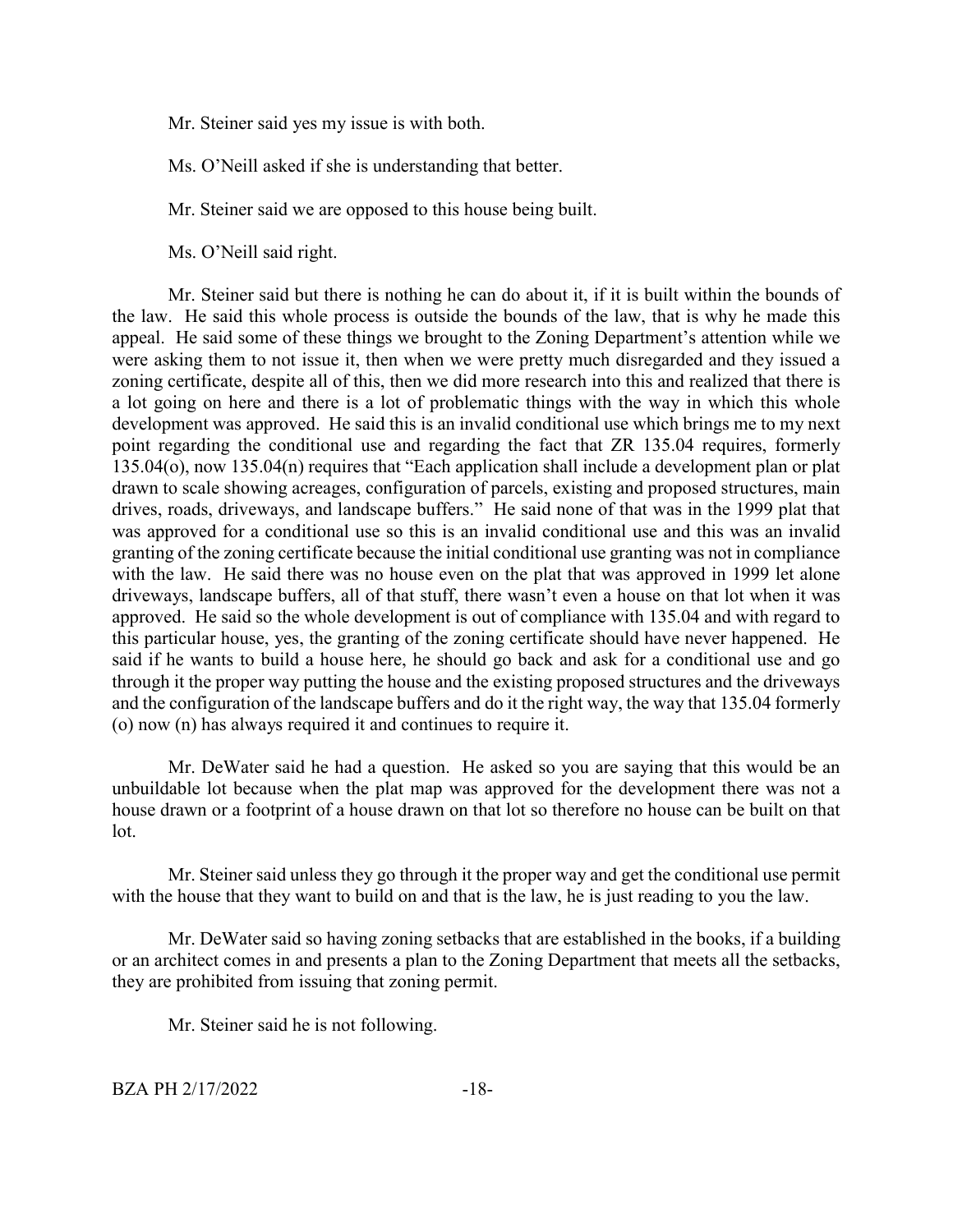Mr. DeWater said so if a house is not drawn on that plat map when that development was approved.

Mr. Steiner said as required by law.

Mr. DeWater said so now a builder comes in and he presents a house that meets all the requirements of the zoning setbacks.

Mr. Steiner said yes.

Mr. DeWater said the zoning inspector cannot issue a permit because it was never on the original plat map, that is what you said.

Mr. Steiner said that is what the law says, he is just reading, if you think that these zoning ordinances or resolutions are crazy, then you should change them, but that is what the law says.

Mr. DeWater said he believes that if it meets all the zoning requirements, the zoning inspector is within her rights to issue that permit.

Mr. Steiner said he can read to you the, he can cite to you the law. He said "Each application," this is for cluster developments. He said "Each application shall include a development plan or plat drawn to scale by a registered professional surveyor in the State of Ohio certified by the applicant and his surveyor, showing the dimensions, acreages, and configurations of the parcels, existing and proposed structures, main drives, roads, driveways, recreational facilities, open space, parking areas, and easements, the location and configuration of landscape buffers." He said that is what the law says, the law makes it clear that when you apply for a conditional use permit, that is what you need before you can get your conditional use permit approved.

Mr. DeWater asked Ms. Endres, did the builder provide a plat map to you or a lot map for you with the house on that drawing, right.

Ms. Endres said he showed her a site plan of that setback.

Mr. DeWater said okay, alright.

Mr. Steiner said there is not a house though on the 1999 plat that was presented, there is not even a house, let alone driveways.

Mr. DeWater said but the builder presented one that met the setbacks according to that lot to the zoning inspector.

Mr. Steiner said well, those setbacks is at issue, it is 100 versus 90 but.

BZA PH 2/17/2022 -19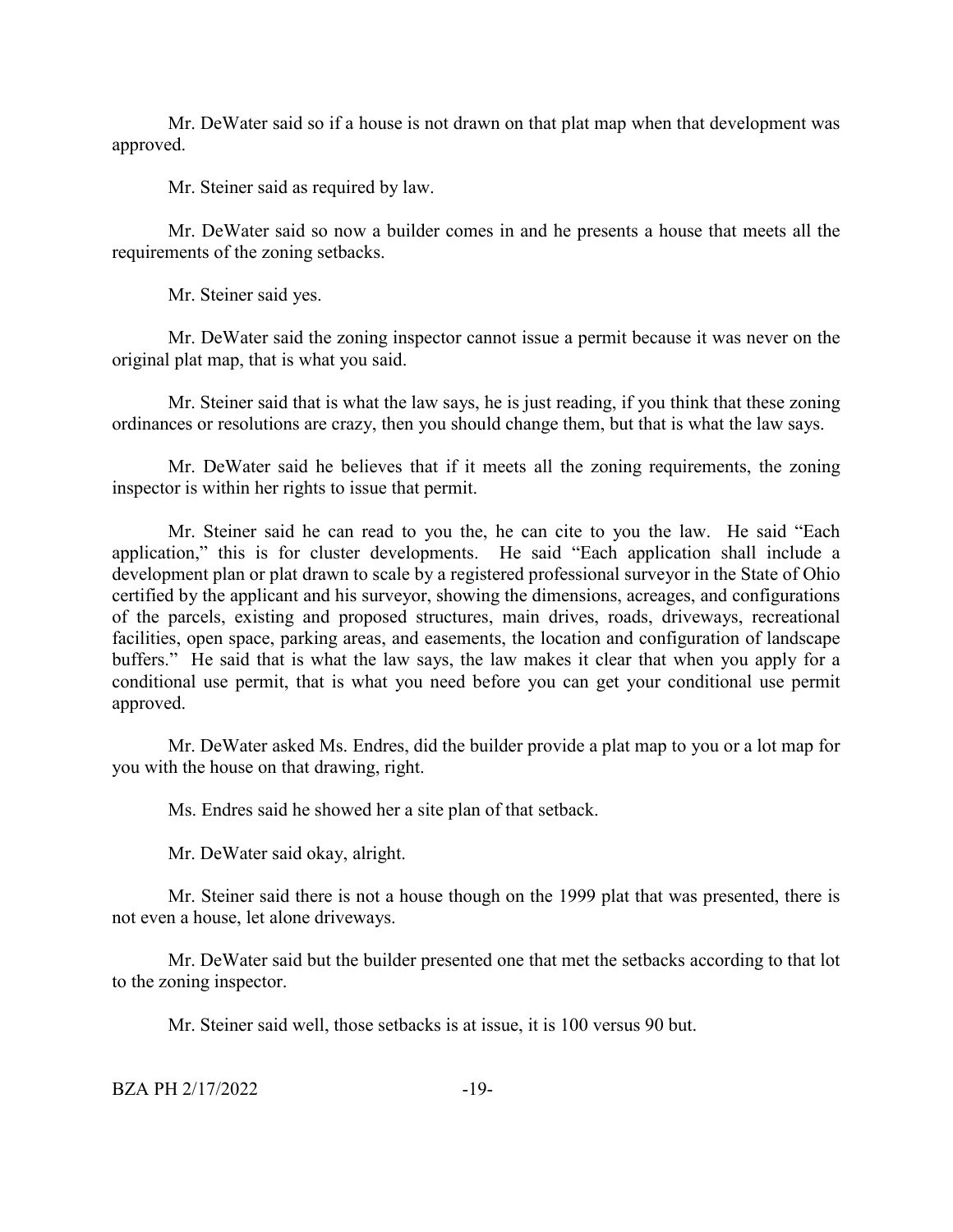Mr. DeWater said that was already determined that it was 90 when the development was approved.

Mr. Lamanna said there is a little bit of a fundamental problem here that exists in a way this cluster development is worded is that almost never does anybody come in with a full scale plot showing where every house is going to be because they don't know where they are going to be.

Mr. DeWater said and they don't know what the design of the house is going to be.

Mr. Lamanna said and they don't know what the design of the house is going to be.

Mr. Steiner said then change the rules.

Mr. Lamanna said they probably should be changed because.

Mr. Steiner said where he comes from the law has to be followed, he is citing the law to you guys he is not making anything up.

Mr. Lamanna said no, we know you are not making anything up.

Ms. Endres said to Mr. Lamanna, she doesn't know if this will help at all but she has got the minutes from 2000 when the proposed cluster subdivision was changed from fee simple lots to the condo style and based on the findings of facts, point number three said, "Since this development fully meets all of the requirements and minimum standards for cluster development and it is only five units, there is no reason to believe that this will have any adverse effect on township services or upon adjacent property owners."

Mr. Lamanna said remember this is all in connection with that variance, that is not in connection with the approval and the conditional use.

Ms. Endres said this is also in connection, "Mr. Lamanna made a motion to grant a conditional use permit for a cluster development on the property and the following variances."

Mr. Lamanna said yes but all of that goes back to the fact that a representation was made by the zoning inspector that all of the requirements had been met.

Ms. Endres said okay.

Mr. Lamanna said so now we have this situation where if we look at the record it is maybe a little bit questionable as to whether technically if you go down one by one whether all of the requirements were met.

BZA PH 2/17/2022 -20-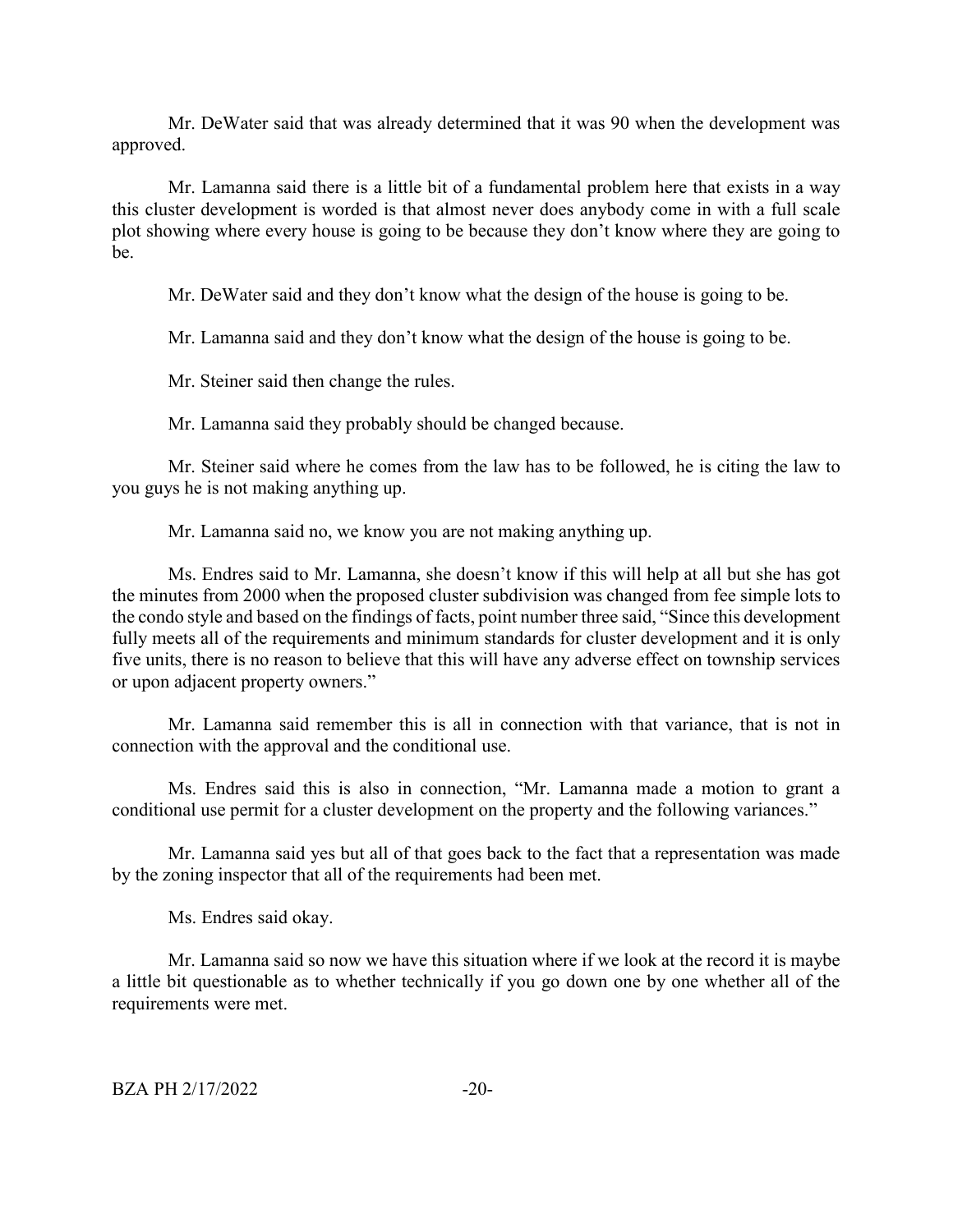Ms. Endres said based on the minutes and based on the plat she had every reason to believe that everything was met.

Mr. Lamanna said yes, zoning inspectors have a certain amount of discretion in administering their office and sometimes practical considerations have to be applied because neither the zoning ordinance nor even the things the Board of Zoning Appeals does can take into account every circumstance or situation that may arise. He said sometimes the actuality of how things happen doesn't always fit the exact idea of how these things are written and so the zoning inspector sometimes has to deal with the real world and not with what the ideal is. He said ultimately yes, let's say we went through this whole proposition again, we could spend a lot of time, somebody would come in, we would look at it, he has shown the house where it is and we would say fine, we approve it because there would be no basis on which not to approve it if he came in now and showed us this particular positioning. He said now he thinks we still have an issue here with, like he said, with the buffering so he is trying to see if we can find some way. He asked Mr. Joyce if he has any or is he willing to do anything.

Mr. Bill Joyce said no and stated that he is Bill Joyce of 7070 Country Lane and he is the President of Joyce Building Company and present owner of the lot.

Mr. Lamanna swore in Mr. Bill Joyce and he let the record reflect that Mr. Joyce was duly sworn.

Mr. Bill Joyce testified that in regards to, we are talking about practicality, but this is a four plus acre lot in a five acre zoning with six acres of common area in the back totally undisturbed. He said the house is sitting about 463' feet back from the culdesac so figure 463' on that easterly property line, it is more like 600'. He asked Ms. Endres if she would mind bringing up the overhead view and asked the board if they would mind if he pointed out a couple of things. He said so the closest distance of clearing is 32' which is the edge of the house is approximately right here, 90' off this property line. He said the closest distance of clearing, natural brush is 32' and as you see the brush actually goes out probably 45' or 50' and then it goes back and reduces. He said that area which is cut has been maintained by, which was mentioned earlier, Steve Seegott, he maintains the lot and he loves to cut grass, he is a great neighbor and he has been in charge of keeping mulch at the entry and the neighbors get along. He said they use that space for walking and ATVing.

Mr. Lamanna said that is not the space that matters.

Mr. Joyce said yes, exactly.

Mr. Lamanna said the only space that matters is right where that says "Distance 41.7', that white area, that is the spot that matters.

BZA PH 2/17/2022 -21-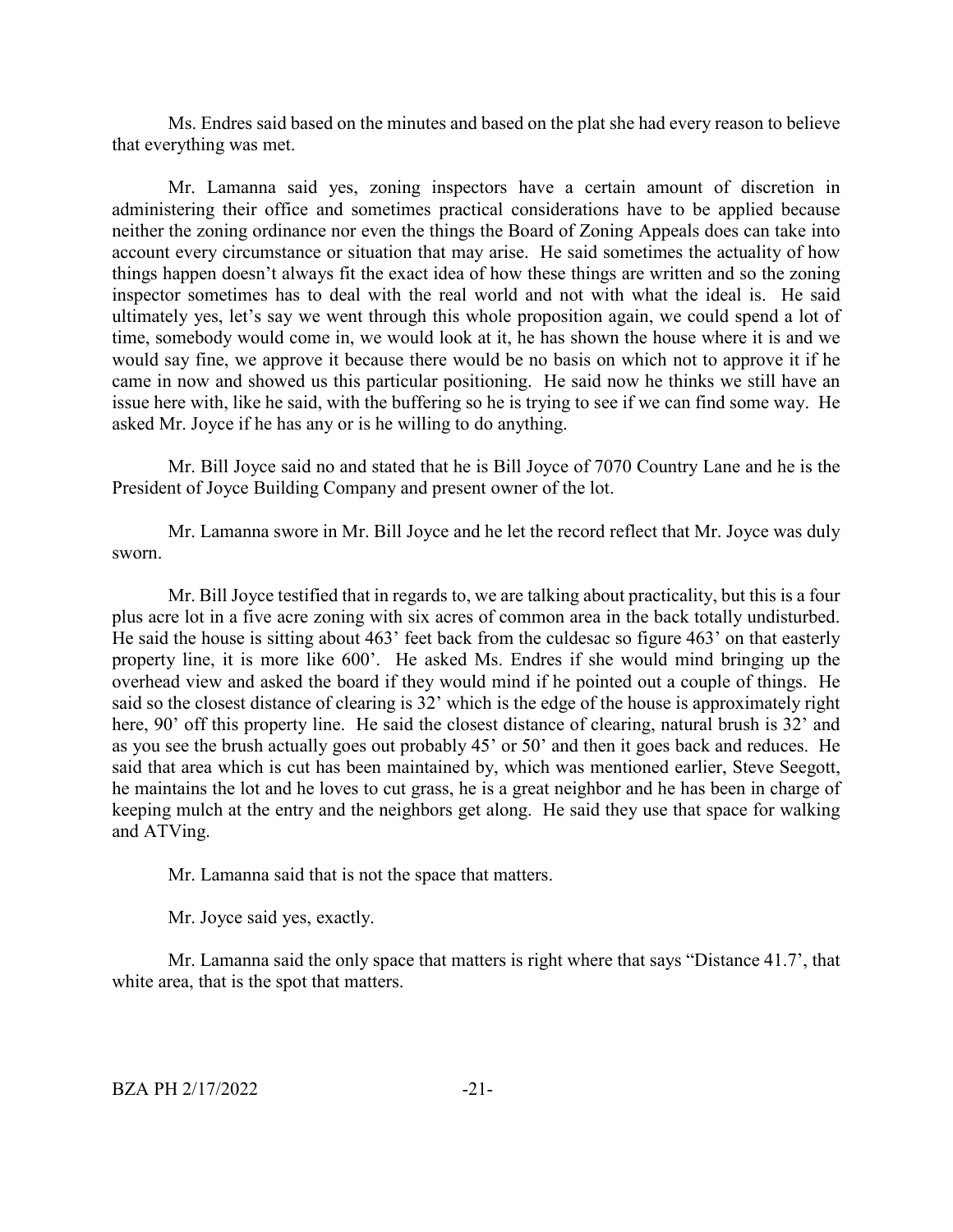Mr. Joyce said so when he was issued a permit, the permit was a 90' setback with a 30' natural buffer and/or if we cleared the property line we would have to mound something and put in landscaping but on a lot this size with this type of side yard setback of a distance of 100', hundreds of feet, 30' of buffer plus is what we are considering as adequate buffer to someone who has held a 100' setback on their property and actually, this, in October, he wanted to clarify a couple of things. He said the October clearing that they are talking about was a de-brushing in order to get septic approval, it was all undercut with a Bobcat. He said there was no chainsaws on the property. He said the clearing later, that second date that was given was the clearing with chain saws and removal of trees. He said this whole front area, there was probably ten good trees left, we saved them, there is Maples up in this corner by the driveway, we had to take out some good trees back here only because of the topography and we had to push this house back and make it fit on the lot so there is some good timber that came down here sadly, but it had to come down to protect the house, 40 to 50 feet from the house, because these trees are 40 to 50 feet plus. He said this brush area here is still very brushy, it is not the prettiest, but it is natural, it is unmolested brush, most of it is about 6' tall and then you have 30' Maples interspersed in a lot of dead Elms and Ashes but we did not want to get into that 30' perimeter at all. He said he would hate and this is a sold house designed for these people set on the lot for these people, it wasn't his decision. He said if Ms. Endres were to bring up this plat map he can show her something too please. He said you saw where that clearing was, it is along here, here is the septic, it takes up that much space, then where this is the old pasture area which Steve Seegott still cuts some area for walking and ATVing, he has had use of this for, because he has lived here for 18 years so he used this as his property, which is fine, but you can see how much of the septic field and we are holding the driveway fairly tight to the property line. He said also if this was amended to a 100' setback, this 50' setback now reduces to 35', everybody else on the interior.

Mr. Lamanna said okay, will you stick to the issue.

Mr. Joyce said thank you.

Mr. Lamanna said we are interested in one point, one area along there.

Mr. Joyce said yes.

Mr. Lamanna said between that house and his house, okay.

Mr. Joyce said and it exceeds 30' of natural buffer.

Mr. Lamanna asked are you listening to me or not listening to me, do you want to be cooperative or not cooperative.

Mr. Joyce said he wants to totally be cooperative, he just wanted to say, telling you what's down there.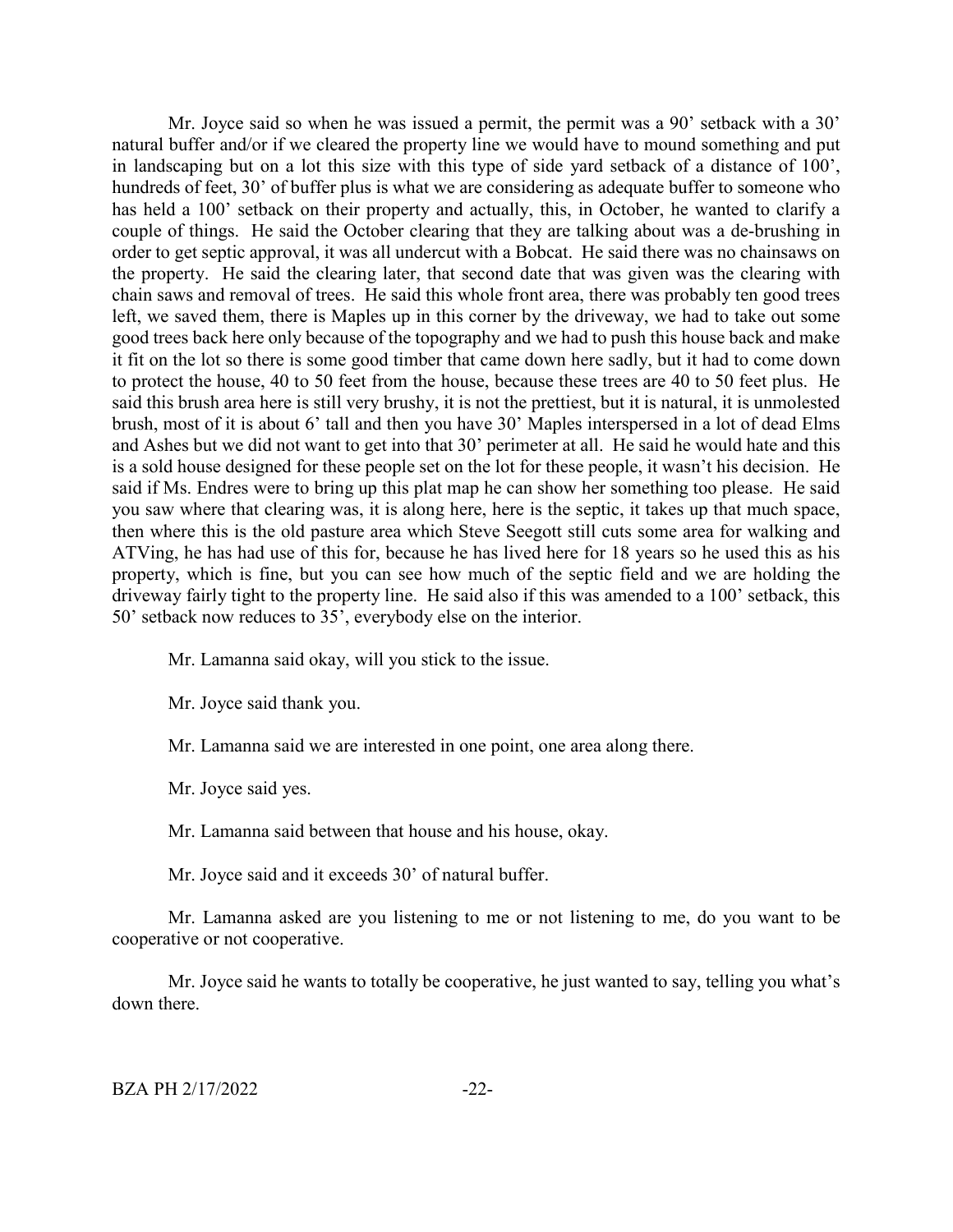Mr. Lamanna said all he is saying is is there something we can do to add some evergreens into what exists there now to improve the buffering in that area between that house and his house where he looks out at that house. He said that is what he is trying to see if there is some willingness on your (Mr. Joyce) part to see if we can come to some resolution that will satisfy everybody here.

Mr. Joyce said and he totally knows where you are coming from but is it three Pines, 30 Pines, does he call his customer and say we have \$5,000 or \$10,000 in Pine trees when they are meeting the standards of a 30' unmolested side yard, that is where he is coming from.

Mr. Lamanna said well yes, give me an idea.

Mr. Joyce said right, there is no answer, right, unless he comes up with an amount of trees, five Pine trees that are eight feet tall, 15' apart, is that something that you are looking for or what.

Mr. Lamanna said he wishes he had a better idea of what was there now, but.

Mr. Steiner asked if there is someone to whom he can send an e-mail of a photograph of the front clearing because there is no 6', it was clear cut except for the trees, he is looking at bare soil. He said he took a photo of it and asked is there someone that he can send this to right now to put up there. He said he wants to make it clear, the front, he doesn't believe it is 32' in the front either although that is not that close to our house, the law needs to be followed here.

Mr. Lamanna said there is not a 32' rule.

Mr. Steiner said whatever it is it is very close to our line in the front which is not marked.

Mr. Lamanna said to some extent a buffer is a little bit of a flexible term and depending on what is there or not there, more or less buffer, we tend to try to have better buffers where the houses are, not where there is long stretches of undeveloped land, it is like nobody is worrying about what the buffer looks like.

Mr. Steiner said we are because we enjoy our privacy and we expect the law to be followed.

Mr. Lamanna said right but it is what he is saying, if we go another 100' back from your house, what the buffer is between the property is a lot less significant than right by your house.

Mr. Steiner said it is significant to us.

Mr. Lamanna said it is not going to change your privacy if there is 28' or 40' of natural growth 200' farther back on your properties.

Mr. Steiner said it is the law.

Mr. Barr asked Mr. Steiner how long he has lived there.

BZA PH 2/17/2022 -23-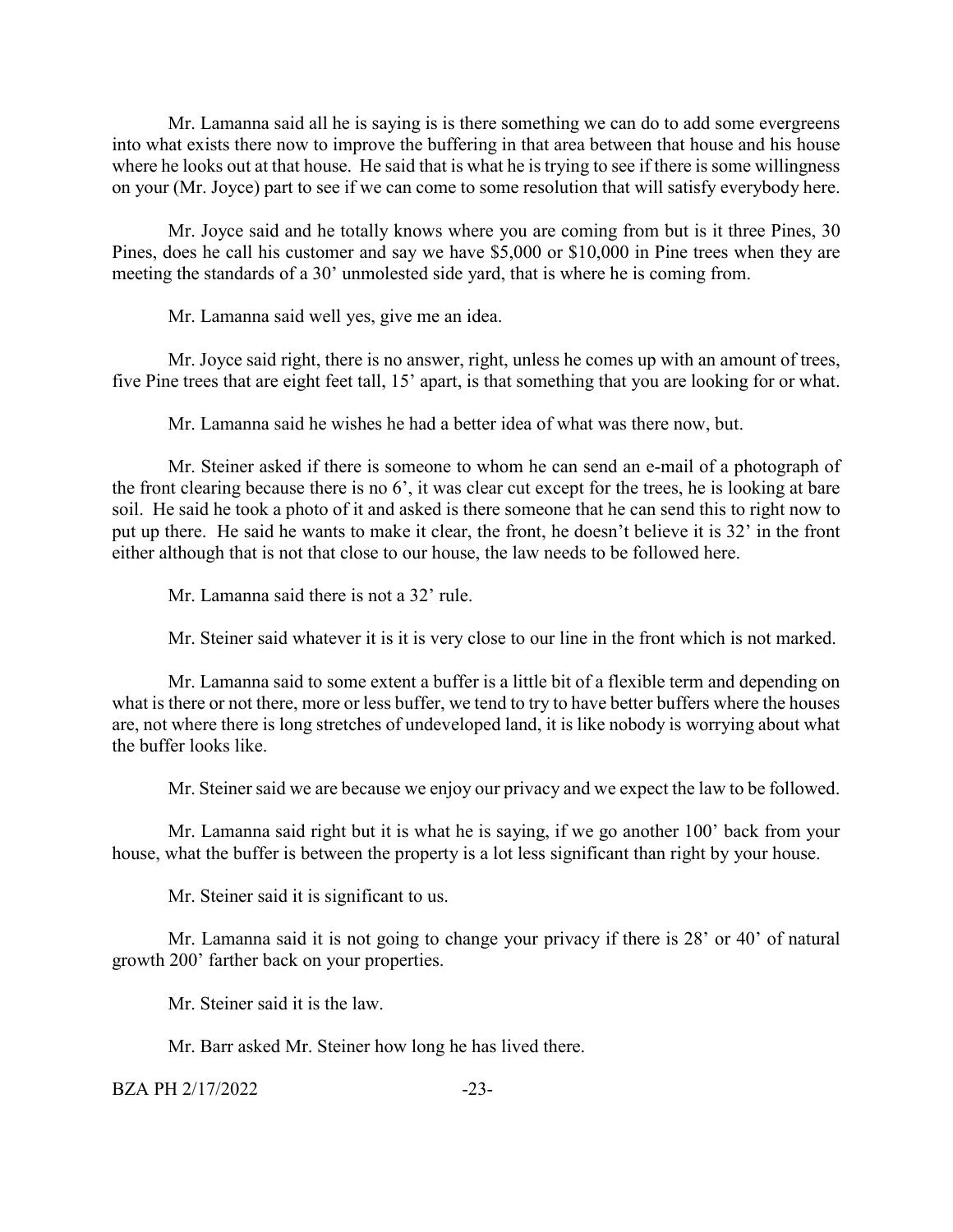Mr. Steiner replied they have lived here since 2012, all we want is the township to follow the law and not favor a builder coming in and tearing down all the trees over a long time resident. He said that is all we are asking, nothing we asked for today is outside the bounds of law which he just wants you all to remember that. He said he has nothing else to say except that he will formally ask the board to temporarily withdraw the zoning certificate while this matter is on appeal to the Common Pleas Court because as Mr. Lamanna noted, maybe we could have worked something out but Mr. Joyce, with full knowledge of this appeal went ahead and broke ground and started building the house. He said he doesn't want further damage done, we have a lot of good faith disagreements today over the application of the regulations including whether a house can even be built there, whether the conditional use permit was legitimate, whether the granting of this zoning certificate was legitimate and the 90 versus 100. He said we have a good faith disagreement over statutory interpretation and whether or not that 90' from 1999 applies. He said he is asking you on the record to temporarily withdraw the zoning certificate until this is fully litigated and if you have any questions he will be happy to take them.

Mr. Soryal asked what do you think is fair in terms of trees and if Mr. Joyce is to plant some trees for you, what do you think would satisfy you. He said there was a question here about how many trees to plant, how big, how tall, how far apart, what do you (Mr. Steiner) think.

Mr. Steiner said as many as possible and in compliance with the law, something.

Mr. Lamanna said in this case the law, there is not something you can go and say, oh yeah, so here is something that says you need this many trees of this size planted this far apart. He said it is a little more subjective than that, you know.

Mr. Averill stated if he can, to just remind the board that back then the rules that applied don't have a definition of buffer.

Mr. Lamanna said the fact that the rules don't have a definition of buffer doesn't mean the rules don't apply, it means that somebody has to interpret them.

Mr. Averill said the rules do apply and there is no definition of buffer.

Mr. Lamanna said but somebody has to decide what that means in practical terms and he would bring in an expert somewhere and he'll tell me what he thinks the buffer is and somebody else will bring in another expert and he'll tell me what he thinks the buffer is and then some trier of fact will decide based on what those guys say what the buffer should be, that is the way it works if you litigate it out.

Ms. Endres said we have a definition for a buffer but not what the buffer will be.

Mr. Averill said yes.

BZA PH 2/17/2022 -24-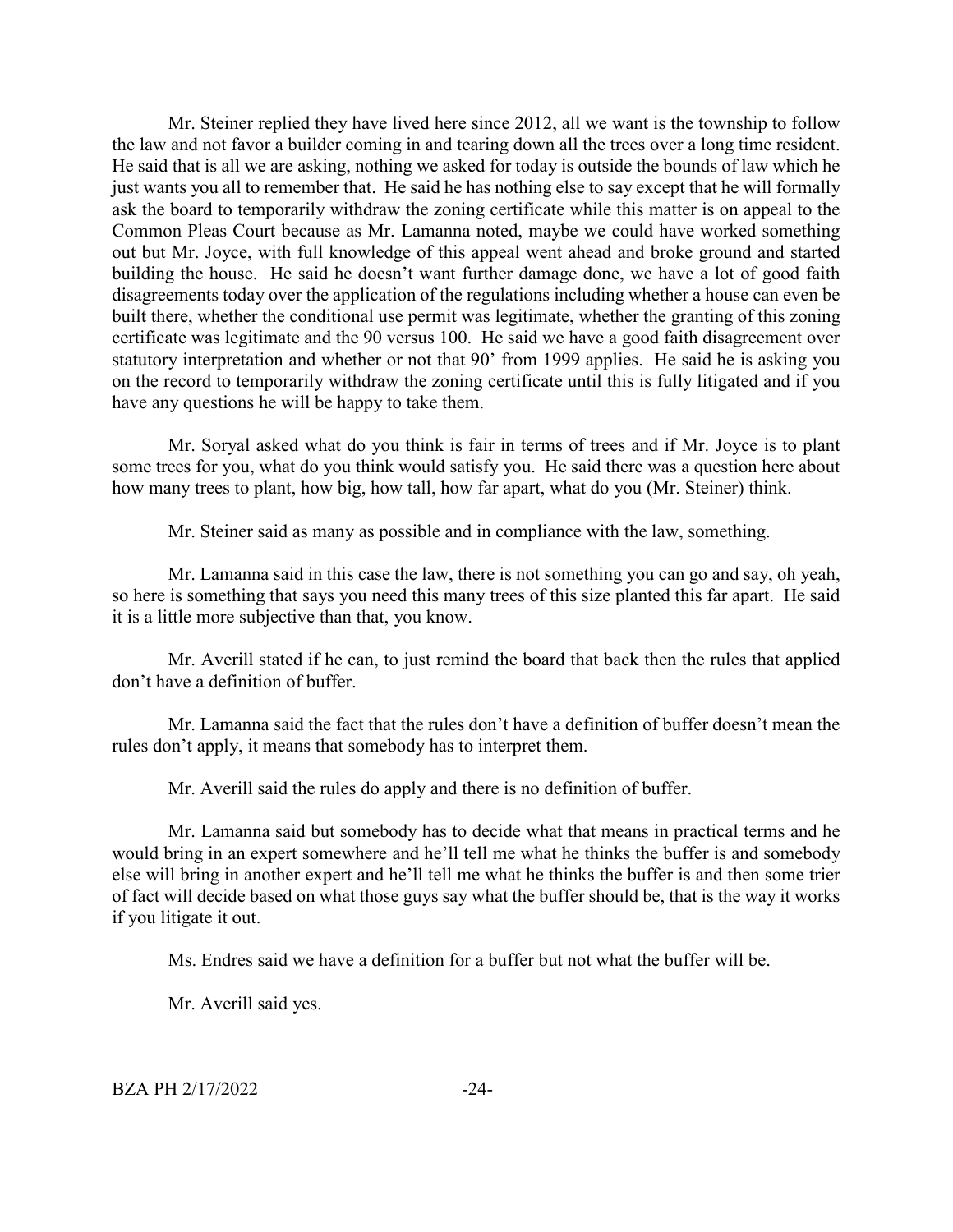Ms. Endres said and the picture we have up here, by the way, is when Mr. Averill was out there measuring and this kind of represents the 90' setback where the person standing in the red coat is.

Mr. Averill said 90'.

Ms. Endres said that is at the 90' mark.

Mr. Averill said correct.

Ms. Endres said and the foreground is where the property line will be, just to give the board an idea of what, so we did have a picture in Mr. Averill's phone.

Mr. Lamanna asked if we have an idea of where the point ends.

Mr. Averill said he is standing at the property line.

Mr. Lamanna said you are standing at the property line.

Mr. Averill said yes and that is 90' and that right there is about 32' wherever you see the dirt disturbed with the machines.

Mr. Lamanna said where that little thing is across there, okay.

Mr. Steiner said it is not much of a buffer, there is no, the entire privacy is completely destroyed as if there is little brush, essentially.

Mr. Soryal said also the picture is taken in the fall and there is not really much greenery for us to see.

Mr. Steiner said it's the fall, the leaves are down over half the year in Cleveland, Ohio so that has to be taken into consideration.

Mr. Lamanna asked do you have an idea of what the lateral area is.

Mr. Steiner said I'm sorry, what do you mean by that.

Mr. Lamanna asked if he went out and he is walking on the property line, how much distance to the property line would you say you would want a buffer, is he looking at 25', 40', 50'.

Mr. Steiner said he thinks it depends on what it is, he thinks it should be, it is consistent with the intent of the regulation is to provide privacy on the edge of subdivisions, that is why this regulation was put into place he thinks to provide.

```
BZA PH 2/17/2022 -25-
```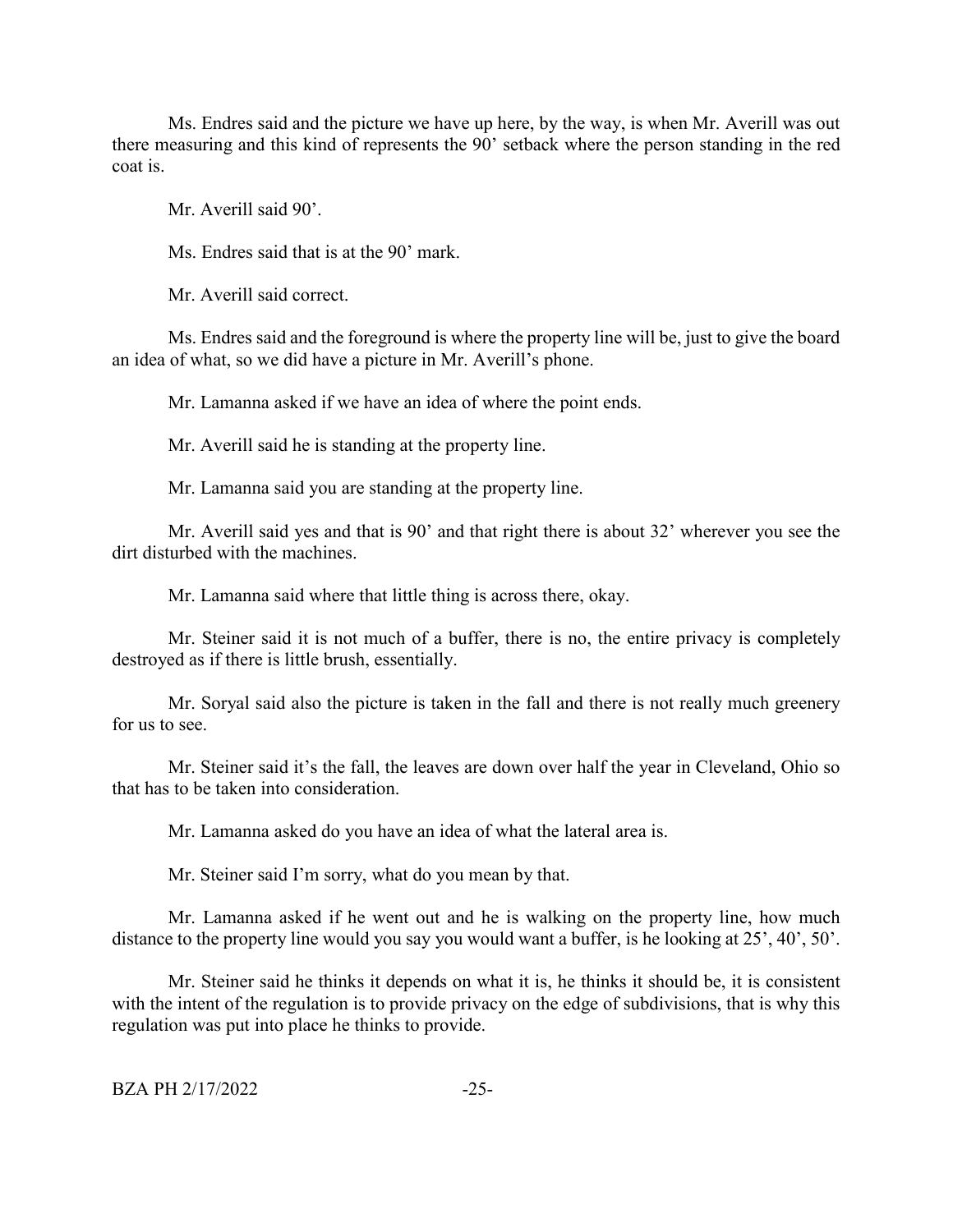Mr. Lamanna said privacy might be a little bit stronger than what it actually meant, but it was certainly meant to break up what is there, he doesn't think it is meant to be necessarily dense enough that would afford you "privacy" that people wouldn't be able to see or very difficult to see he thinks it is the idea that whatever it is is screened off to a certain extent so it is not staring you right in the face if it is broken up. He said to him it looks like you might have, he doesn't see any dimensions on that house that he can easily read.

Ms. Endres said this is 90' right here.

Mr. Lamanna asked what is the house profile, 50, since it is sort of diagonal its profile is a little narrower.

Mr. Steiner said the other thing to consider is that these laws are not there to just protect us, we have a farm. He said we have eight and one half acres, we engage in the agricultural use of animal husbandry and he doesn't want these people complaining that the dogs are barking or this and that. He said these rules are there to protect the people in these subdivisions just as much as they are to protect us.

Mr. Lamanna said presumably if you don't want to look at them they don't really want to look at you either.

Mr. Steiner said he can't control who they are looking at, that's the problem.

Mr. Lamanna said right, no but generally that interest tends to cut both ways and my guess is that at the end of the day the new house will appreciate additional screening as much as you would, he would think 50 or 60 feet of trees in there would probably do it. He said so what would that be is a staggered row, a couple of staggered rows, you'll need a dozen trees.

Ms. O'Neill said twelve.

Mr. Soryal said he was just saying that there's 190' now between the houses, the new house and where Mr. Steiner lives and there is an elevation difference too in the home so in terms of site of line or privacy, it is not quite as.

Mr. Steiner said it's actually a little less than 190'.

Mr. Soryal said it's 100 from your house to the property line.

Mr. Steiner said it's not.

Mr. Soryal asked it's not.

Mr. Steiner said no, the survey that he had said it was, but the survey that he got said it wasn't so.

BZA PH 2/17/2022 -26-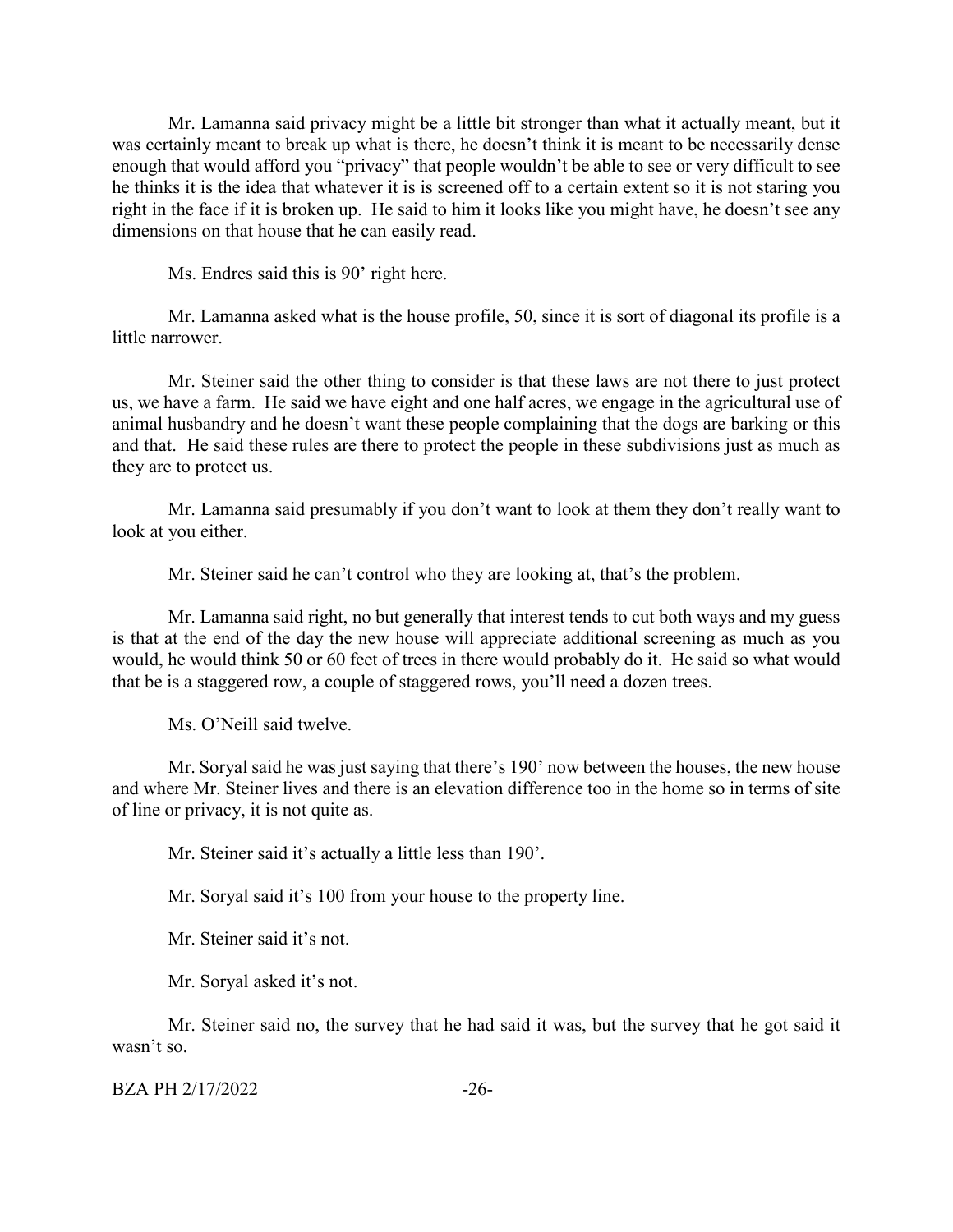Mr. Soryal said we are going by one of them.

Mr. Steiner said if we are going by what is marked, it is about 70' from the end of our house to the property line, yes, and that is very true. He said the house is significantly higher in elevation and he doesn't know how high it is going to be, he is not good at reading blueprints or whatever so he doesn't know how tall the house is going to be either.

Mr. Soryal said it is a two-story house, right Mr. Joyce.

Mr. Joyce replied yes.

Mr. Steiner said where the highest window is going to be he guesses is the most important.

Mr. Soryal said it is probably about 14, 15 feet off the ground.

Mr. Barr asked did you take any pictures from your house towards to where the building is so we can get an angle as to what it is that is your biggest concern as well.

Mr. Steiner asked if he can e-mail them to someone right now.

Ms. Endres said the e-mail doesn't seem to be working very well, we tried that already.

Mr. Steiner said the photo that they put up just before, the house wasn't there yet but that is where the house is.

Mr. Barr said that is from the property line to the house and he wants to see from your house.

Mr. Steiner said we haven't taken any photos of the house since it has been started, since they started to build it.

Mr. Soryal asked if the house is framed yet.

Mr. Joyce said no, it's just the foundation or partial foundation.

Mr. Soryal said so we'll not be able to see that, the height.

Mr. Barr said and there is trees and buffers up on your side as well, you haven't touched yours.

Mr. Steiner said no.

#### BZA PH 2/17/2022 -27-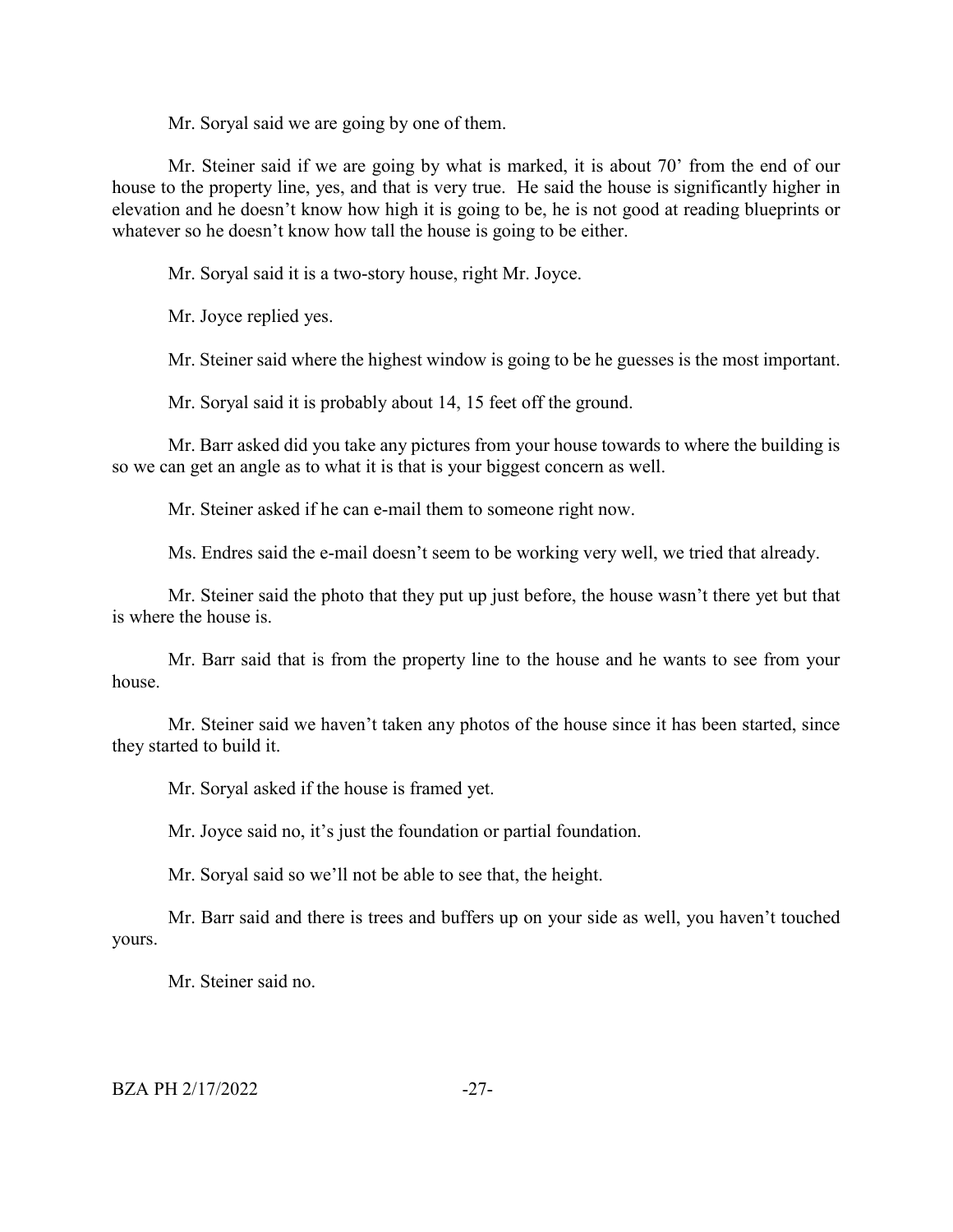Mr. Barr asked how far back does that go roughly.

Mr. Lamanna said that comes back to near the end of his house.

Mr. Steiner said the tree line is weird so the tree line kind of.

Mr. Lamanna said if you remember from the aerial.

Mr. Steiner said it is the smallest at the pressure point that he was looking at but we have nothing essentially, very little at that pressure point and it backs up to like, it is very close to our fence. He said it is not that far from our fence, not the property line fence, but we have a fence, we have a fenced in yard.

Mr. Barr said you said you do animal husbandry.

Mr. Steiner said yes, we have a bunch of dogs, we raise dogs and stuff, yes.

Mr. Lamanna said let me ask Mr. Steiner, how about 12 trees so two rows staggered, 12 trees over a 60' line, strategically placed, so it is between the houses, so you have 12 trees, six and six staggered so 12' intervals staggered, that way.

Mr. Joyce said yes.

Mr. Lamanna said Pine trees and asked if that is feasible.

Mr. Joyce said makes sense, yes, it is feasible.

Mr. Lamanna asked Mr. Steiner how does that sound.

Mr. Steiner said he has to talk to Ms. Gibbons about that, he is not going to agree to anything right now.

Mr. Lamanna said okay.

Mr. Steiner said we feel that this whole thing, this isn't just, all of the arguments are based upon the letter of the law, that is what we want followed.

Mr. Lamanna said he understands.

Ms. Applebaum asked if she can talk for a moment.

Mr. Lamanna said yes.

Ms. Applebaum said she is actually here to represent Ms. Endres.

BZA PH 2/17/2022 -28-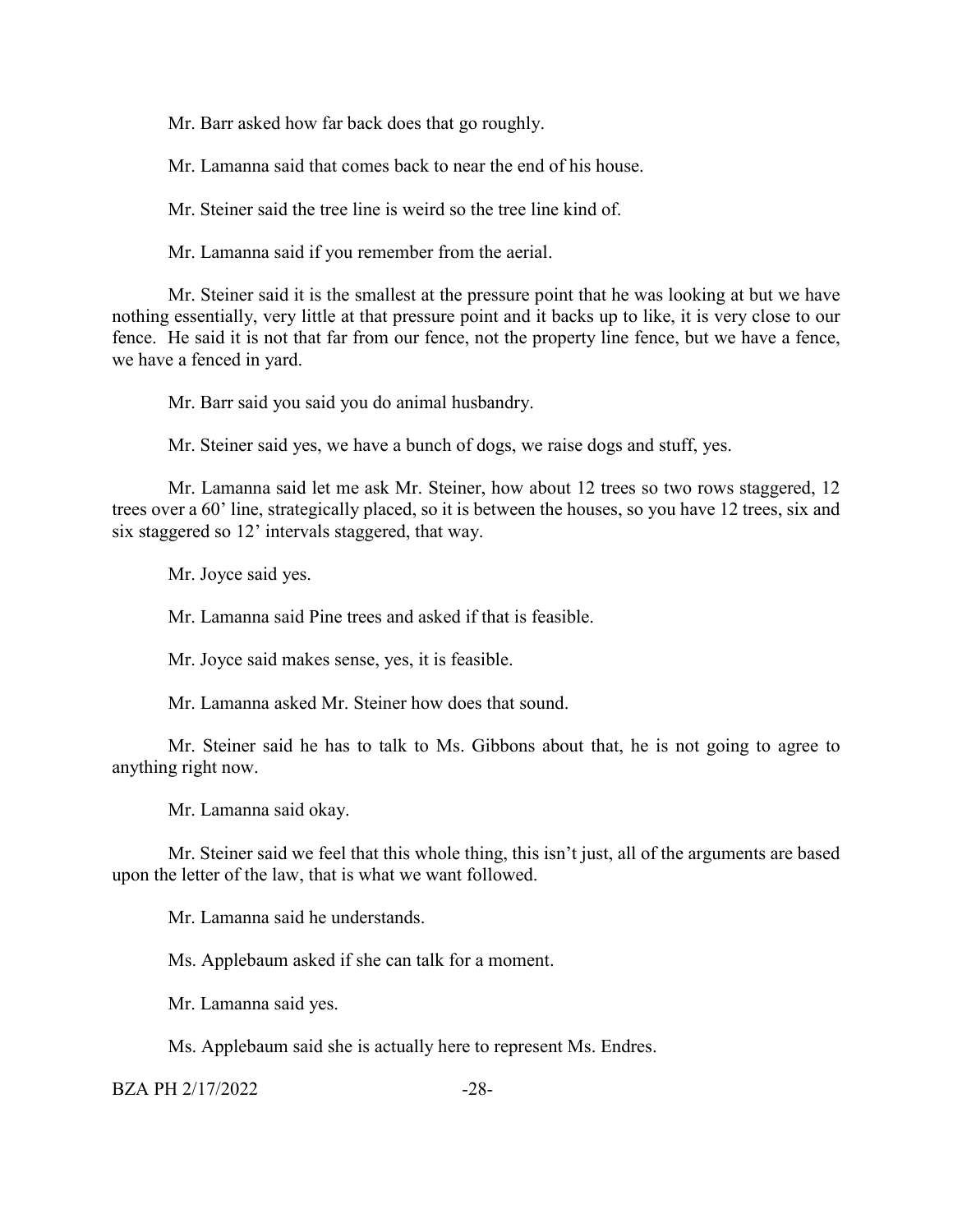Mr. Lamanna said yes, sure.

Ms. Applebaum stated her name, Linda Applebaum and said she thinks we are kind of losing sight of why we are here because it is basically 135.04(d) and it is interesting that if Ms. Endres sided against the builder and said she is not going to issue a zoning certificate, if you look at the appeal process there the builder can go in front of the board and it says substantial compliance and that is over there in  $(p)$  (1) is it so strict compliance isn't really even contemplated here and she doesn't think it is right to say the rules, rules, rules while the plat was approved way back in the day and she doesn't think we can relitigate that. She said this is almost like a sort of a taking, she is just saying. She said we don't want to lose sight.

Mr. Lamanna said yes, there is also a real issue that if somebody approves something that didn't comply, the question is how valid is that approval.

Ms. Applebaum said but we are not here to relitigate the 1999 approval, we are here on the zoning inspector error case, did she err in saying was it in compliance.

Mr. Lamanna said the question is.

Ms. Applebaum asked the plat.

Mr. Lamanna said if you had a plat and you weren't in compliance, so obviously there has been other houses built in the meantime he doesn't think you can relitigate those but when you come in on another lot in the plat and somebody says hey, by the way this thing was never properly approved in the first place, you can make some arguments about laches and things like that perhaps but you are making equitable arguments.

Mr. Steiner said and the 90 versus 100 issue, he believes is extremely in play here, you may not but.

Mr. Lamanna said no, he doesn't think 90 versus the 100 issue is in play, he doesn't think that is in play at all and not to mention we all know what happens if this ever did get before the Common Pleas Court, it is just going to get, we will be having the same discussion in a smaller room because they aren't going to want to end up ruling on this, this is silly.

Mr. Steiner said we don't think this is silly, this is our life. He said this is our life, we are a long time resident.

Mr. Lamanna said no, we understand that.

Mr. Steiner said let me finish sir, the taxpayers of Bainbridge and I take offense to you claiming that this is silly because this isn't silly, all we want is you guys to follow the law.

BZA PH 2/17/2022 -29-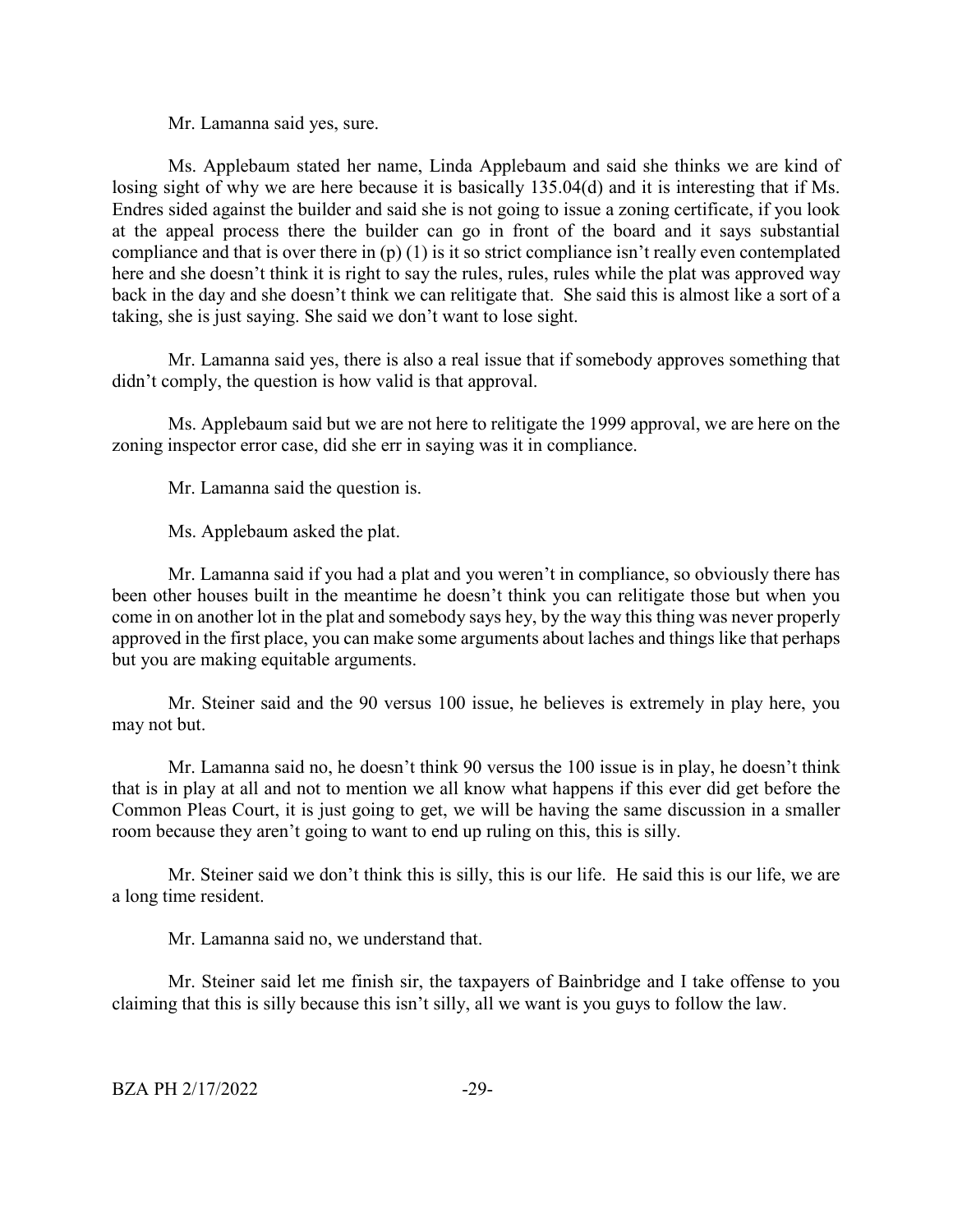Mr. Lamanna said it is silly if you cannot come to an agreement as to how to solve this thing, that we're tying up the administration of the courts, the government, whatever else on something that we should be able to figure out an agreement that works for everybody on it.

Mr. Steiner said he wants to say.

Mr. Lamanna said that is part of what we are trying to do here is we try to come to practical solutions to difficult problems that don't fit squarely within the letter of the law of the zoning. He said that is the whole purpose of what this board does.

Mr. Steiner said he agrees but he will say this, some of the arguments we didn't bring up in writing to Ms. Endres before she issued this. He said we did bring up though the 135.04 argument verbally but in writing we implored Ms. Endres to not issue that zoning certificate so we could address some of these other issues including the 100 versus 90, we said please, have the prosecutor's office reach out to us, we'll talk about this. He said he has the emails if you want to see them, he said please just don't issue it, let's talk about this, you don't, have the prosecutor call us, have your lawyer call us, let's talk about these issues. He said he was ignored and he got an email on the 23<sup>rd</sup> saying we issued the zoning certificate. He said so we were sort of jaded as nuisances and now we are here and now we are going to be in Common Pleas Court. He said they have done everything they should, they have asked to talk to people and he reached out to the trustees, everyone ignored us. He said that is how long-time residents have been treated of this township. He said he appreciates your time though, you are obviously taking this very seriously and we do, this is the first time someone has taken us seriously and he appreciates that.

Mr. Lamanna said our job here is we are going to listen to people and we are going to take them seriously.

Mr. Steiner said he honestly appreciates that.

Mr. Lamanna said and at no point are we not taking you seriously.

Mr. Steiner said okay.

Mr. Lamanna said and we understand what the problems are, we have dealt with lots of situations like this before and what we try to do is we try to find practical solutions, it is not in your interest to be having to go up and argue in Common Pleas Court and it is not in Mr. Joyce's interest to go up and be arguing in Common Pleas Court, it is a lot better if we can figure out a way to resolve this right here. He said it is in everybody's best interest, it is the least expense and the least amount of time and the least amount of bother and then at least people go away saying well, okay that is what I agreed to, okay, instead of coming back and saying oh boy, I really got screwed by the judge up in Chardon. He said so that is what we are trying to do here, we are trying to find a way to resolve this situation, none of these things are perfect, they are difficult to administer a lot of times.

BZA PH 2/17/2022 -30-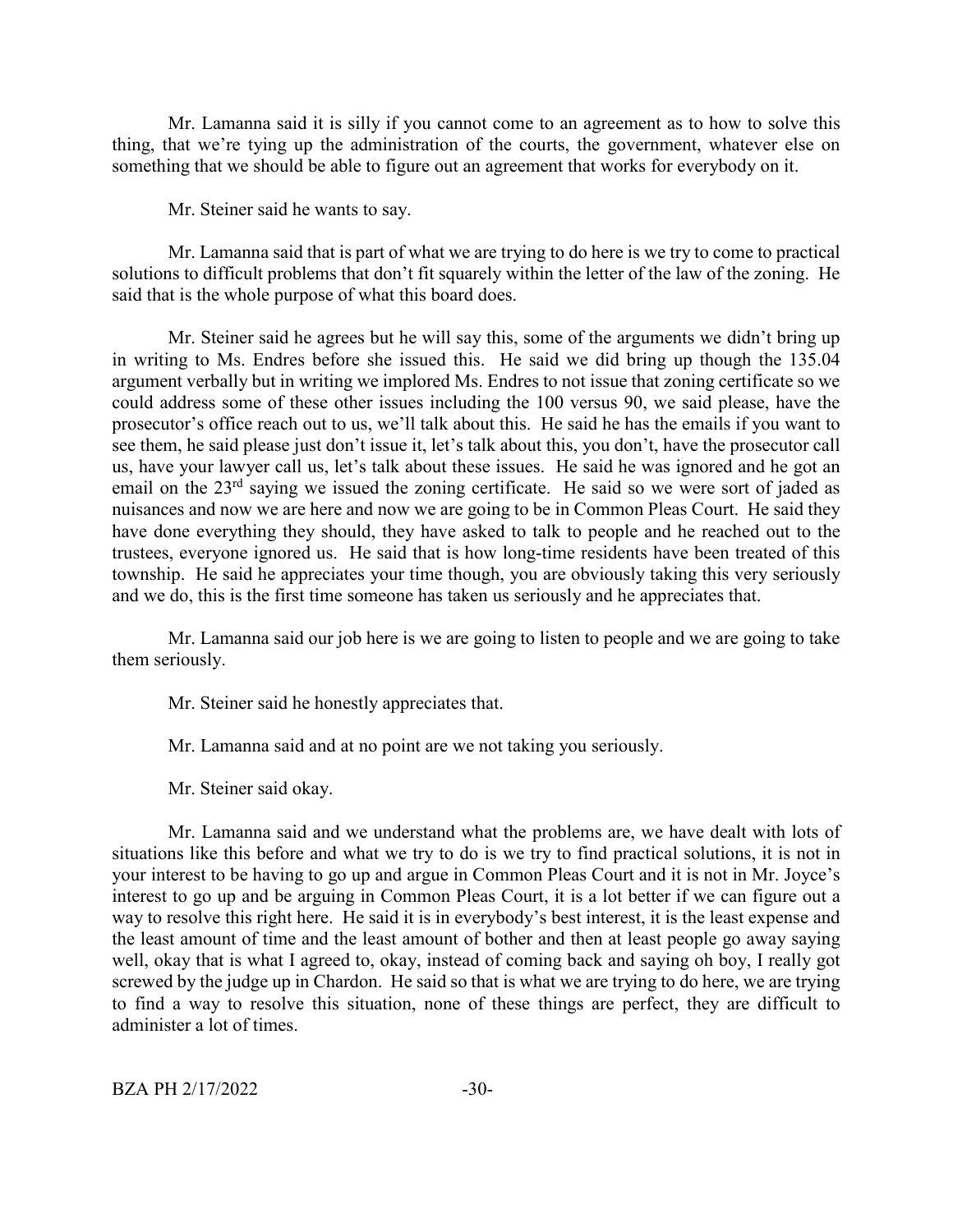Mr. Lamanna continued by saying the zoning inspectors are trying to do the best job they can to handle their flow of work and they have to administer these things with some kind of practical aspect of it and that is why there is a lot of things about well does this substantially comply. He said nothing ever complies to the letter, if things had to comply to the letter, we'd never get anything built. He said it wouldn't work, so we are trying to figure out okay, what is substantial compliance here, how we can solve the issues. He said you have an issue and he thinks it is a legitimate issue and we are trying to find a solution for it that works. He said he thinks you've got at least something out here on a proposal that will provide a measure of compliance with what that requirement is that may not be perfect right away but over time it will make the situation a lot better. He asked Mr. Steiner, do you think that is possibly something you can live with.

Mr. Steiner said he will have to talk with Ms. Gibbons.

Mr. Lamanna asked Mr. Steiner if he had any feelings.

Mr. Steiner said he is not optimistic, personally he would need to think about this so he doesn't want to take up anymore time there is a bunch of people who have things that need to be heard and they probably don't want to be here until 11:00 so.

Mr. Barr said again, you get your time, you are a taxpayer, we are giving you your time, and another thing too you put a lot of time and effort into this and asked correct.

Mr. Steiner said yes.

Mr. Barr said we came and we put a question to you, what would appease you and your response was as many as possible. He said we are trying to come up with a solution and your response was as many as possible, that is not something we can measure.

Mr. Steiner said well, honestly the house shouldn't be built and if it is, it should be built at  $100'.$ 

Mr. Barr said that is your opinion.

Mr. Lamanna said the trouble is the difference between 90' and 100' it is not material, it is just not material. He said even if it was 100' and somebody said well, gee, we would really like to build this at 90' we might be inclined to grant them a variance because you are 100' off of your property line, he is 90' off his, he can tell you there are a lot closer houses on lots this big in Bainbridge Township so that is a dead horse, okay, that aspect is a dead horse. He said he thinks the aspect is not a dead horse, it is a question of the buffering that is why we proposed this as a solution so that then this problem goes away and we can say yes, okay, with that in there we find that there is an adequate buffer and this whole thing goes away and we don't have to do this.

 $BZA PH 2/17/2022$   $-31-$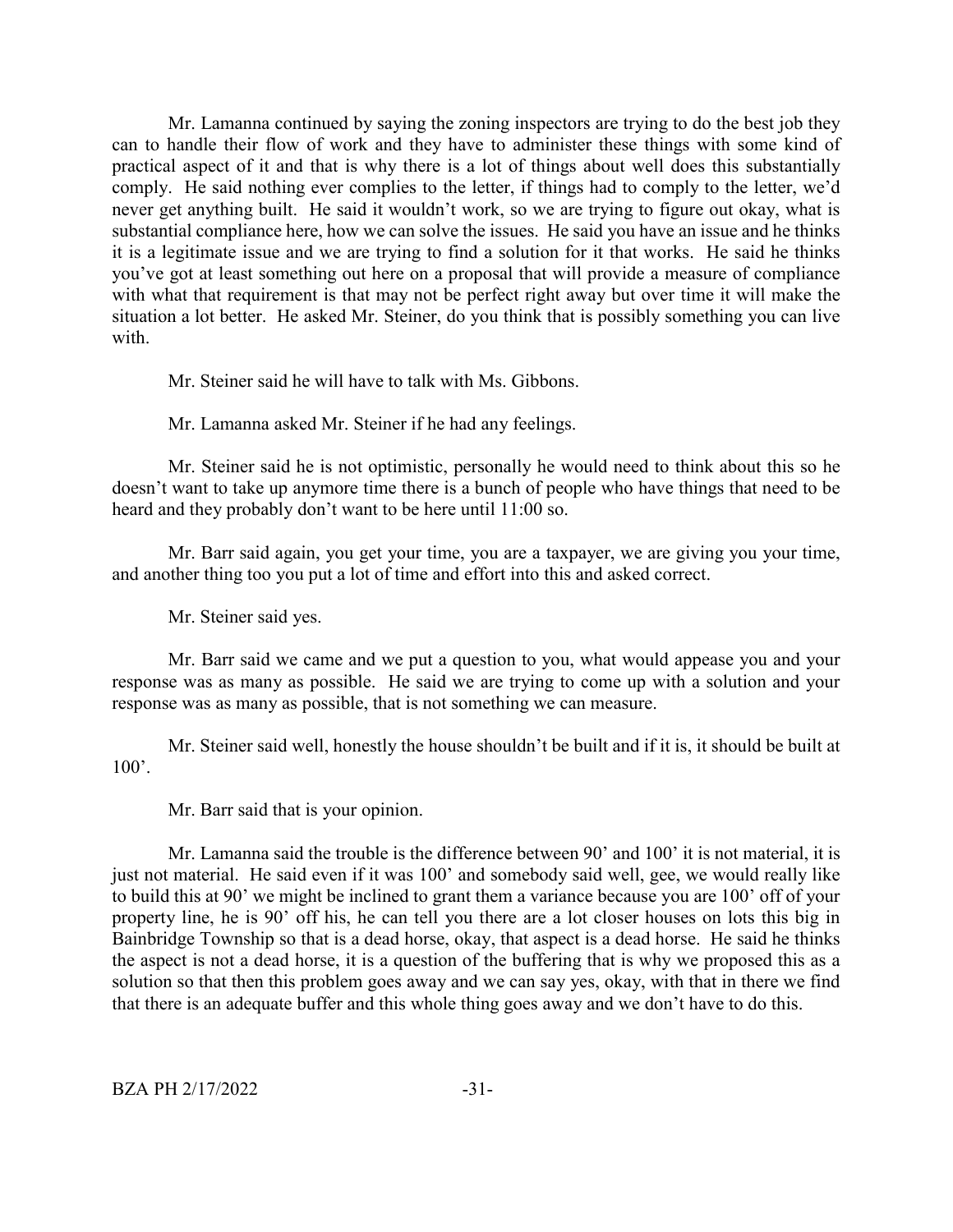Mr. Steiner said no, he won't agree to that, no, but he will think about it, but right now he is not agreeing to that.

Mr. Lamanna asked Mr. Steiner if he can have an answer by our next meeting.

Mr. Steiner said yes and asked how far off is that.

Mr. Lamanna said that is March.

Mr. Barr said March  $17<sup>th</sup>$ .

Mr. Steiner said he can have an answer well before that.

Mr. Lamanna said okay, he is just trying to decide if he wants to do a conditional. He said we will close the public hearing part of this meeting and move to the business part of he meeting. He said two things we can do, we can either just kick this to our next meeting or the other possibility is we could make a motion that if he agrees to it, so it would be like a conditional motion. He said only so that the case then, if he comes in and agrees to it, then the case is disposed of, he is not greatly fond of that because of the nuance that happens.

Mr. DeWater said not only do you resolve their issue, you are also helping, he hates to say, you are helping the builder keep his project on course too, as we know they are not moving that foundation.

Mr. Lamanna said right.

Mr. Steiner said that should not be part of this consideration because he was made aware of this issue before he broke ground so that is offensive, the fact that you are taking that into consideration is.

Mr. Lamanna said no, no it is not.

Mr. Steiner said no he understands, its fine, he understands, its fine.

Mr. Lamanna said if they hadn't started the house one sort of feasible alternative would have been to move the house forward.

Mr. Steiner said of course, but he knew exactly what he was doing and now that is off the table.

Mr. Lamanna said that is a practical matter that we can't do right no.

BZA PH 2/17/2022 -32-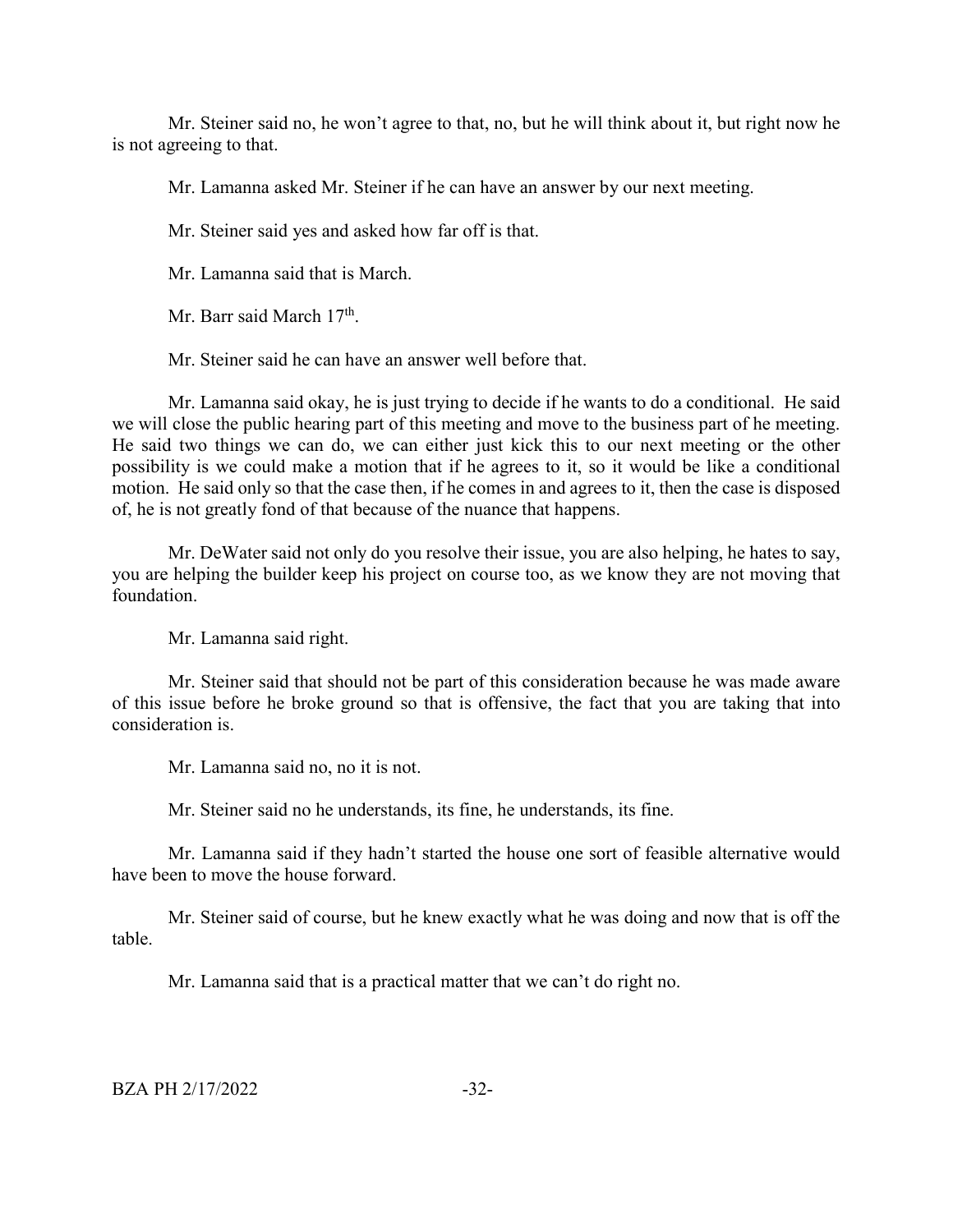Mr. Steiner said he will say no. He said given the fact that you said the client card out loud about, we will not be, we won't agree to that. He said he implored Ms. Endres to stop him from building so that exact thing didn't happen today and here we are saying that is off the table. He said he knew exactly what he was doing when he started building that on February  $8<sup>th</sup>$  after receiving notice of this hearing and our appeal and it worked.

Mr. Lamanna said well, it's not that it is off the table, it is that if whatever we rule, if we ruled in your favor then he would take an appeal, right, so he can take an appeal anyway and that would ensure if you said the only thing we insist upon is you dig up the foundation and move the house. He said as a practical matter, there is no way this thing is going to go anywhere but up on appeal either way.

Mr. Steiner said neither do I.

Mr. Lamanna said so that is why he says, just as a practical matter that is really not on the table because the other side is not going to agree to it, okay. He said and all we could do is rule in your favor and if we ruled in your favor, then he is going to appeal it.

Mr. Steiner said give me, he'll take that, now he is far less optimistic but give us until the next meeting to give you a response but the fact that the moving is off the table as a result of him blatantly starting with the knowledge of this hearing is sickening to him.

Mr. Lamanna said he understands believe him, we don't like it either.

Mr. Steiner said well, Ms. Endres could have stopped it, I informed her the day he began. He said this appeal was already, he already got notice and I pleaded with Ms. Endres, I said please have him stop building, we have an active appeal, I will send you the emails and I was ignored twice.

Ms. Applebaum said there is no grounds for that, I just want to point that out, she does not have the power to any kind of injunction, she approved the application and so we are here on did she err, that is it.

Mr. Lamanna said he hasn't looked into this, what happens if she issues a certificate and an appeal is filed, does that stay that.

Ms. Applebaum said he can ask the court to stay if he wants to but that doesn't mean that that is going to be granted but the builder could also.

Mr. Lamanna said so what effect does it have, the builder has just gone ahead at his own risk now, the risk that he prevails on his appeal and the builder is.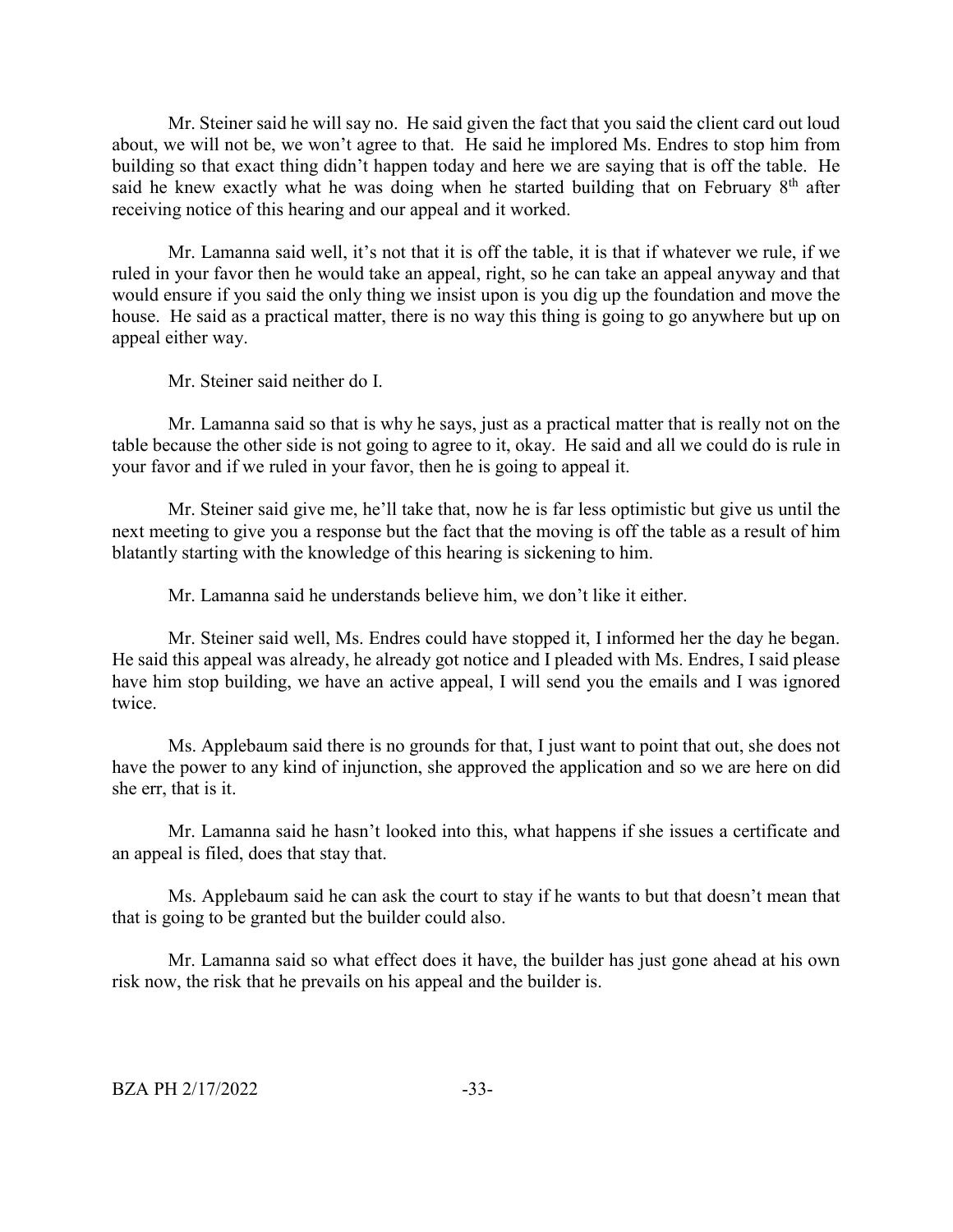Ms. Applebaum said that is with any matter, but the bigger risk she sees is if we don't follow the law here, what was the criteria for the zoning inspector. He arguably may have a takings case, he has this plat that was approved long ago and he has the houses going in, does it substantially comply, that is the issue.

Mr. Lamanna said yes.

Ms. Applebaum said and now you are holding him up and his damages.

Mr. Barr said and you could run into the case where you take this to Chardon and they might say that the buffer they think is good enough and everything else complies.

Mr. Lamanna said yes.

Mr. Barr said you wouldn't even get the trees that were offered here tonight, that is the other offer that is there.

Mr. Lamanna said right.

Mr. Barr said that is the risk you take, he is just saying.

Mr. Steiner said yes he understands and he could also take it up to the 11<sup>th</sup> District.

Mr. Barr sad he just wanted to make you aware of everything.

Mr. Lamanna said okay.

Mr. Steiner said he has got time and conviction but he will if you want to give him the opportunity.

Mr. Lamanna said yes, we are going to continue it to our next meeting.

Mr. Steiner said thank you for your time.

Since there was no further testimony, this application was concluded.

#### Motion BZA 2022-2 – 17230 Corban Drive

Mr. Lamanna moved to continue this application to the next regularly scheduled meeting to be held March 17, 2022.

Mr. Barr seconded the motion.

Vote: Mr. Barr, aye; Mr. DeWater, aye; Mr. Lamanna, aye; Ms. O'Neill, aye; Mr. Soryal, aye.

BZA PH 2/17/2022 -34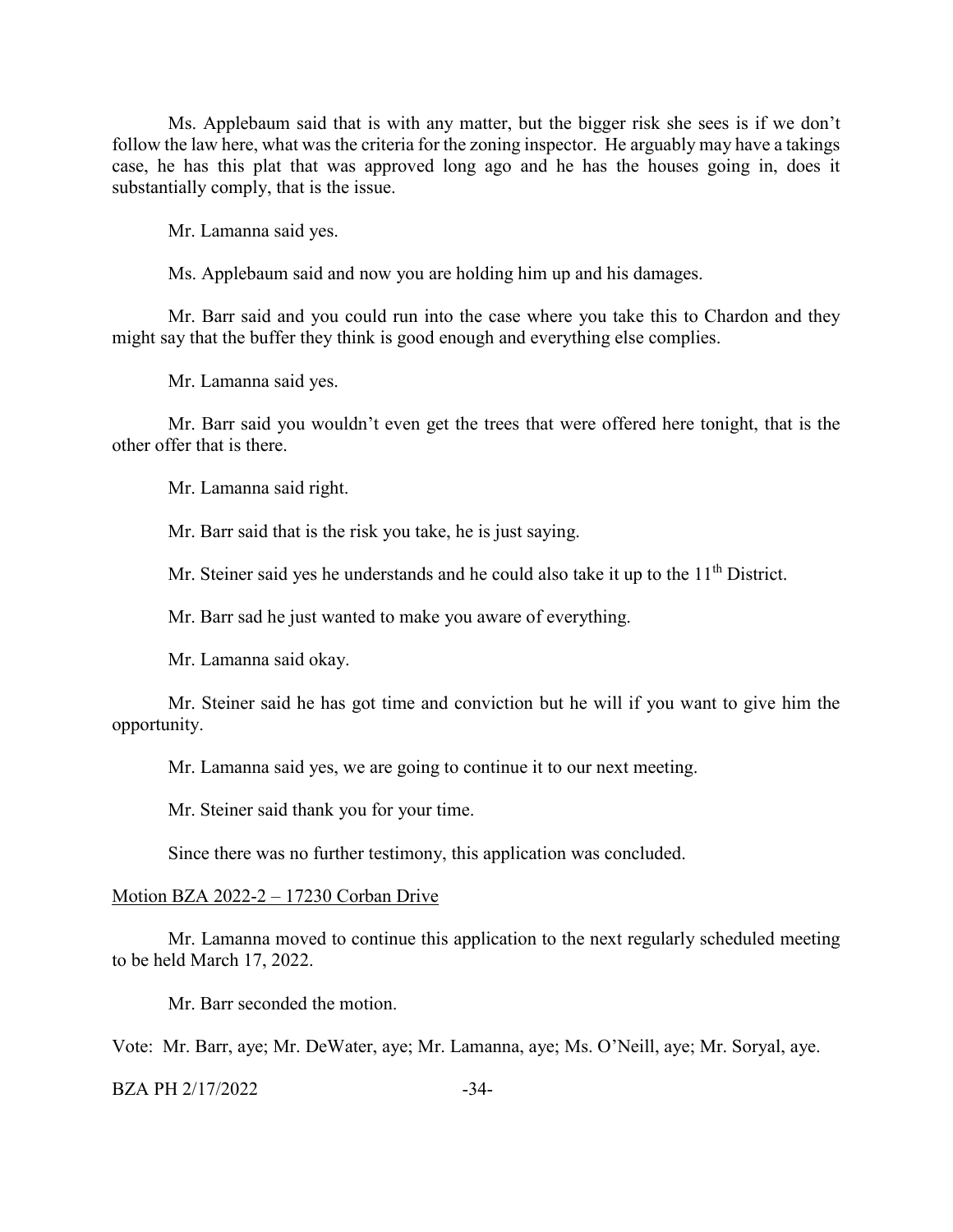Mr. Gutoskey returned to the meeting.

Application 2022-1 by Myers Architects on Behalf of William Oliver for property at 8605 Lake in the Woods Trail

The applicant is requesting area variance(s) for the purpose of adding a front porch. The property is located in a R-5A District.

Mr. Joe Myers of Myers Architects was present to represent this application.

Mr. Lamanna swore in Mr. Joe Myers and he let the record reflect that Mr. Myers was duly sworn.

Mr. Joe Myers testified that he is the architect for the project. He said this is an existing house, the owners recently purchased it and they have asked us to come up with many improvements to the exterior of the house, the one thing that is an issue for them is that the front of the house has a front door with just a concrete stoop with no roof or any protection at the front door and we are proposing to do a new front porch with metal panels and columns, supporting it as well as many other things to the house but the thing we are here to talk about tonight is that this new front porch will project 3'4" over the 75' setback in the front and currently they have a 4' uncovered porch which projects over the line but it doesn't have a roof over it and now that they would like to put a roof over that porch they would need a variance.

Mr. Lamanna asked how wide is the porch.

Mr. Myers said the new porch is 6'. He said it is in a neighborhood where it is a curving street, the lots are all pretty heavily wooded so it is not like all of the houses are all lined up in a straight row so it would be hard to detect that.

Mr. Lamanna asked how high is the porch raised.

Mr. Myers said it is 16" and the only thing that would project over the front setback is the 4 columns and open air.

Mr. Lamanna asked if there was anyone else here interested in this application and asked Mr. Meyers if he any questions for the board.

Mr. Myers replied no.

Since there was no further testimony, this application was concluded.

 $BZA PH 2/17/2022$   $-35-$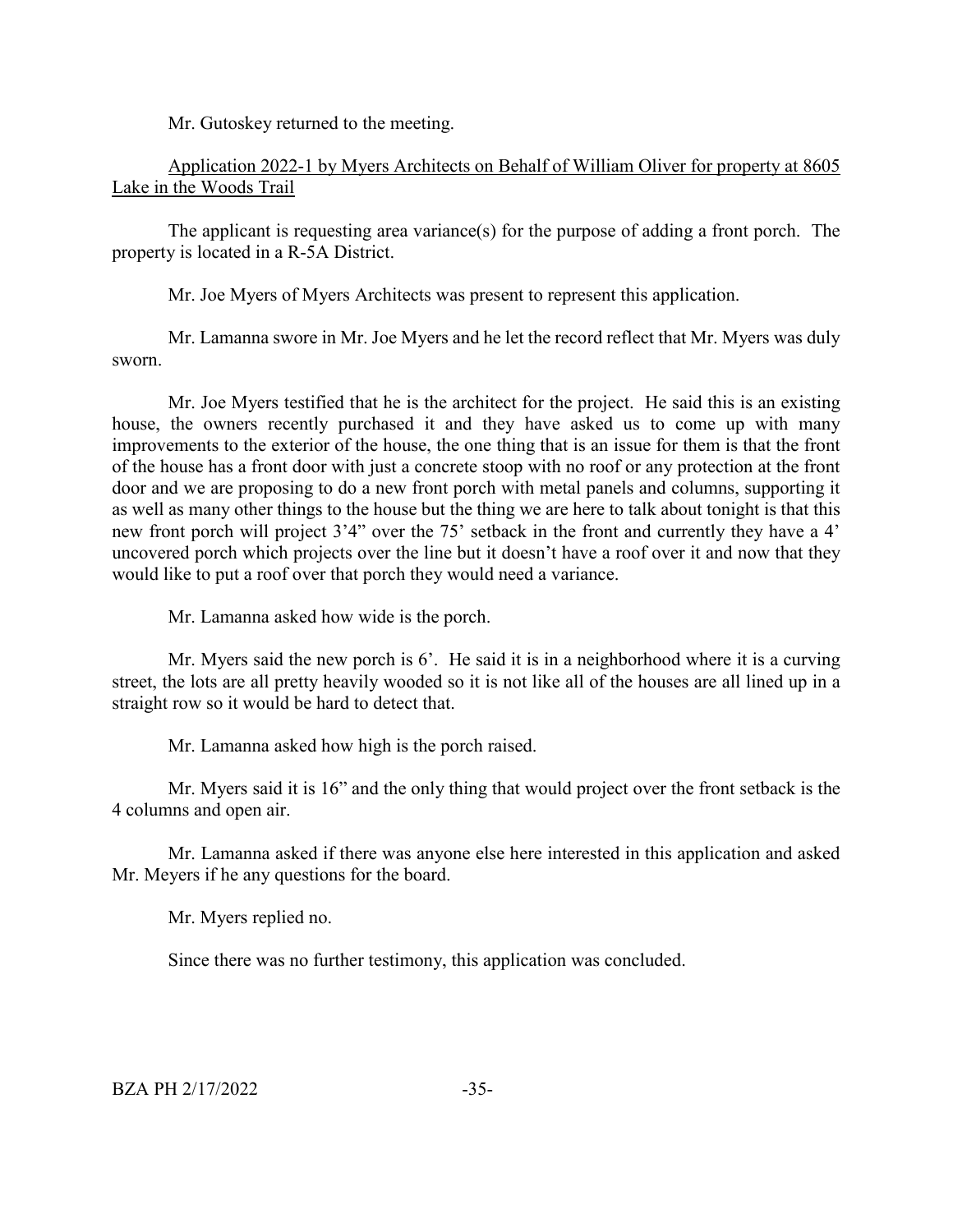#### Motion BZA 2022-1 – 8605 Lake in the Woods Trail

Mr. Lamanna moved to grant the applicant the following variance to the minimum front yard setback requirements for the purposes of constructing a covered porch as shown on the plans submitted by the applicant.

1. A variance from 75' to 71'8" for a variance of 3'4".

Based on the following findings of fact:

- 1. A practical difficulty exists because there is an existing house and the applicant would like to add a porch onto it and there is no way to add the porch without slightly encroaching into the 75' right-of-way.
- 2. This is a de minimis amount of variance.
- 3. Given where the houses are located and the large lots there will be no adverse impact upon any of the neighboring properties nor will the addition of this porch adversely affect the character of the neighborhood.

Mr. DeWater seconded the motion.

Vote: Mr. Barr, aye; Mr. DeWater, aye; Mr. Gutoskey, aye; Mr. Lamanna, aye; Mr. Soryal, aye.

#### Application 2022-3 by Timothy Bollinger for property at 17490 Lansmark Court

The applicant is requesting area variance(s) for the purpose of additional lot coverage for a driveway and parking. The property is located in a R-3A District.

Mr. Timothy Bollinger, property owner was present to represent this application.

Mr. Lamanna swore in Mr. Timothy Bollinger and he let the record reflect that Mr. Bollinger was duly sworn.

Mr. Timothy Bollinger testified that what happened is he got a site plan to build a garage to put a camper in and what so happened is the builder, once he got everything staked out on the garage, which you guys approved the site plan, to get his camper in and be able to turn around he had a circle driveway that was in the plans as well so he suggested moving the garage back 10' and taking the circle out because of not being able to get the camper turned around and get it into the garage.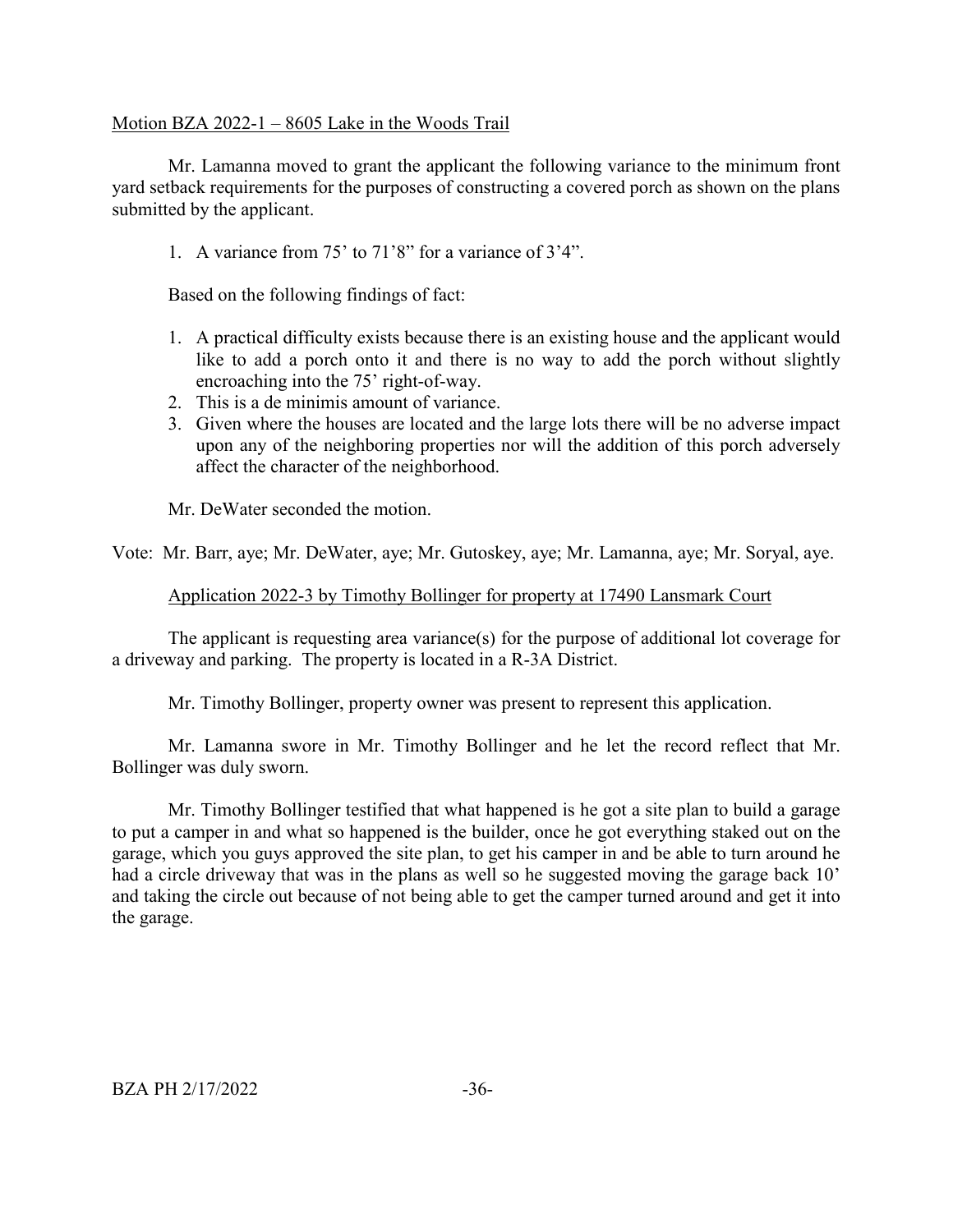Mr. Bollinger continued by saying being that said he had a surveyor come out and make sure that the building was okay with the setbacks by moving it 10' which he didn't think that would be a problem but then he ended up tearing out the asphalt driveway and if you notice on the site plan that his driveway is over 300' long just to get to the house so Mr. Averill contacted him and let him know that he had to get a new site plan because the garage was moved and he took out the circle driveway and then he informed him that he was over on his lot coverage so he hired a surveyor, had him come back in, re-do the site plan and get to the lot coverage and it is showing he is 1% over the 10% so he is asking the board to take into consideration of trying to back a fifthwheel down that driveway would be pretty tough to do.

Mr. Gutoskey said he is kind of familiar with this too, part of the problem he has is, if you look at the original subdivision plat there is a riparian area in front of the house so if you see where the 100' setback is and you see where the riparian area is the house is behind that riparian area so he has a longer driveway.

Mr. Lamanna said he is way back away from anybody.

Mr. Gutoskey said you can see the riparian, there is a stream in front of the house there.

Mr. Lamanna asked what is down below us here (he referred to the aerial that was displayed).

Mr. Bollinger said he has trees between the neighbor and his house.

Mr. Gutoskey said it looks like you have some Pine trees.

Mr. Bollinger said when he bought the property the house wasn't really what he was wanting but he loved the location and where he could put that garage is really why he purchased that home and there are only four homes in there and he has got great neighbors.

Mr. Lamanna asked if there is anybody else here for this application or if anybody has any questions or issues.

Since there was no further testimony, this application was concluded.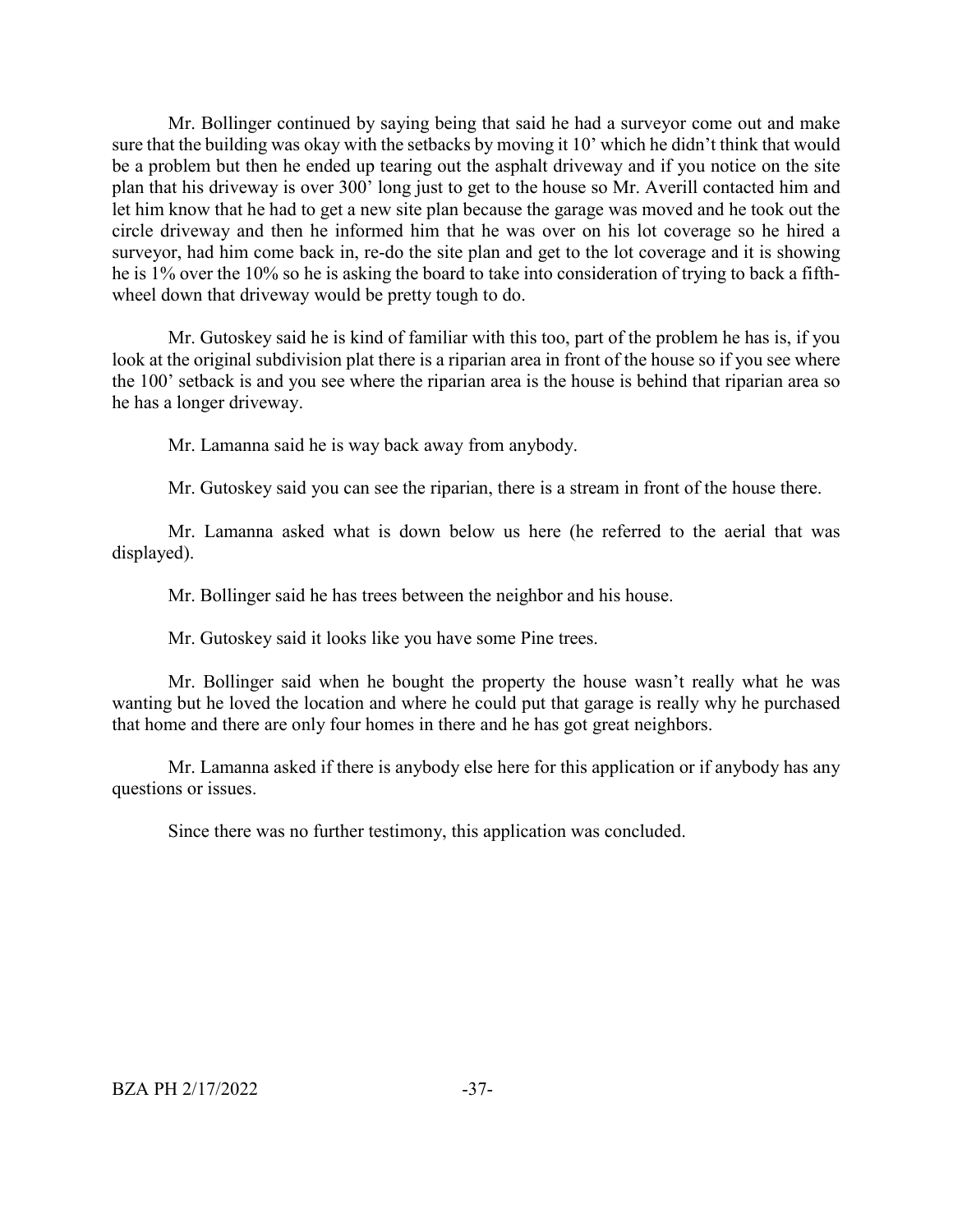## Motion BZA 2022-3 – 17490 Lansmark Court

Mr. Lamanna moved to grant the applicant the following variance.

1. A variance to the lot coverage of 1,730 sq. ft., basically 11.14% over 10%.

Based on the following findings of fact:

- 1. A practical difficulty exists because the applicant has a lot that has a riparian in it and it requires the house to be located a substantial distance from the street.
- 2. The necessity of a long driveway has increased his lot coverage to slightly over the permitted 10%.
- 3. This small increase will neither adversely affect the neighboring properties nor will it change the character of the neighborhood.

Mr. Gutoskey seconded the motion.

Vote: Mr. Barr, aye; Mr. DeWater, aye; Mr. Gutoskey, aye; Mr. Lamanna, aye; Mr. Soryal, aye.

## Application 2022-4 by Ted A. Batchelor for property at 16434 Snyder Road

The applicant is requesting area variance(s) for the purpose of replacing two front porches. The property is located in a R-5A District.

Mr. Ted Batchelor, property owner was present to represent this application.

Mr. Lamanna swore in Mr. Ted Batchelor and he let the record reflect that Mr. Batchelor was duly sworn.

Mr. Ted A. Batchelor testified that he is representing himself and his wife Deborah concerning one of the oldest homes in Bainbridge, the 1800s. He said they are replacing the two front porches that were there and rotted away and it still has the portico over the front porch but what they want to do is just put the porches back where they were because right now to get in the front door is pretty difficult without a porch. He showed the board a picture and said it really shows where the porches will go back.

Mr. Barr said you took part of the house off, correct.

Mr. Batchelor said there was a garage and he had to take the garage off to the south there because it was dilapidated, it had six motorcycles in there and all sorts of stuff so he is cleaning up that property and it has taken a lot but what they are trying to do is basically save historical homes. He said they live 1,000 feet from it.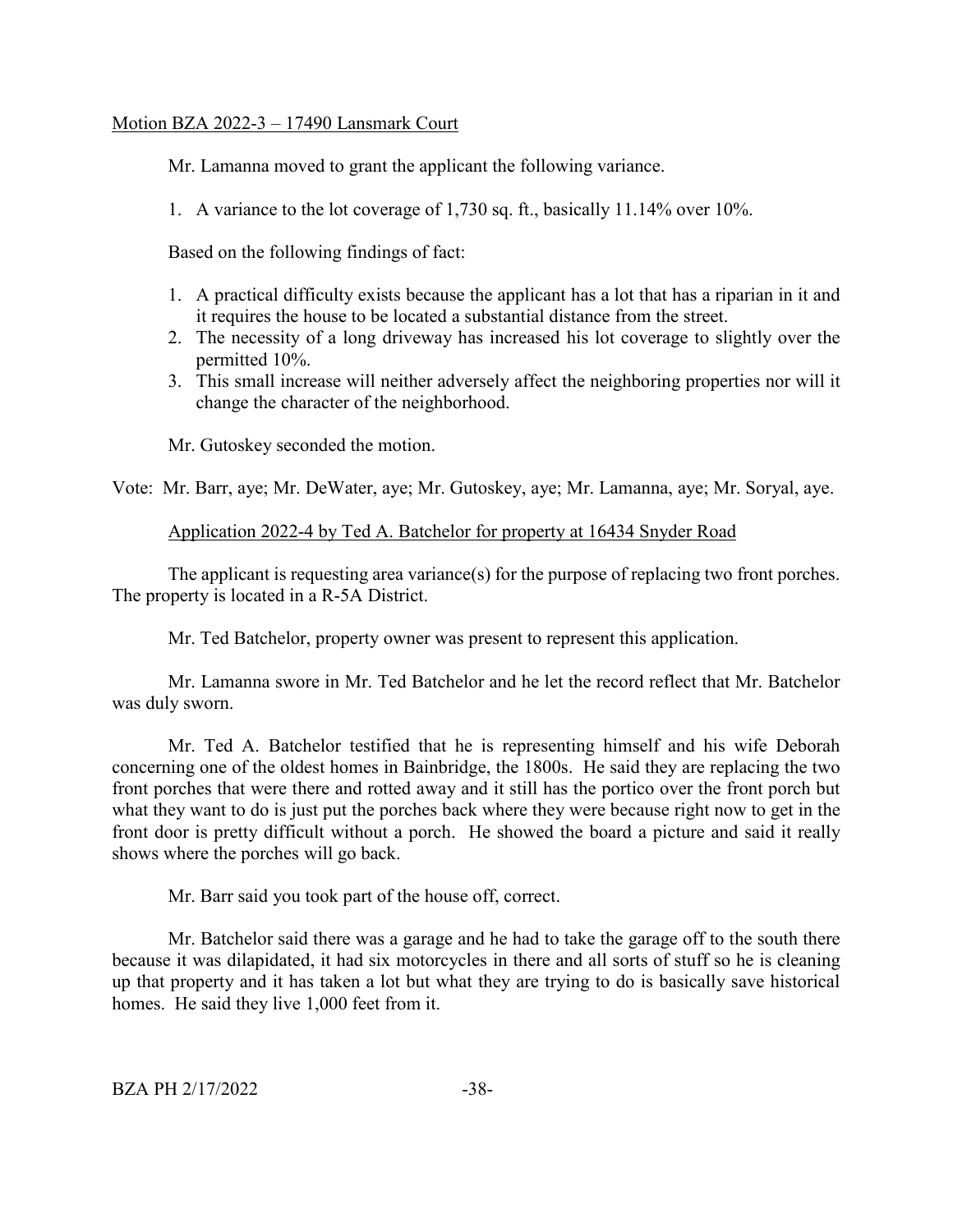Mr. Barr asked Ms. Endres to provide the board with the zoning from when this house was built.

Mr. Lamanna said you already have sort of an existing overhang here and you are turning that into a real porch.

Mr. Batchelor said yes what they are going to do is put a couple columns like there were and a porch that you can step up on.

Mr. Lamanna said and then the other one doesn't stick out any farther than the existing.

Mr. Batchelor said correct it is 5' to meet that little sunroom they have there, there was always a porch there, like that barn.

Mr. Barr said thank you, he used to live on that road and drive by that place and he couldn't believe people lived there.

Mr. Batchelor said she sat on the porch with a shotgun but she was there and she was still burning coal so he just put a new furnace in.

Since there was no further testimony, this application was concluded.

## Motion BZA 2022-4 – 16434 Snyder Road

Mr. Lamanna moved to grant the applicant the following variance to the minimum front yard for the purposes of modifying the dwelling with two front porches.

1. A variance to the minimum front yard setback from 75' to 11.5' for a variance of 63.5'.

Based on the following findings of fact:

- 1. The board notes that the one that will be moving closer than the existing front of the house is already partially there and is a rebuild of a porch that was originally existing on the house from prior history.
- 2. The second porch will not increase the encroachment in the front of the house so in fact as completed these alterations will not increase the existing encroachment of the house beyond that which originally existed.
- 3. This is a pre-existing property so in fact they would have to remove the entire house to get rid of the non-conformity and it already is not actually being increased by these alterations and given this location it will not adversely affect the neighboring properties or change the character of the neighborhood.

Mr. Gutoskey seconded the motion.

Vote: Mr. Barr, aye; Mr. DeWater, aye; Mr. Gutoskey, aye; Mr. Lamanna, aye; Mr. Soryal, aye.

BZA PH 2/17/2022 -39-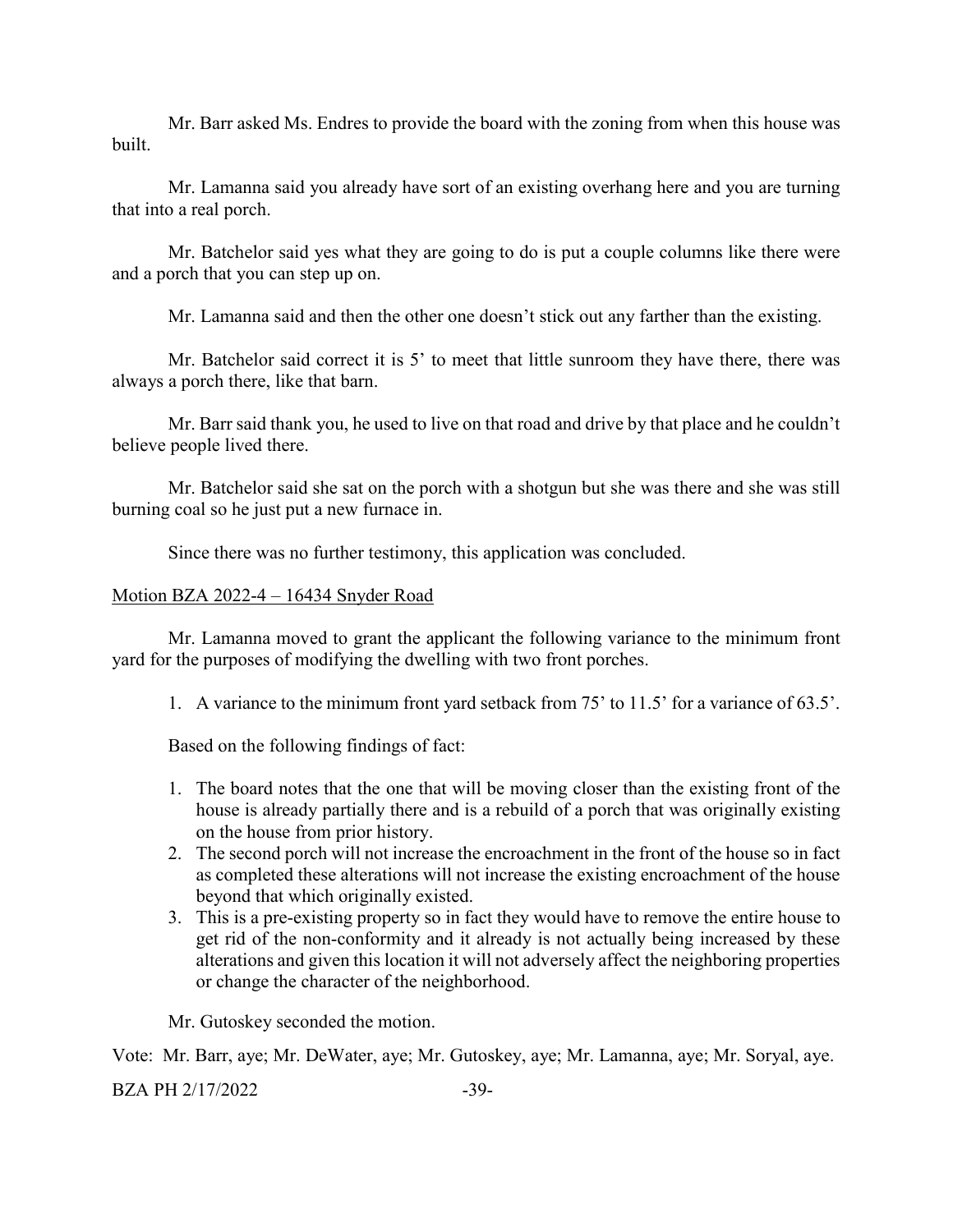Application 2022-5 by VOH-Bainbridge Township, LLC for property at 8378 East Washington Street (Citizens Bank)

The applicant is requesting area variance(s) for side lot line setbacks to allow two driveway accesses to cross and allow a 0' driveway setback. The property is located in a CB District.

Application 2022-6 by VOH-Bainbridge Township, LLC for property at PP#02-292860 East Washington Street (Aldi's Grocery Store)

The applicant is requesting area variance(s) to allow two driveway accesses to cross side lot line and allow a shared driveway. The property is located in a CB District.

Mr. Joe Gutoskey recused himself from these applications and Ms. Lori O'Neill, Alternate joined the board for consideration of these applications.

Ms. Bridey Matheney, Attorney for the applicant VOH-Bainbridge LLC; Mr. Jeffrey Deeds of Visconsi Companies, Ltd., Mr. Dan Barcikoski, Civil Engineer for Citizens Bank and Mr. Ted Gauss, Architect for Aldi were present to represent this application.

Mr. Lamanna swore in Ms. Bridey Matheney, Mr. Jeffrey Deeds, Mr. Dan Barcikoski and Mr. Ted Gauss and he let the record reflect that Ms. Matheney, Mr. Deeds, Mr. Barcikoski and Mr. Gauss were duly sworn.

The board was in agreement to hear both applications together.

Ms. Bridey Matheney testified that this is for a variance, actually two variances, one is to allow the two driveway accesses that cross the property line and the other is to allow a 0' side yard setback between the two parcels. She said the reason is actually to provide a safe and practical loading and unloading for Aldis Grocery Store which is the proposed use of that westerly parcel and the other reason is really for the flow of traffic through Citizens Bank and then to Aldis and vice versa. She said the variance they are requesting is not substantial comparatively speaking.

Mr. Jeff Deeds testified that he would like to point out a couple of things and explain the story behind this. He said they are a developer for Citizens Bank and he thinks this is the fourth Citizens Bank location that they have built in the last couple of years and they first purchased Mr. Frank Lanza's property, he thinks Mr. Lanza knows everybody, so they purchased his property first to put the bank on and the property line, see this back line right here, (he referred to the aerial) everything from the right of that was the Lanza property so they had a lot of excess land in the back but they wanted to see if they could purchase the Lombardo piece just to the left of it and enlarge the project here so the bank actually came first, they had that completely approved and it complies with everything 100%.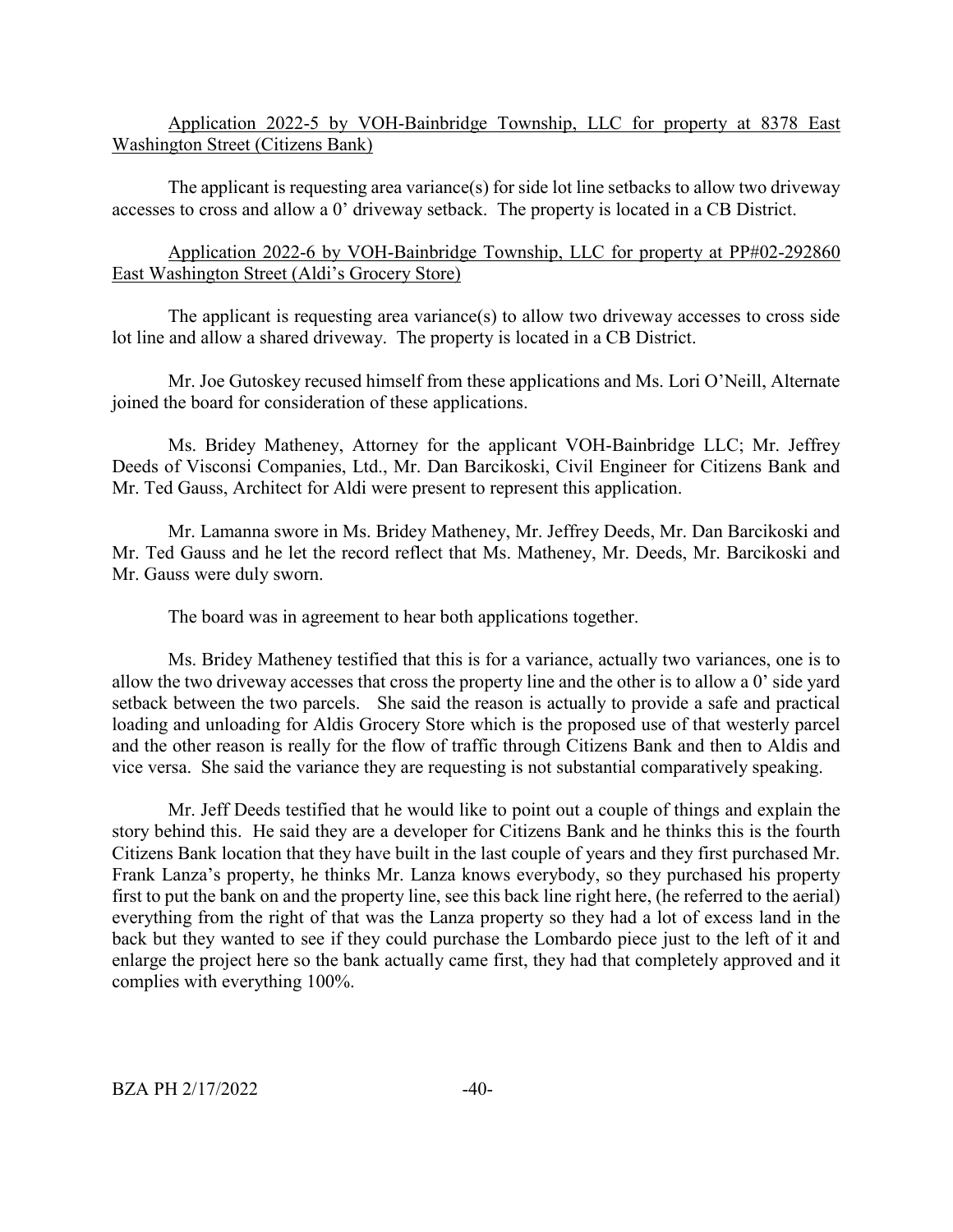Mr. Deeds continued by saying then they were lucky enough to work out a deal for Aldi and bring their site plan into play also however as you see the property line was split right through the Aldi's building so they had to find a proper place to shift the property line where, and they have two separate parcels and it was a challenge going back and forth trying to figure out exactly where that new proposed property line would be and they determined as a group that the best place to place that would be, if you follow my finger here (he referred to the displayed aerial), it goes along back of this curb at a little bit of an angle and then straight up. He said there are two variances, the first variance is to have a driveway shared, there is going to be an easement here, and the driveways shared and it requires a variance because it is just the way that the code reads, it requires a variance. He said the second variance is for a 2' setback variance, we are actually supposed to be, the property line is 2' off this curb line, but if we shift it over 2' then it creates another problem with the variance over here where the parking wouldn't be 20' back it would only be 18' back so we went back and forth a lot of different ways and we figured since we are asking for this variance here which is really a safety thing, we thought the best place to put this property line would be back of the curb that way it makes perfect sense for Aldi when they are cutting the grass and the bank is taking care of their property, everything on that side of driveway is Aldi's to deal with and everything to the right side is the bank's to deal with. He said when you take a look at the variance here the only people it really affects is Citizens Bank and Aldi, it really doesn't affect anyone else, he guesses the next person it would affect would be the property owner to the west and we have a letter in favor of the project from Michael Eisner of Daydaboo Holdings so he is in favor of it and the last thing he would like to say is the rear setback, he referred to the displayed aerial, from the people who live on West Craig, that minimum setback is 60', we are at 159' from that property line so we are 99' in excess of what the code calls for so he thinks Aldi has done a great job in siting their building and the fact that it is 99' further he thinks the project really works well for everybody. He said thanks and he would be more than happy to answer any questions. He introduced Mr. Ted Gauss and Mr. Dan Barcikoski.

Mr. Barr asked Ms. Endres if she has a satellite that will show him both sides of the road here.

Ms. Endres displayed the aerial.

Ms. O'Neill asked Mr. Deeds if he has broken ground yet on Aldi.

Mr. Deeds replied no, they have not purchased that land yet.

Ms. O'Neill asked if he had it under option.

Mr. Deeds said yes.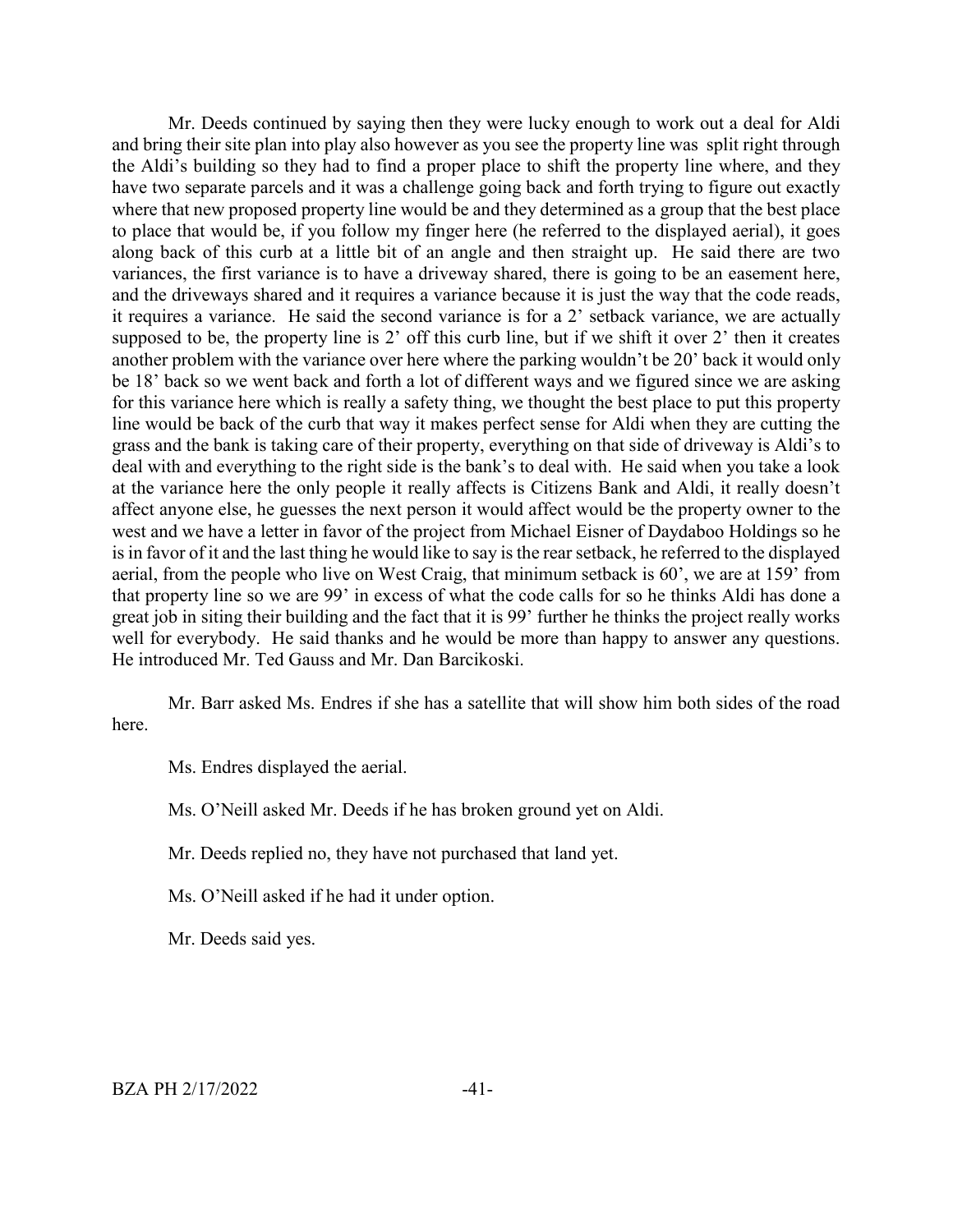Mr. Barr said you said the closest obstruction might be Mr. Eisner's property but what with all of the extra traffic right there, that is a pretty busy road. He said try to make a left anytime before 4:00 and 6:00, actually he thinks somebody lets out at 3:30 because at 3:30 it just packs right up. He asked if they have done any traffic studies of what the impact may be of bringing another grocery store and a bank with the entrances that are already going on to that.

Mr. Deeds said they have not because really it is just for a shared entrance, it wasn't for the right to have those there, they meet all of the other, they comply everywhere else, they are just looking to share that little driveway there and then with both Aldi and the bank so it has actually less traffic out on the street because if someone is going to go into the bank and then go to Aldi they can go back and forth versus having to come back out onto the street and then go into the Aldi or vice versa.

Ms. Matheney said and there is going to be another access, correct into Aldi.

Mr. Barr asked another access, where does that fall.

Mr. Deeds referred to the displayed aerial and said this is the one that is actually being built and the other one will be over here.

Mr. DeWater said so that driveway might line up with the PNC Bank driveway.

Mr. Deeds said it might be offset a little bit.

Mr. Barr said that is not PNC, that is the other bank on down, Fifth Third.

Mr. Deeds said actually just combining the driveways between them.

Mr. Barr said right but if we were to turn that down then that would bring in a different aspect, if we were to deny that he just wanted to know if there was a back-up or anything that we could show. He said we face a lot of questions and a lot of strife from traffic mainly on this corner from here down and then of course when you turn a corner to Duncan Donuts which is its own parade every morning so he is just trying to look in the future that we have done our due diligence so that we don't face that again.

Mr. Deeds said by combining the driveway they are trying to keep more traffic off of the street and keep it between the two parcels without having cars drive out of one and into the other.

Mr. Lamanna said if you have two parcels you are going to have two curb cuts.

Mr. Deeds said the bank has their curb cut and Aldi has their curb cut.

Ms. O'Neill asked if Eisner's property is the house that is sort of behind where your triangle is.

 $BZA PH 2/17/2022$   $-42-$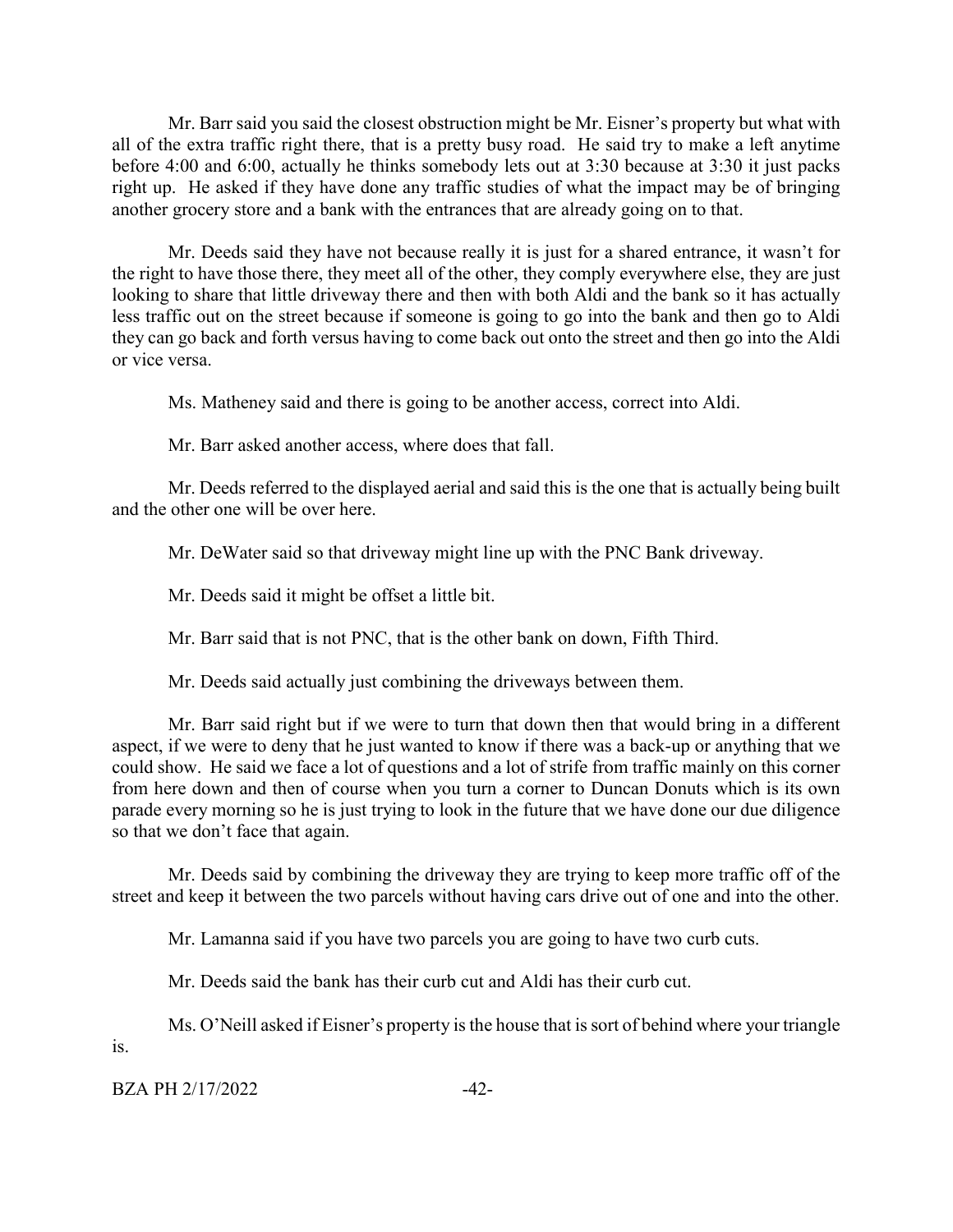Mr. Deeds said yes, to the west. He said the bank has their own parcel and then their driveway.

Mr. Lamanna said right.

Mr. Deeds said they were giving an easement to Aldi because it makes it easier for Aldi's deliveries. He referred to the aerial and said it is kind of hard to pull in this way, turn in and then back a truck around at a 90° angle, you have trucks coming this way down and back straight up.

Mr. Barr said that would be his next question whether or not the trucks, semis can make that corner.

Mr. Deeds said by linking these it just makes it a lot easier and a lot safer for the drivers to come in, pull down this way and then back straight up versus trying to back 90° at the corner.

Mr. Barr said the only thing he didn't want them to do was to pull up and back all the way down to E. Washington.

Ms. Matheney said it also allows for large fire trucks to come in.

Mr. Deeds said at one point we even showed a driveway that loops all the way around the building but then we didn't hit our 40% lot coverage compliance so these meet and this 2' difference we meet every other setback and requirements.

Mr. Lamanna asked about the parking.

Mr. Deeds said we meet that, right.

Mr. Lamanna said there is a good amount of parking for Aldi.

Mr. DeWater said going back in history Suzy's Backyard Restaurant had two curb cuts.

Mr. Lamanna said yes.

Mr. DeWater said and Kredo Hardware had two curb cuts so you are going from four to two in reality.

Mr. Lamanna said there is a left-hand turn lane too.

Ms. O'Neill asked how many square feet is Aldi.

Mr. Gauss testified by saying just above 19,000 sq. ft. he thinks.

Ms. O'Neill said they are pretty small stores but they get a lot done in that small space.

 $BZA PH 2/17/2022$   $-43-$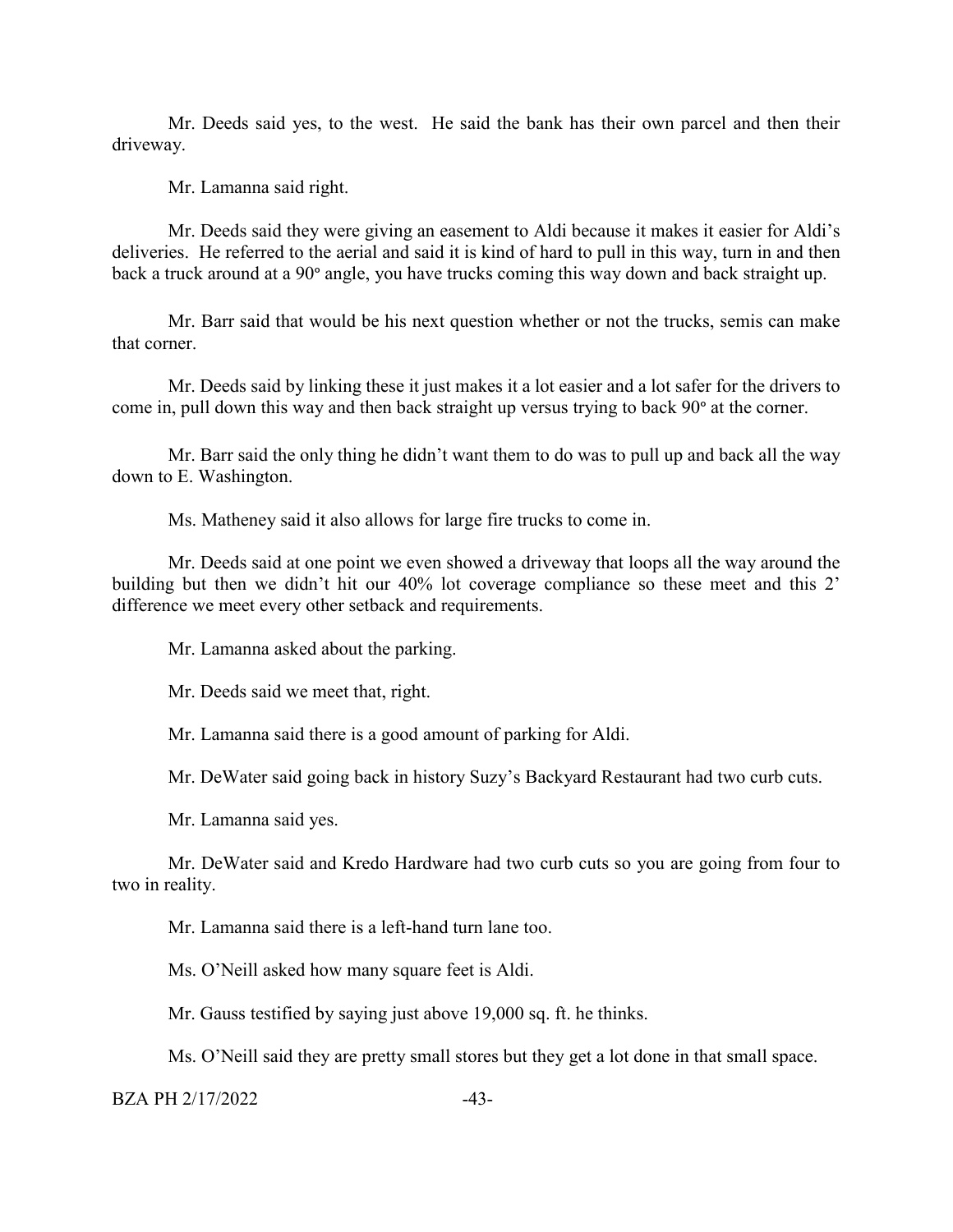Mr. Barr said the way that people shop in Aldi is quick and in and out and added that the parking spots closest to the road will probably never get used, it will be the first two rows and that is it.

Mr. Lamanna said he doesn't know what you are going to get that is better, the fact that they are working together it is helpful. He said some people can go from one business to another without having to go back out onto E. Washington Street so it is a practical matter.

Ms. O'Neill said so you have everything obviously signed and you have an option on the land and you have the signed lease with Aldi so that is why you are going ahead.

Mr. Deeds said yes and if we get this approved tonight they will complete their drawings and get their permits and they will probably break ground in April or May.

Mr. Karl Bruhn of 8431 Craig asked in regards to truck deliveries, are there specific times that they can or cannot, he is not sure the zoning board handles that, if it is in your jurisdiction.

Mr. Lamanna said nobody can really regulate that.

Mr. Bruhn said okay.

Mr. Lamanna said that one of the difficulties is, we have asked people to not have, but this is quite a ways away but we have asked people to not have garbage pick up at 6:00 AM in the morning or 7:00 AM in the morning. He said he doesn't know typically if they would be taking deliveries that early and asked if that is a usual thing.

Mr. Gauss testified that typically it is during normal store hours.

Mr. Lamanna said because you have to have people to take it.

Mr. Gauss said they are not coming in at 6:00 in the morning.

Mr. DeWater said that does bring up another question, where is your trash going to be located on your lot.

Mr. Gauss said the dumpster is in the truck dock well so it is actually a single bay.

Mr. Lamanna said so it is in the same spot. He said so it goes down and that is going to help and the biggest aggravation is the back-up signal.

Mr. Bruhn said if he could ask, Frank Lanza was mentioned before, we are on the large mound that was put in years ago which was terrific, we are on the good side of that. He asked if there are any plans of continuing that berm at least in some partial type of whatever that is backing up to West Craig.

BZA PH 2/17/2022 -44-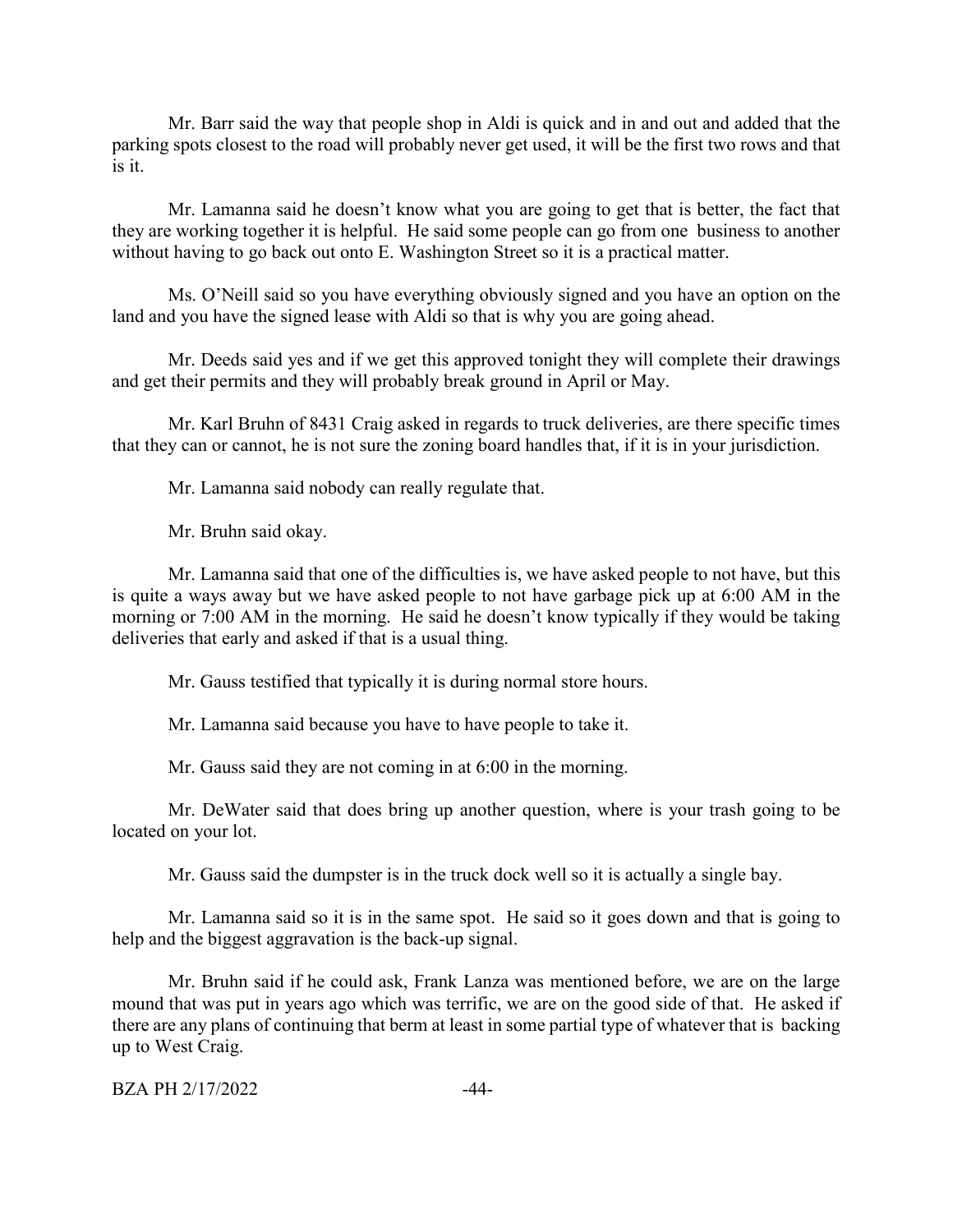Mr. Gauss said he doesn't know of any plans to do anything different than what is there.

Mr. Bruhn said okay so there is no official berm.

Mr. Lamanna said he thinks the development with the berm is they are a lot closer to the property line there.

Mr. Deeds said at a risk of saying this, there is a landscape buffer requirement and when we were showing just the bank on Frank Lanza's property we did have evergreens that were staggered that went all the way across that so when Aldi goes to get the balance of this, we are not at level of review with the drawings yet but when they submit their site plan Aldi is going to have to have some kind of buffer for the balance of it.

Mr. DeWater said you are going to have some excavation spoils that they could make a mound across the property with.

Mr. Deeds said he doesn't know yet, he doesn't want to speak to that because he really doesn't know.

Mr. Lamanna asked if there are any other comments or issues.

Mr. DeWater said he is glad to see something done with that property finally.

Mr. Barr asked if they are going to do anything with water retention, he didn't see it on the site plan.

Ms. Endres said they haven't done the civils yet, this is to see if the lot would be approved with those variances, the driveway crossing lot lines and the 0' setback for the bank.

Mr. Deeds said the detention for the bank does all come south and after the street so the detention pond is already constructed now. He said his guess is if they get approval they will start their civil plans and design the ponds and the grading.

Since there was no further testimony, this application was concluded.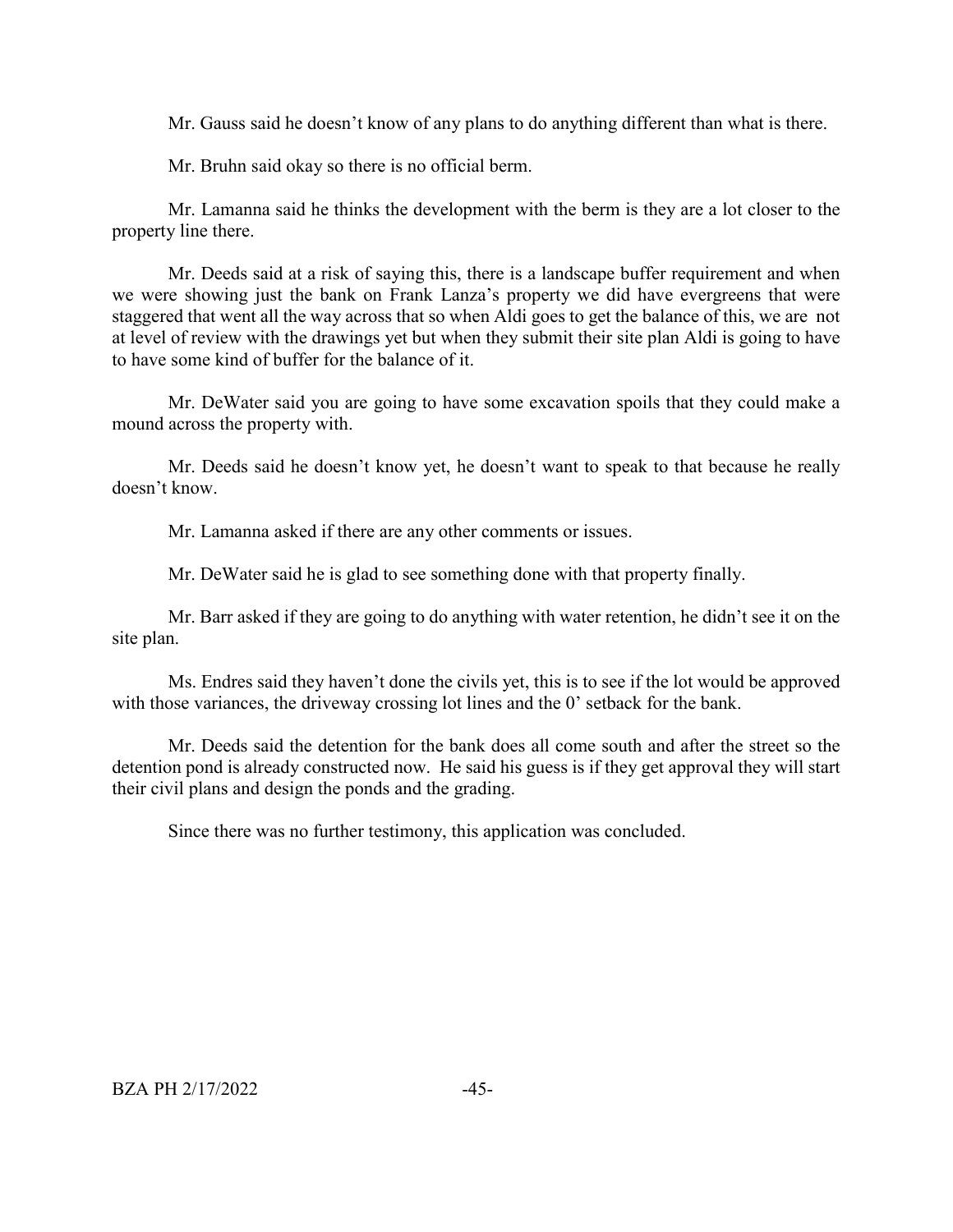# BZA Motion 2022-5 – 8378 East Washington Street (Citizens Bank Lot)

## BZA Motion 2022-6 – PP# 02-292800 East Washington Street (Aldi's Lot)

Mr. Lamanna moved to approve the following variances.

- 1. The lot consolidations/splits on these two properties as shown in the drawings submitted by the applicants.
- 2. With respect to application 2022-5 for property at 8378 East Washington Street the board will grant the variance with respect to the minimum side yard (west) of the required 2' to 0' and it can be adjacent to and cross the property line for a variance from the 20' required.
- 3. With respect to application 2022-6 for property at PP# 02-292800 East Washington Street that again the minimum side yard (east) the board will grant a variance with respect to the drive to 0' setback from the requirement.

Based on the following findings of fact:

- 1. By providing dual access between these two properties it will improve the traffic flow in and out of the two properties, allow better access for delivery vehicles to the property covered by 2022-6 and by line cross circulation between the two businesses will reduce some traffic having to go out onto East Washington Street and then return back into an adjacent business.
- 2. Otherwise these changes should have no adverse impact on either of the adjacent properties to them.
- 3. This proposed commercial development will certainly consist of what that is already located in the CB District.

Mr. DeWater seconded the motion.

Vote: Mr. Barr, aye; Mr. DeWater, aye; Mr. Lamanna, aye; Ms. O'Neill, aye. Mr. Soryal, aye.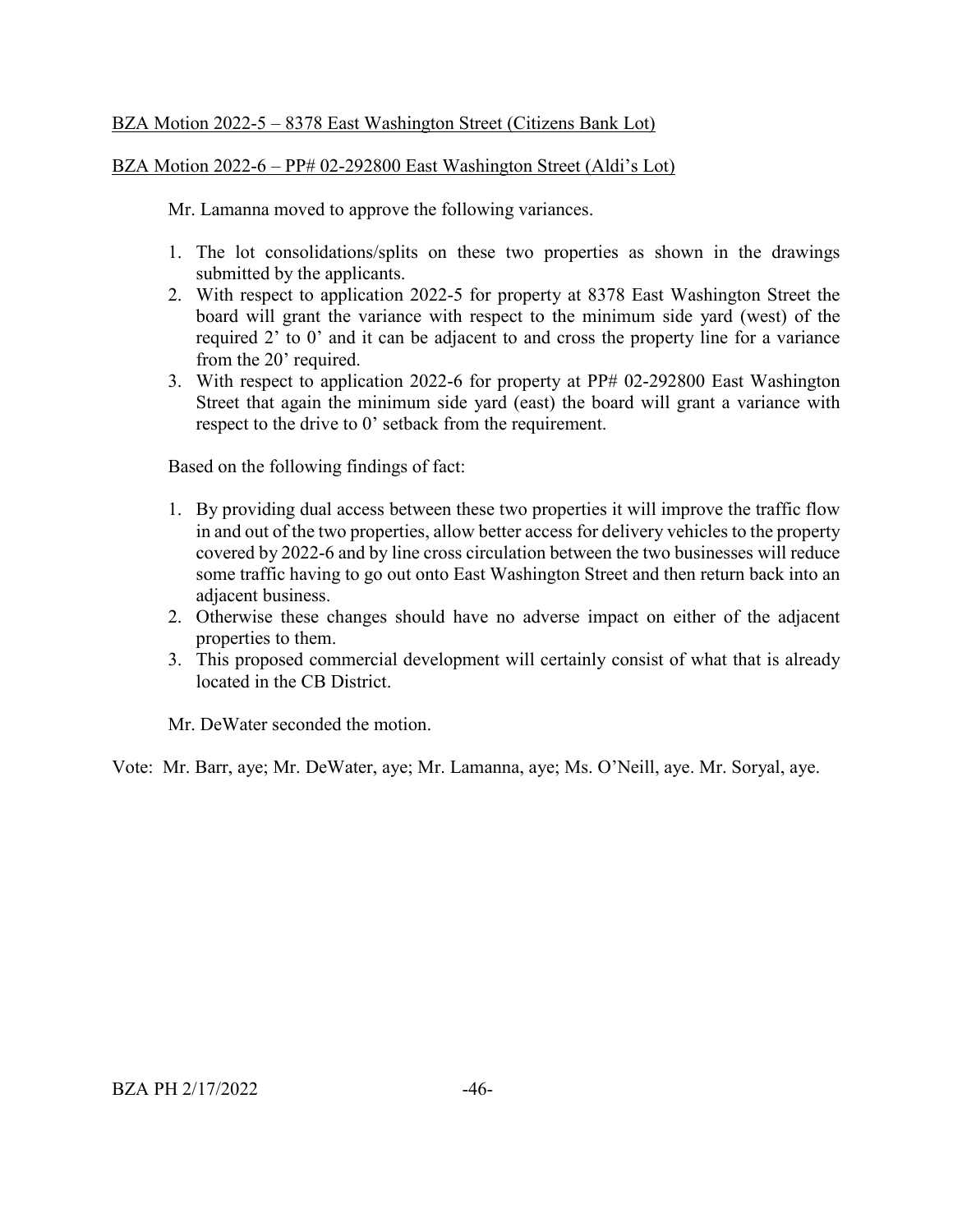Since there was no further testimony, the public hearing was closed at 9:27 P.M.

Respectfully submitted,

Brent Barr, Alternate Ted DeWater Joseph Gutoskey Michael Lamanna, Chairman Todd Lewis, Vice Chairman Lori O'Neill, Alternate Emeil Soryal

Attested to by: Linda L. Zimmerman, Secretary Board of Zoning Appeals

Date: March 17, 2022

## AUDIO RECORDING ON FILE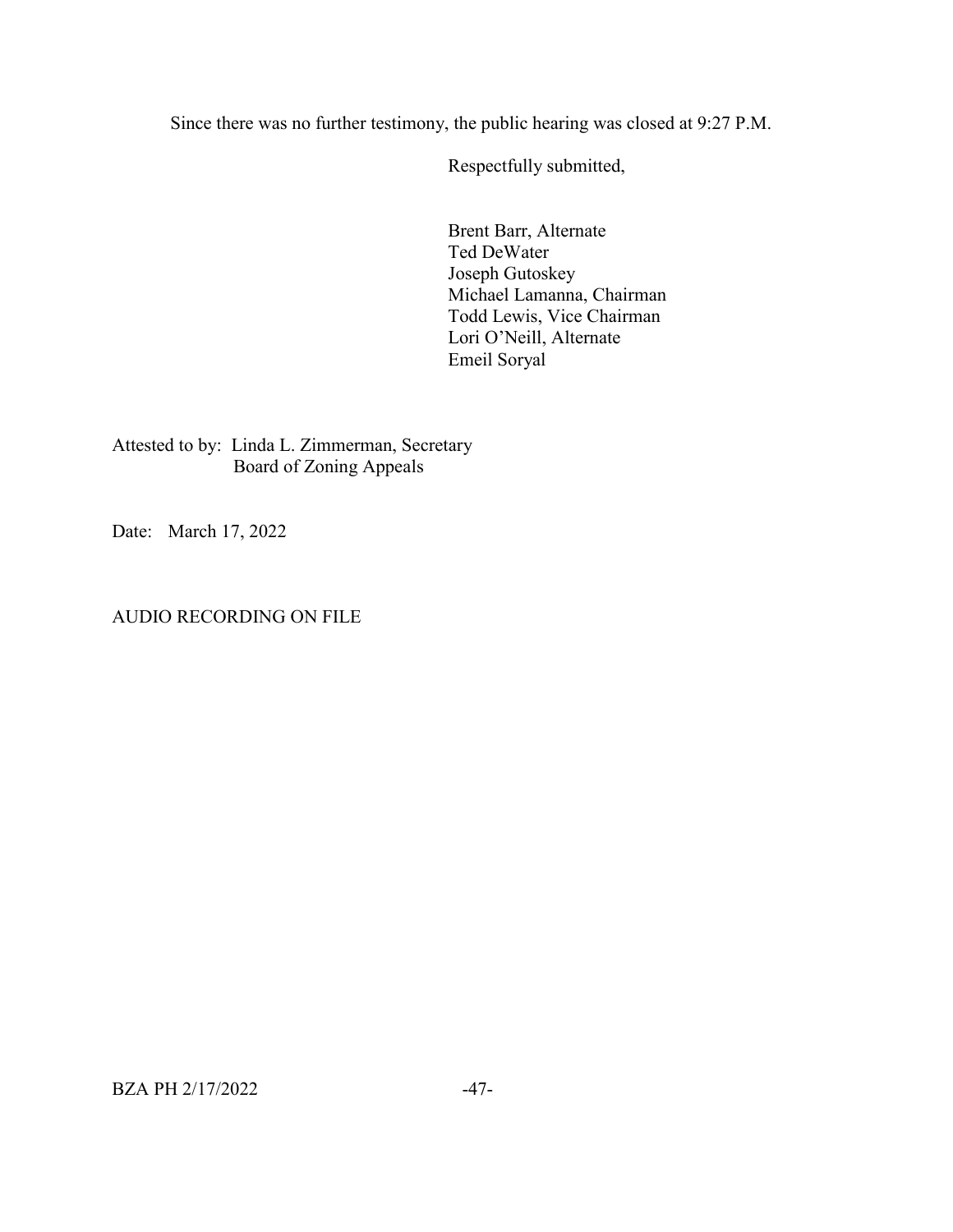## Bainbridge Township, Ohio Board of Zoning Appeals February 17, 2022

The regular meeting of the Bainbridge Township Board of Zoning Appeals was called to order at 9:27 P.M. by Mr. Michael Lamanna, Chairman. Members present were Mr. Brent Barr, Alternate; Mr. Ted DeWater; Mr. Joseph Gutoskey; Ms. Lori O'Neill, Alternate and Mr. Emeil Soryal. Mr. Todd Lewis was absent. Ms. Karen Endres, Zoning Inspector and Mr. Steven Averill, Assistant Zoning Inspector were present.

#### MINUTES

Mr. Gutoskey moved to adopt the meeting minutes of January 20, 2022 as written.

Mr. Barr seconded the motion.

Vote: Mr. Barr, aye; Mr. DeWater, aye; Mr. Gutoskey, aye; Mr. Lamanna, aye; Mr. Soryal, aye.

#### APPLICATIONS FOR NEXT MONTH

Application 2020-35 by Dangelo, Ltd. for property at 16965 Park Circle Drive - Continuance

The applicant is requesting area variance(s) for the purpose of maintaining a pavilion. The property is located in a LIR District.

#### Application 2021-29 by Joyce Taylor for property at 9125 Taylor May Road

The applicant is requesting area variance(s) for the purpose of constructing a pole barn. The property is located in a R-5A District.

Application 2022-2 by David Steiner and Katherine Gibbons for property at 17320 Corban Drive - Continuance

The applicants are alleging error by the Zoning Inspector. The property is located in a R-5A District.

#### Application 2022-7 by Steven Huckabee for property at 16716 Geneva Street

The applicant is requesting area variance(s) for the purpose of constructing a covered front porch. The property is located in a R-3A District.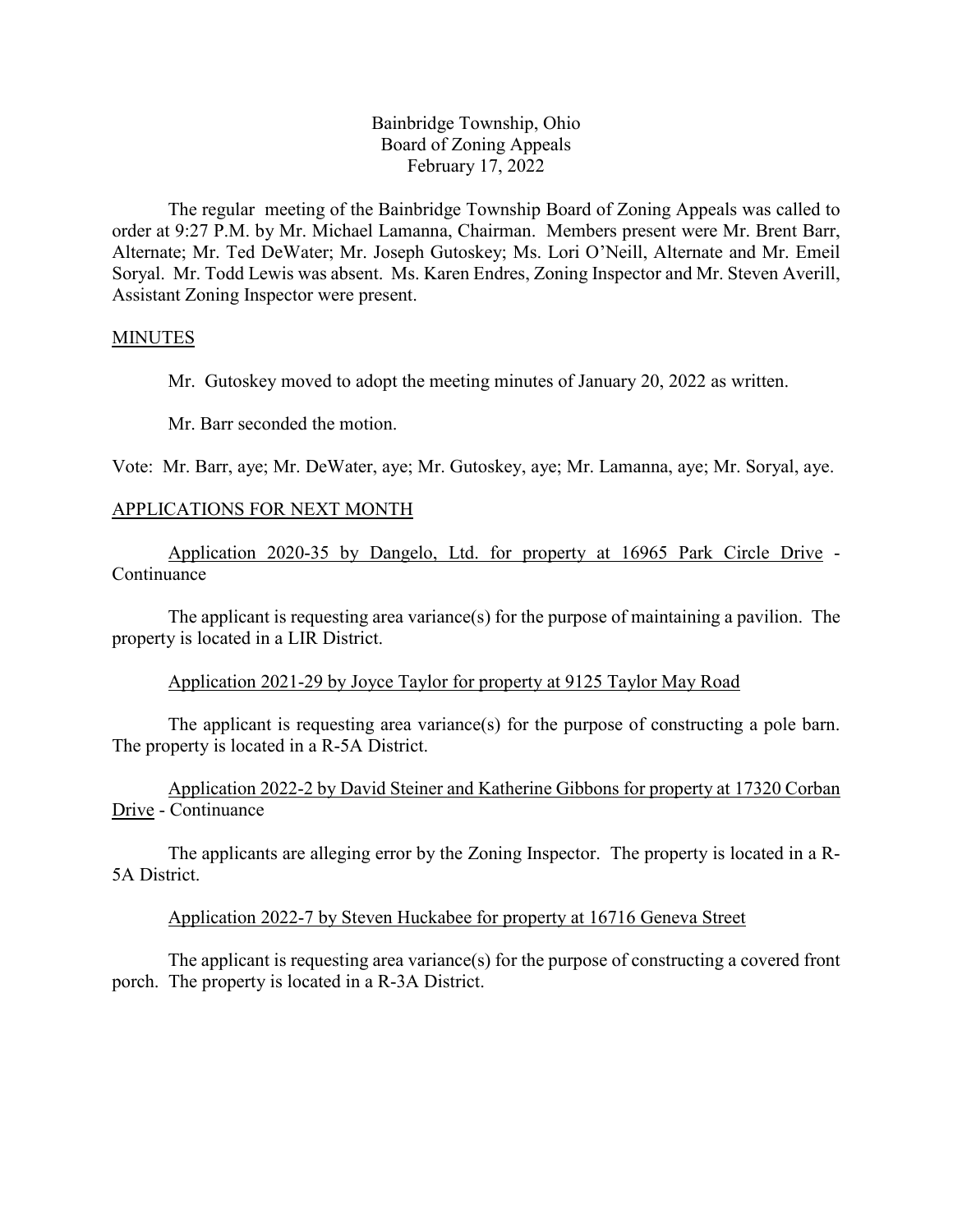## Application 2022-8 by David Jansen, Architect for Patrick and Aubrey Joyce for property at 7021 South Street

The applicant is requesting area variances for the purpose of constructing two additions. The property is located in a R-3A District.

Application 2022-9 by David Jansen Architect for Patrick and Aubrey Joyce for property at 7021 South Street

The applicant is requesting area variances for the purpose of constructing a detached garage. The property is located in a R-3A District.

# Application 2022-10 by Stephen Keary/Keary Contracting for Thomas and Kathleen Supan for property at 8346 Summit Drive

The applicant is requesting area variances for the purpose of constructing additions to the existing house and hardscaping. The property is located in a R-3A District.

Application 2022-11 by Timothy Alder, Jr. for property at 8686 N. Spring Valley Park Drive

The applicant is requesting area variances for the purpose of constructing an accessory building. The property is located in a R-3A District.

The Bainbridge Township Board of Zoning Appeals set a public hearing on the above applications for March 17, 2022 at 7:00 P.M. at the Bainbridge Township Community Hall, 17826 Chillicothe Road, Bainbridge Township, Ohio and unanimously resolved to request the Bainbridge Township Board of Trustees to issue a purchase order for legal advertising.